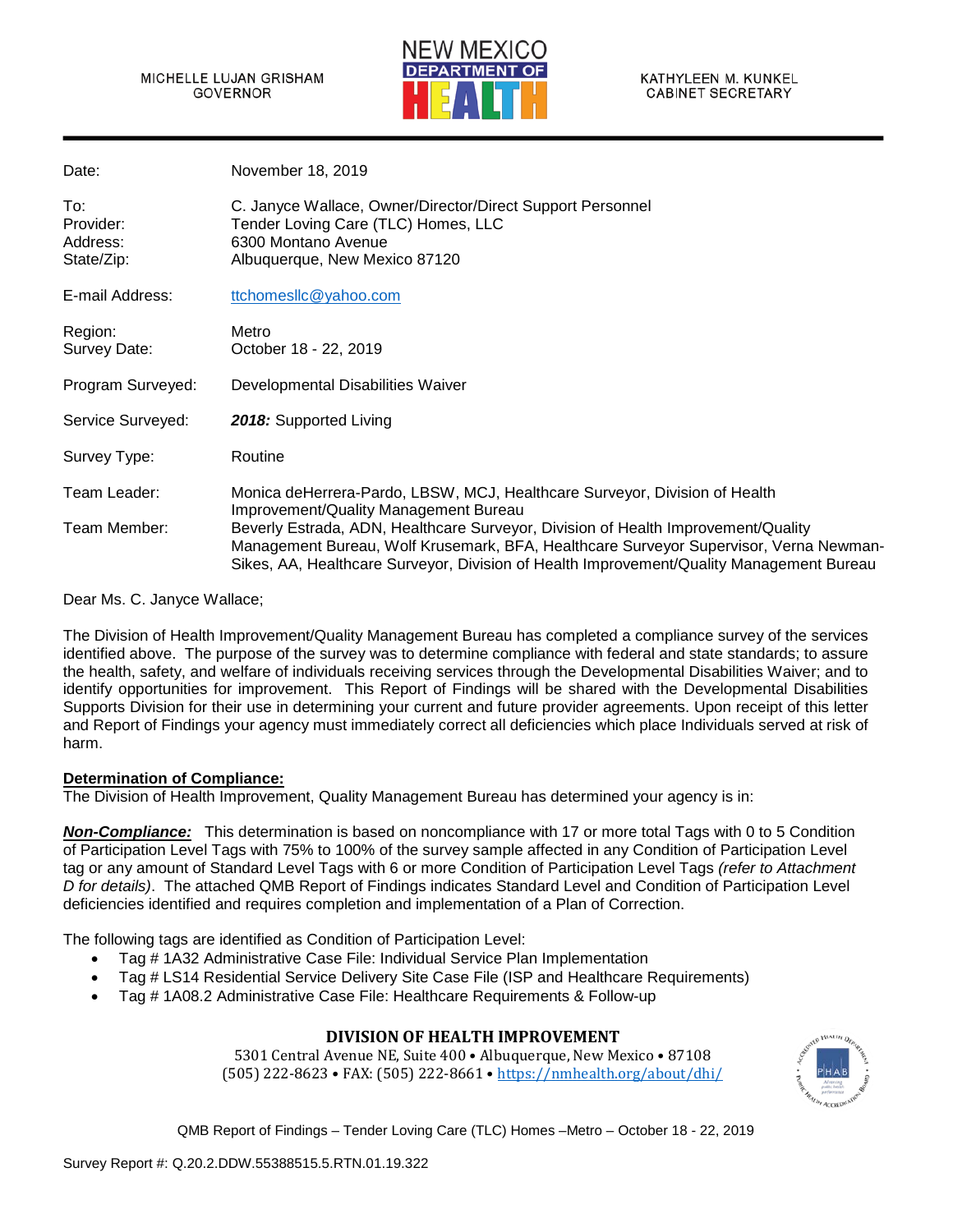- Tag # 1A09 Medication Delivery Routine Medication Administration
- Tag # 1A15 Healthcare Coordination Nurse Availability / Knowledge
- Tag # 1A15.2 Administrative Case File: Healthcare Documentation (Therap and Required Plans)
- Tag # 1A31 Client Rights / Human Rights

The following tags are identified as Standard Level:

- Tag # 1A08 Administrative Case File (Other Required Documents)
- Tag # 1A08.1 Administrative and Residential Case File: Progress Notes
- Tag # 1A32.1 Administrative Case File: Individual Service Plan Implementation *(Not Completed at Frequency)*
- Tag # 1A32.2 Individual Service Plan Implementation (Residential Implementation)
- Tag # 1A38 Living Care Arrangement / Community Inclusion Reporting Requirements
- Tag # 1A20 Direct Support Personnel Training
- Tag # 1A43.1 General Events Reporting: Individual Reporting

# **Plan of Correction:**

The attached Report of Findings identifies the deficiencies found during your agency's on-site compliance review. You are required to complete and implement a Plan of Correction. Your agency has a total of 45 business days (10 business days to submit your POC for approval and 35 days to implement your *approved* Plan of Correction) from the receipt of this letter.

You were provided information during the exit meeting portion of your on-site survey. Please refer to this information (Attachment A) for specific instruction on completing your Plan of Correction. At a minimum your Plan of Correction should address the following for each Tag cited:

# **Corrective Action for Current Citation**:

• How is the deficiency going to be corrected? (i.e. obtained documents, retrain staff, individuals and/or staff no longer in service, void/adjusts completed, etc.) This can be specific to each deficiency cited or if possible an overall correction, i.e. all documents will be requested and filed as appropriate.

# **On-going Quality Assurance/Quality Improvement Processes:**

- What is going to be done on an ongoing basis? (i.e. file reviews, etc.)
- How many individuals is this going to effect? (i.e. percentage of individuals reviewed, number of files reviewed, etc.)
- How often will this be completed? (i.e. weekly, monthly, quarterly, etc.)
- Who is responsible? (responsible position within your agency)
- What steps will be taken if issues are found? (i.e. retraining, requesting documents, filing RORA, etc.)
- How is this integrated in your agency's QIS, QI Committee reviews and annual report?

#### **Submission of your Plan of Correction:**

Please submit your agency's Plan of Correction in the available space on the two right-hand columns of the Report of Findings. *(See attachment "A" for additional guidance in completing the Plan of Correction)*.

Within 10 business days of receipt of this letter your agency Plan of Correction must be submitted to the parties below:

#### **1. Quality Management Bureau, Attention: Monica Valdez, Plan of Correction Coordinator 5301 Central Ave NE Suite 400, Albuquerque, New Mexico 87108**

# **2. Developmental Disabilities Supports Division Regional Office for region of service surveyed**

Upon notification from QMB that your *Plan of Correction has been approved*, you must implement all remedies and corrective actions to come into compliance. If your Plan of Correction is denied, you must resubmit a revised plan as soon as possible for approval, as your POC approval and all remedies must be completed within 45 business days of the receipt of this letter.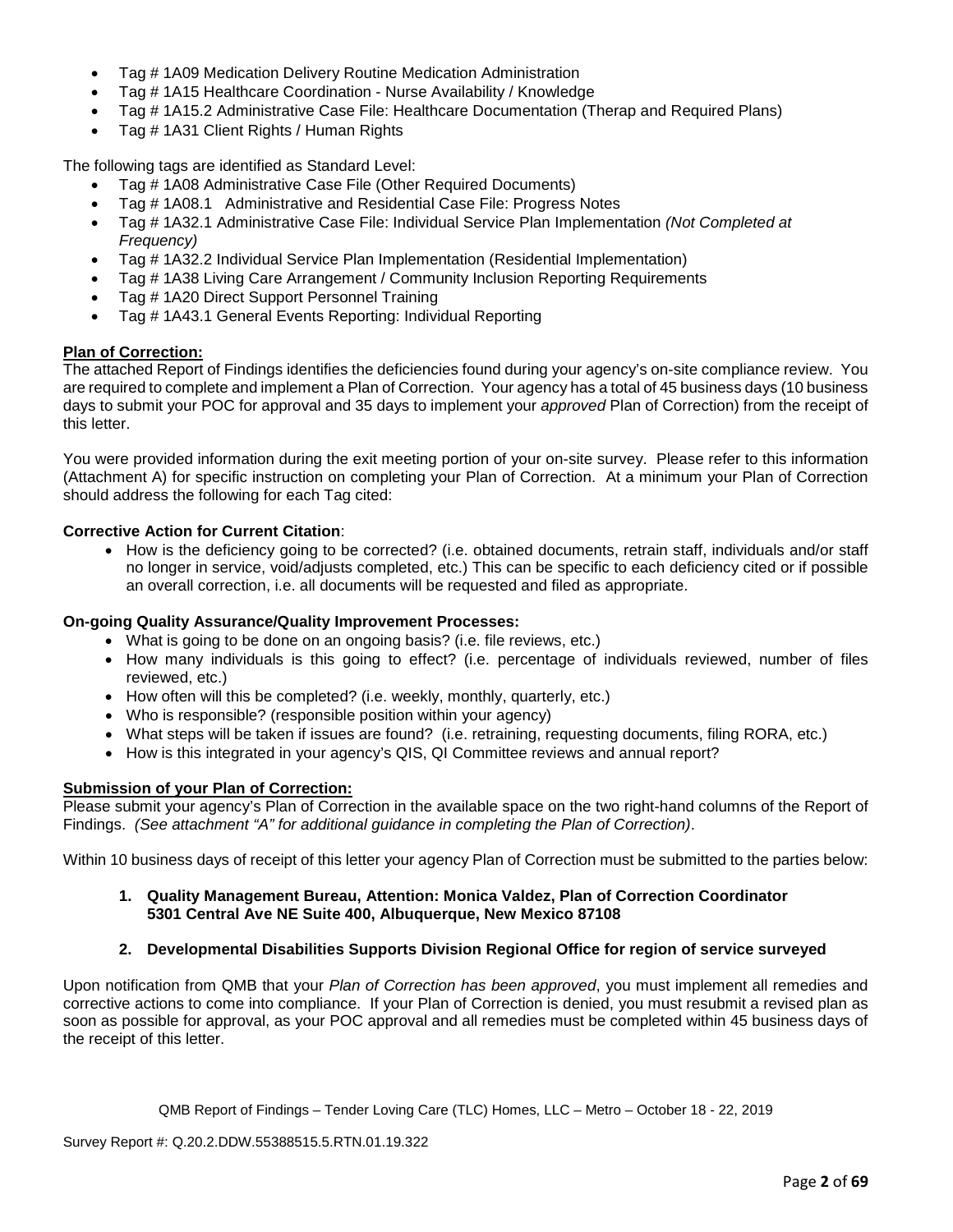Failure to submit your POC within the allotted 10 business days or complete and implement your Plan of Correction within the total 45 business days allowed may result in the imposition of a \$200 per day Civil Monetary Penalty until it is received, completed and/or implemented.

## **Billing Deficiencies:**

If you have deficiencies noted in this report of findings under the *Service Domain: Medicaid Billing/Reimbursement*, you must complete a "Void/Adjust" claim or remit the identified overpayment via a check within 30 calendar days of the date of this letter to HSD/OIG/PIU, *though this is not the preferred method of payment*. If you choose to pay via check, please include a copy of this letter with the payment. Make the check payable to the New Mexico Human Services Department and mail to:

> Attention: *Lisa Medina-Lujan* HSD/OIG/Program Integrity Unit 1474 Rodeo Road Santa Fe, New Mexico 87505

If you have questions and would like to speak with someone at HSD/OIG/PIU, please contact:

*Lisa Medina-Lujan [\(Lisa.medina-lujan@state.nm.us\)](mailto:Lisa.medina-lujan@state.nm.us) OR Jennifer Goble [\(Jennifer.goble2@state.nm.us\)](mailto:Jennifer.goble2@state.nm.us)*

Please be advised that there is a one-week lag period for applying payments received by check to Void/Adjust claims. During this lag period, your other claim payments may be applied to the amount you owe even though you have sent a refund, reducing your payment amount. For this reason, we recommend that you allow the system to recover the overpayment instead of sending in a check.

## **Request for Informal Reconsideration of Findings (IRF):**

If you disagree with a finding of deficient practice, you have 10 business days upon receipt of this notice to request an IRF. Submit your request for an IRF in writing to:

> ATTN: QMB Bureau Chief Request for Informal Reconsideration of Findings 5301 Central Ave NE Suite #400 Albuquerque, NM 87108 Attention: IRF request/QMB

See Attachment "C" for additional guidance in completing the request for Informal Reconsideration of Findings. The request for an IRF will not delay the implementation of your Plan of Correction which must be completed within 45 total business days (10 business days to submit your POC for approval and 35 days to implement your *approved* Plan of Correction). Providers may not appeal the nature or interpretation of the standard or regulation, the team composition or sampling methodology. If the IRF approves the modification or removal of a finding, you will be advised of any changes.

Please call the Plan of Correction Coordinator, Monica Valdez at 505-273-1930 if you have questions about the Report of Findings or Plan of Correction. Thank you for your cooperation and for the work you perform.

Sincerely,

Monica deHerrera-Pardo, LBSW, MCJ

Monica deHerrera-Pardo, LBSW,MCJ Team Lead/Healthcare Surveyor Division of Health Improvement Quality Management Bureau

QMB Report of Findings – Tender Loving Care (TLC) Homes, LLC – Metro – October 18 - 22, 2019

Survey Report #: Q.20.2.DDW.55388515.5.RTN.01.19.322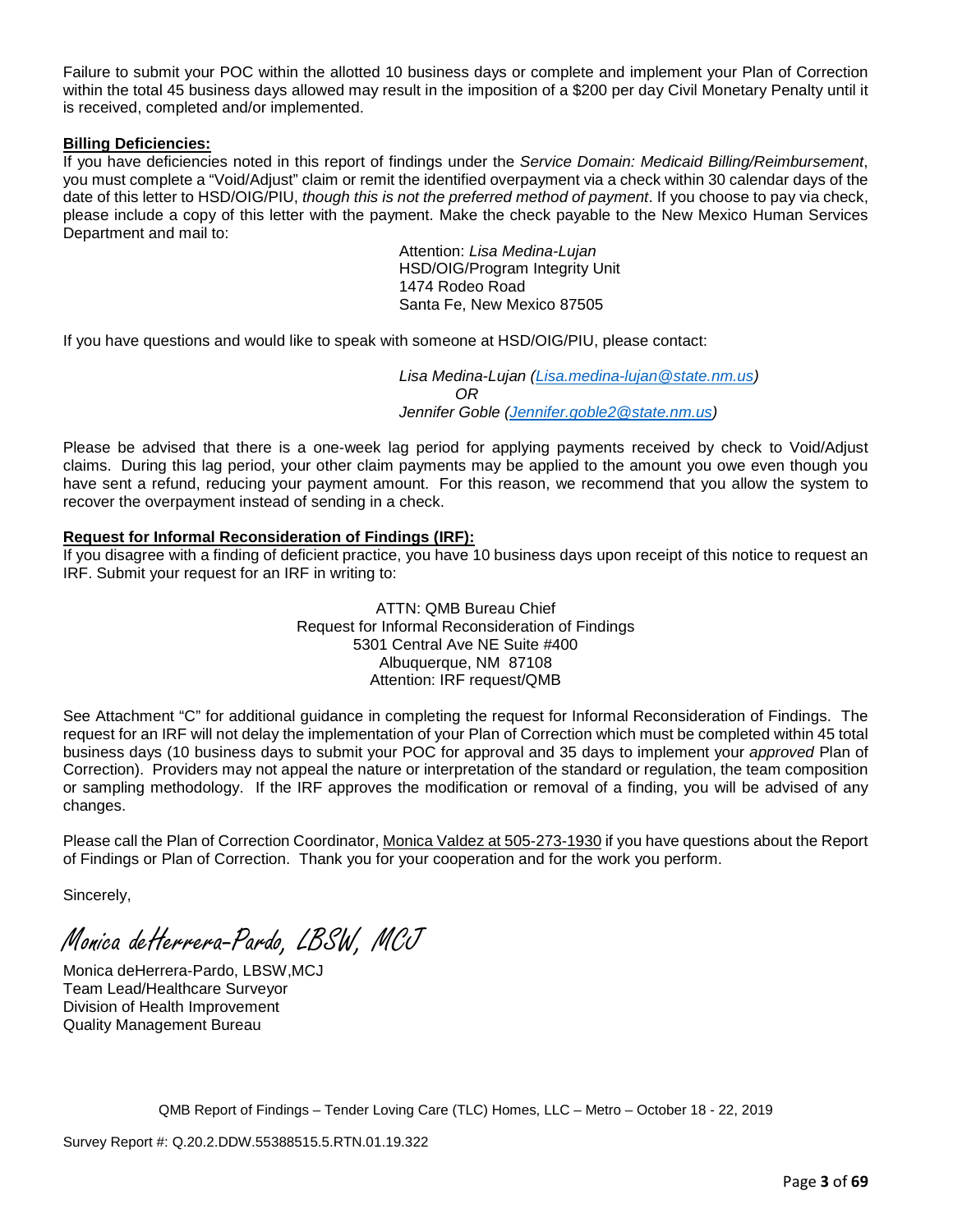| <b>Survey Process Employed:</b>                                |                                                                                                                                                                                                                                                                   |
|----------------------------------------------------------------|-------------------------------------------------------------------------------------------------------------------------------------------------------------------------------------------------------------------------------------------------------------------|
| <b>Administrative Review Start Date:</b>                       | October 18, 2019                                                                                                                                                                                                                                                  |
| Contact:                                                       | <b>Tender Loving Care (TLC) Homes, LLC</b><br>C. Janyce Wallace, Owner / Director / Direct Support Personnel                                                                                                                                                      |
|                                                                | <b>DOH/DHI/QMB</b><br>Monica deHerrera-Pardo, LBSW, MCJ, Team Lead/Healthcare<br>Surveyor                                                                                                                                                                         |
| On-site Entrance Conference Date:                              | October 21, 2019                                                                                                                                                                                                                                                  |
| Present:                                                       | <b>Tender Loving Care (TLC) Homes, LLC</b><br>C. Janyce Wallace, Owner / Director / Direct Support Personnel<br>Barbara Beaudette, Registered Nurse                                                                                                               |
|                                                                | <b>DOH/DHI/QMB</b><br>Monica deHerrera-Pardo, LBSW, MCJ, Team Lead/Healthcare<br>Surveyor<br>Beverly Estrada, ADN, Healthcare Surveyor<br>Verna Newman-Sikes, AA, Healthcare Surveyor                                                                             |
| Exit Conference Date:                                          | October 22, 2019                                                                                                                                                                                                                                                  |
| Present:                                                       | <b>Tender Loving Care (TLC) Homes, LLC</b><br>C. Janyce Wallace, Owner / Director / Direct Support Personnel                                                                                                                                                      |
|                                                                | <b>DOH/DHI/QMB</b><br>Monica deHerrera-Pardo, LBSW, MCJ, Team Lead/Healthcare<br>Surveyor<br>Beverly Estrada, ADN, Healthcare Surveyor<br>Verna Newman-Sikes, AA, Healthcare Surveyor<br>Amanda Castaneda, MPA, Healthcare Surveyor Supervisor (via<br>telephone) |
|                                                                | <b>DDSD - Metro Regional Office</b><br>Tony Fragua, Social and Community Services Coordinator                                                                                                                                                                     |
| <b>Administrative Locations Visited:</b>                       | 1                                                                                                                                                                                                                                                                 |
| <b>Total Sample Size:</b>                                      | 3                                                                                                                                                                                                                                                                 |
|                                                                | 0 - Jackson Class Members<br>3 - Non-Jackson Class Members                                                                                                                                                                                                        |
|                                                                | 3 - Supported Living                                                                                                                                                                                                                                              |
| <b>Total Homes Visited</b><br>❖ Supported Living Homes Visited | 1<br>Note: The following Individuals share a SL<br>residence:<br>#1, 2, 3                                                                                                                                                                                         |
| Persons Served Records Reviewed                                | 3                                                                                                                                                                                                                                                                 |

Survey Report #: Q.20.2.DDW.55388515.5.RTN.01.19.322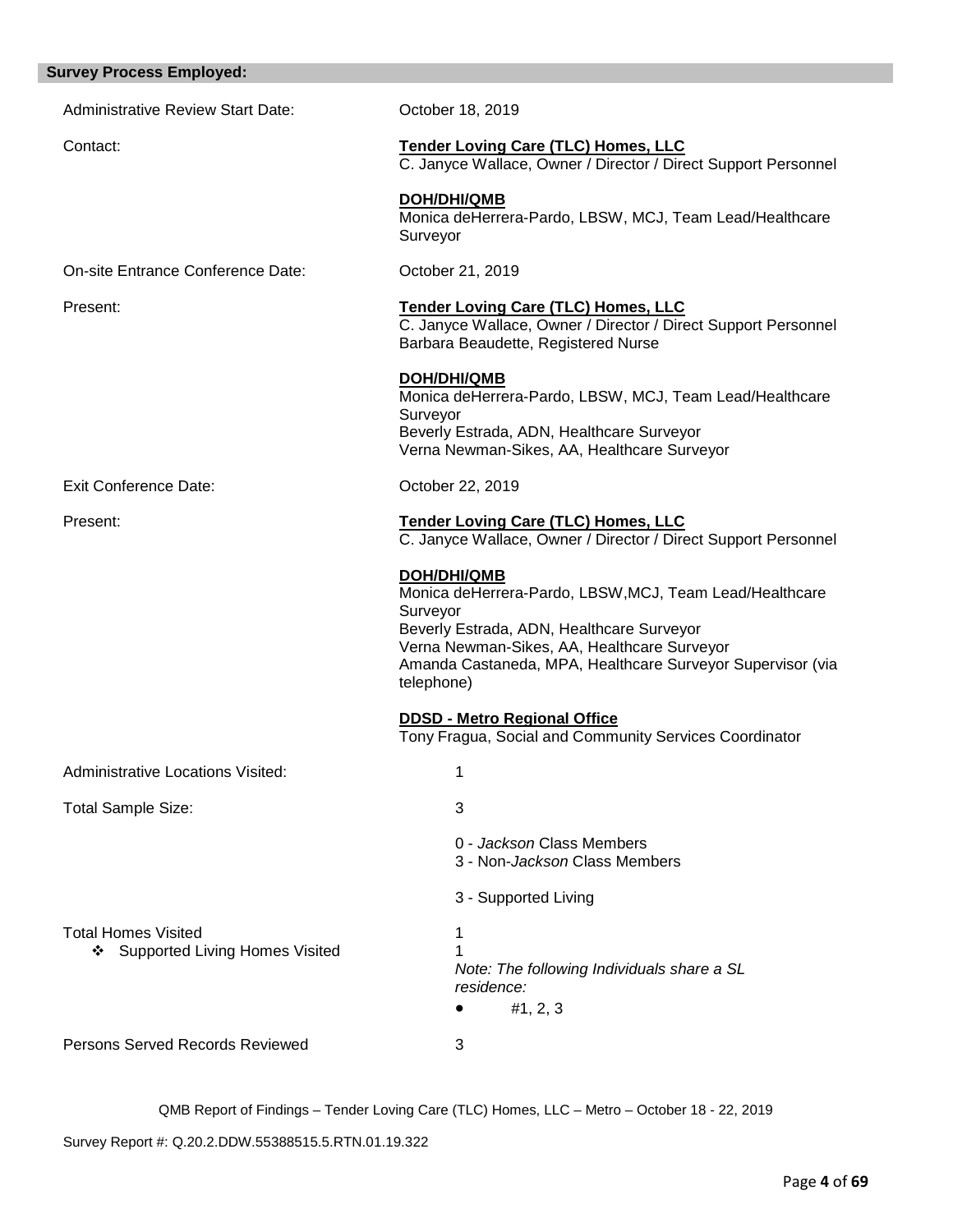| Persons Served Interviewed                | 2                                                                        |
|-------------------------------------------|--------------------------------------------------------------------------|
| Persons Served Observed                   | 1 (One Individuals chose not to participate in the interview<br>process) |
| Direct Support Personnel Records Reviewed | 9 (1 DSP performs dual roles as a Service Coordinator)                   |
| Direct Support Personnel Interviewed      |                                                                          |
| Service Coordinator Records Reviewed      | 1 (1 Service Coordinator performs dual role as a DSP)                    |
| Nurse Interview                           |                                                                          |

Administrative Processes and Records Reviewed:

- Medicaid Billing/Reimbursement Records for all Services Provided
- Accreditation Records
- Oversight of Individual Funds
- Individual Medical and Program Case Files, including, but not limited to:
	- °Individual Service Plans
		- °Progress on Identified Outcomes
		- °Healthcare Plans
		- °Medication Administration Records
		- °Medical Emergency Response Plans
		- °Therapy Evaluations and Plans
		- °Healthcare Documentation Regarding Appointments and Required Follow-Up °Other Required Health Information
- Internal Incident Management Reports and System Process / General Events Reports
- Personnel Files, including nursing and subcontracted staff
- Staff Training Records, Including Competency Interviews with Staff
- Agency Policy and Procedure Manual
- Caregiver Criminal History Screening Records
- Consolidated Online Registry/Employee Abuse Registry
- Human Rights Committee Notes and Meeting Minutes
- Evacuation Drills of Residences and Service Locations
- Quality Assurance / Improvement Plan

CC: Distribution List: DOH - Division of Health Improvement

- DOH Developmental Disabilities Supports Division
- DOH Office of Internal Audit

HSD - Medical Assistance Division

NM Attorney General's Office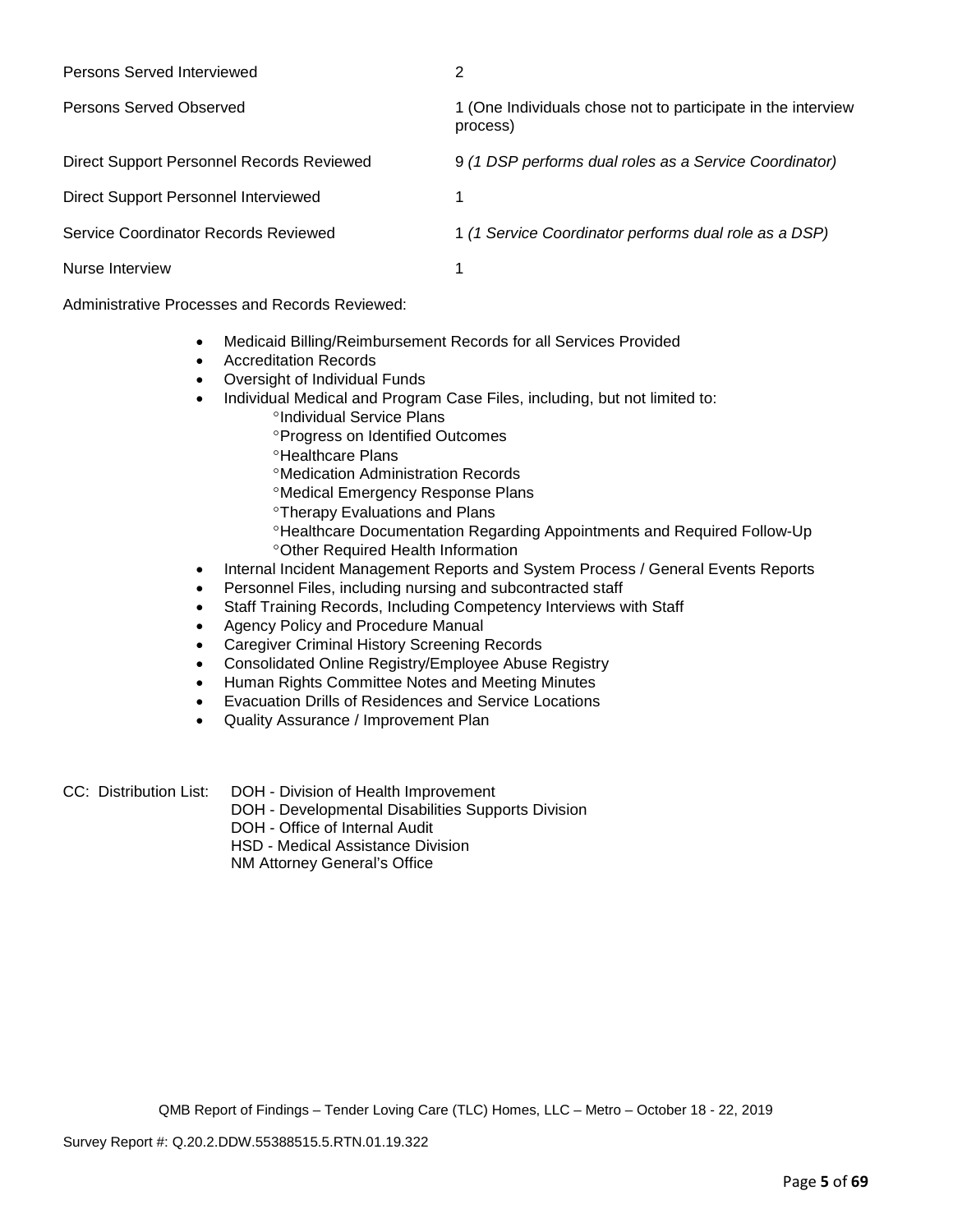# **Attachment A**

# **Provider Instructions for Completing the QMB Plan of Correction (POC) Process**

#### *Introduction:*

After a QMB Compliance Survey, your QMB Report of Findings will be sent to you via e-mail.

Each provider must develop and implement a Plan of Correction (POC) that identifies specific quality assurance and quality improvement activities the agency will implement to correct deficiencies and prevent continued deficiencies and non-compliance.

Agencies must submit their Plan of Correction within ten (10) business days from the date you receive the QMB Report of Findings. (Providers who do not submit a POC within 10 business days may be referred to the DDSD Regional Office for purposes of contract management or the Internal Review Committee [IRC] for possible actions or sanctions).

Agencies must fully implement their approved Plan of Correction within 45 business days (10 business days to submit your POC for approval and 35 days to implement your approved Plan of Correction) from the date they receive the QMB Report of Findings. Providers who fail to complete a POC within the 45-business days allowed will be referred to the IRC for possible actions or sanctions.

If you have questions about the Plan of Correction process, call the Plan of Correction Coordinator at 505-273-1930 or email at [MonicaE.Valdez@state.nm.us.](mailto:MonicaE.Valdez@state.nm.us) Requests for technical assistance must be requested through your Regional DDSD Office.

The POC process cannot resolve disputes regarding findings. If you wish to dispute a finding on the official Report of Findings, you must file an Informal Reconsideration of Findings (IRF) request within ten (10) business days of receiving your report. Please note that you must still submit a POC for findings that are in question (see Attachment C).

#### *Instructions for Completing Agency POC:*

#### *Required Content*

Your Plan of Correction should provide a step-by-step description of the methods to correct each deficient practice cited to prevent recurrence and information that ensures the regulation cited comes into and remains in compliance. The remedies noted in your POC are expected to be added to your Agency's required, annual Quality Assurance (QA) Plan.

If a deficiency has already been corrected since the on-site survey, the plan should state how it was corrected, the completion date (date the correction was accomplished), and how possible recurrence of the deficiency will be prevented.

*The following details should be considered when developing your Plan of Correction:*

#### *The Plan of Correction must address each deficiency cited in the Report of Findings unless otherwise noted with a "No Plan of Correction Required statement." The Plan of Correction must address the five (5) areas listed below:*

- 1. How the specific and realistic corrective action will be accomplished for individuals found to have been affected by the deficient practice.
- 2. How the agency will identify other individuals who have the potential to be affected by the same deficient practice, and how the agency will act to protect those individuals in similar situations.
- 3. What Quality Assurance measures will be put into place and what systemic changes made to ensure the deficient practice will not recur.
- 4. Indicate how the agency plans to monitor its performance to make certain solutions are sustained. The agency must develop a QA plan for ensuring correction is achieved and sustained. This QA plan must be implemented, and the corrective action is evaluated for its effectiveness. The plan of correction is integrated into the agency quality assurance system; and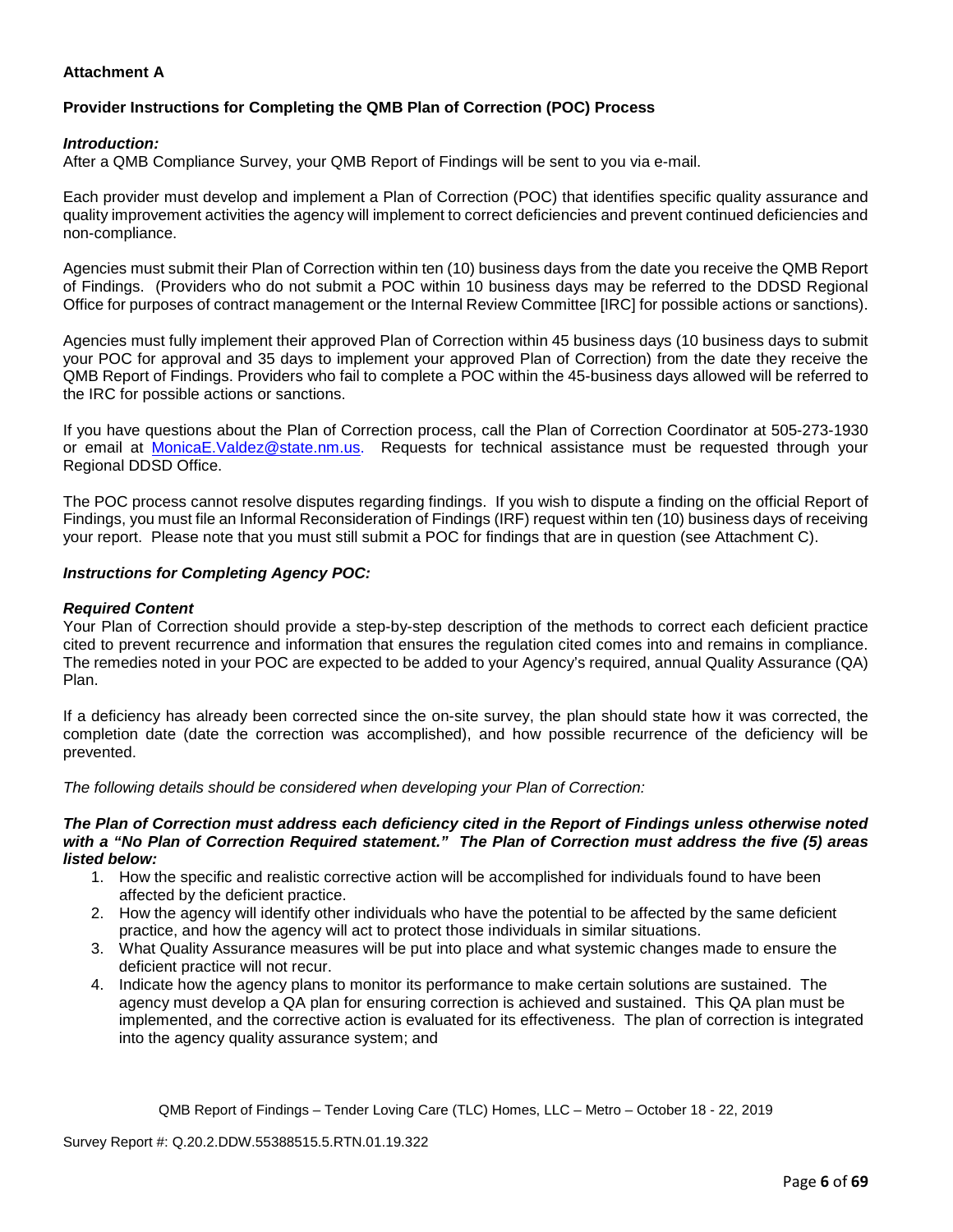5. Include dates when corrective actions will be completed. The corrective action completion dates must be acceptable to the State.

*The following details should be considered when developing your Plan of Correction:*

- Details about how and when Individual Served, agency personnel and administrative and service delivery site files are audited by agency personnel to ensure they contain required documents;
- Information about how medication administration records are reviewed to verify they contain all required information before they are distributed to service sites, as they are being used, and after they are completed;
- Your processes for ensuring that all required agency personnel are trained on required DDSD required trainings;
- How accuracy in billing/reimbursement documentation is assured;
- How health, safety is assured;
- For Case Management providers, how Individual Service Plans are reviewed to verify they meet requirements, how the timeliness of level of care (LOC) packet submissions and consumer visits are tracked;
- Your process for gathering, analyzing and responding to quality data indicators; and,
- Details about Quality Targets in various areas, current status, analyses about why targets were not met, and remedies implemented.

*Note:* **Instruction or in-service of staff alone may not be a sufficient plan of correction.** This is a good first step toward correction, but additional steps must be taken to ensure the deficiency is corrected and will not recur.

#### *Completion Dates*

- The plan of correction must include a **completion date** (entered in the far right-hand column) for each finding. Be sure the date is **realistic** in the amount of time your Agency will need to correct the deficiency; not to exceed 45 total business days.
- Direct care issues should be corrected immediately and monitored appropriately.
- Some deficiencies may require a staged plan to accomplish total correction.
- Deficiencies requiring replacement of equipment, etc., may require more time to accomplish correction but should show reasonable time frames.

#### *Initial Submission of the Plan of Correction Requirements*

- 1. The Plan of Correction must be completed on the official QMB Survey Report of Findings/Plan of Correction Form and received by QMB within ten (10) business days from the date you received the report of findings.
- 2. For questions about the POC process, call the POC Coordinator, Monica Valdez at 505-273-1930 or email at [MonicaE.Valdez@state.nm.us](mailto:MonicaE.Valdez@state.nm.us) for assistance.
- 3. For Technical Assistance (TA) in developing or implementing your POC, contact your Regional DDSD Office.
- 4. Submit your POC to Monica Valdez, POC Coordinator in any of the following ways:
	- a. Electronically at [MonicaE.Valdez@state.nm.us](mailto:MonicaE.Valdez@state.nm.us) *(preferred method)*
	- b. Fax to 505-222-8661, or
	- c. Mail to POC Coordinator, 5301 Central Ave NE Suite 400, Albuquerque, New Mexico 87108
- 5. *Do not submit supporting documentation* (evidence of compliance) to QMB *until after* your POC has been approved by the QMB.
- 6. QMB will notify you when your POC has been "approved" or "denied."
	- a. During this time, whether your POC is "approved," or "denied," you will have a maximum of 45-business days from the date of receipt of your Report of Findings to correct all survey deficiencies.
	- b. If your POC is denied, it must be revised and resubmitted as soon as possible, as the 45-business day limit is in effect.
	- c. If your POC is denied a second time your agency may be referred to the Internal Review Committee.
	- d. You will receive written confirmation when your POC has been approved by QMB and a final deadline for completion of your POC.
	- e. Please note that all POC correspondence will be sent electronically unless otherwise requested.
- 7. Failure to submit your POC within 10 business days without prior approval of an extension by QMB will result in a referral to the Internal Review Committee and the possible implementation of monetary penalties and/or sanctions.

QMB Report of Findings – Tender Loving Care (TLC) Homes, LLC – Metro – October 18 - 22, 2019

Survey Report #: Q.20.2.DDW.55388515.5.RTN.01.19.322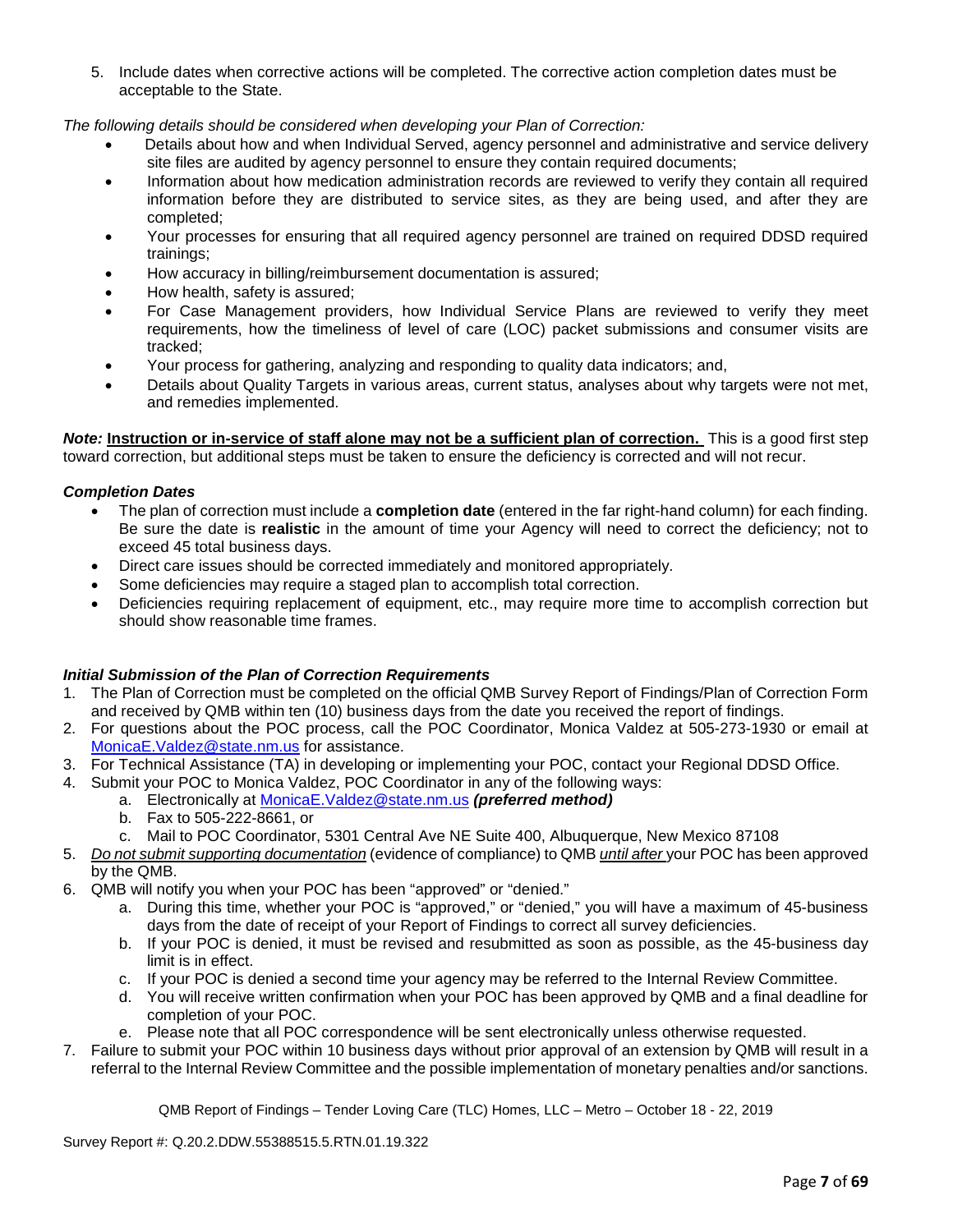## *POC Document Submission Requirements*

Once your POC has been approved by the QMB Plan of Correction Coordinator you must submit copies of documents as evidence that all deficiencies have been corrected, as follows.

- 1. Your internal documents are due within a *maximum* of 45-business days of receipt of your Report of Findings.
- 2. It is preferred that you submit your documents via USPS or other carrier (scanned and saved to CD/DVD disc, flash drive, etc.). If documents containing HIPAA Protected Health Information (PHI) documents must be submitted through S-Comm (Therap), Fax or Postal System, do not send PHI directly to NMDOH email accounts. If the documents do not contain protected Health information (PHI) then you may submit your documents electronically scanned and attached to e-mails.
- 3. All submitted documents *must be annotated*; please be sure the tag numbers and Identification numbers are indicated on each document submitted. Documents which are not annotated with the Tag number and Identification number may not be accepted.
- 4. Do not submit original documents; Please provide copies or scanned electronic files for evidence. Originals must be maintained in the agency file(s) per DDSD Standards.
- 5. In lieu of some documents, you may submit copies of file or home audit forms that clearly indicate cited deficiencies have been corrected, other attestations of correction must be approved by the Plan of Correction Coordinator prior to their submission.
- 6. When billing deficiencies are cited, you must provide documentation to justify billing and/or void and adjust forms submitted to Xerox State Healthcare, LLC for the deficiencies cited in the Report of Findings.

**Revisions, Modifications or Extensions to your Plan of Correction (post QMB approval) must be made in writing and submitted to the Plan of Correction Coordinator, prior to the due date and are approved on a case-by-case basis. No changes may be made to your POC or the timeframes for implementation without written approval of the POC Coordinator.**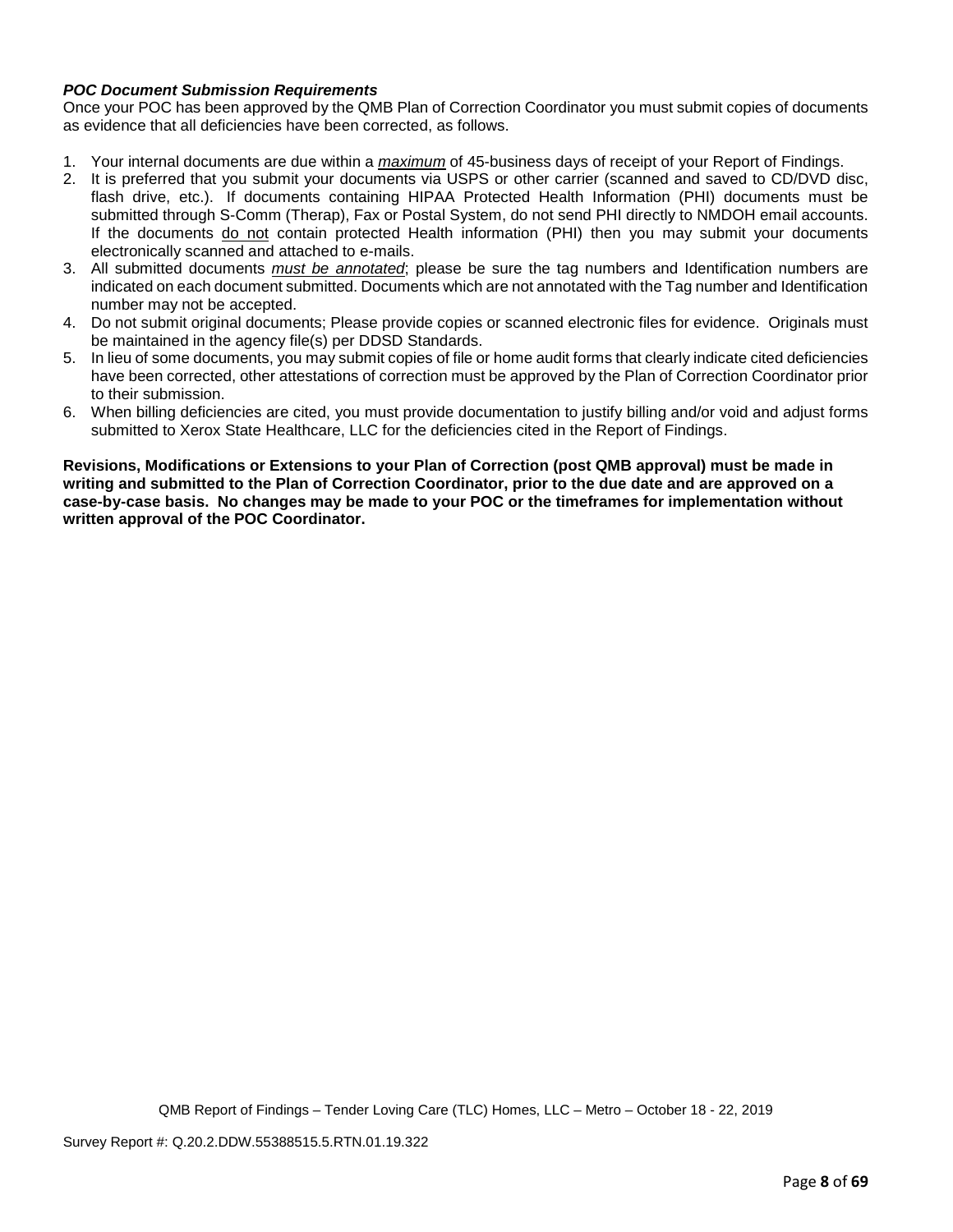## **Department of Health, Division of Health Improvement QMB Determination of Compliance Process**

The Division of Health Improvement, Quality Management Bureau (QMB) surveys compliance of the Developmental Disabilities Waiver (DDW) standards and other state and federal regulations. For the purpose of the LCA / CI survey the CMS waiver assurances have been grouped into four (4) Service Domains: Plan of Care (ISP Implementation); Qualified Providers; Health, Welfare and Safety; and Administrative Oversight (note that Administrative Oversight listed in this document is not the same as the CMS assurance of Administrative Authority. Used in this context it is related to the agency's operational policies and procedures, Quality Assurance system and Medicaid billing and reimbursement processes.)

The QMB Determination of Compliance process is based on provider compliance or non-compliance with standards and regulations identified during the on-site survey process and as reported in the QMB Report of Findings. All areas reviewed by QMB have been agreed to by DDSD and DHI/QMB and are reflective of CMS requirements. All deficiencies (non-compliance with standards and regulations) are identified and cited as either a Standard level deficiency or a Condition of Participation level deficiency in the QMB Reports of Findings. All deficiencies require corrective action when non-compliance is identified.

Each deficiency in your Report of Findings has been predetermined to be a Standard Level Deficiency, a Condition of Participation Level Deficiency, if below 85% compliance or a non-negotiable Condition of Participation Level Deficiency. Your Agency's overall Compliance Determination is based on a Scope and Severity Scale which takes into account the number of Standard and Condition Level Tags cited as well as the percentage of Individuals affected in the sample.

# **Conditions of Participation (CoPs)**

CoPs are based on the Centers for Medicare and Medicaid Services, Home and Community-Based Waiver required assurances, in addition to the New Mexico Developmental Disability Waiver (DDW) Service Standards. The Division of Health Improvement (DHI), in conjunction with the Developmental Disability Support Division (DDSD), has identified certain deficiencies that have the potential to be a Condition of Participation Level, if the tag falls below 85% compliance based on the number of people affected. Additionally, there are what are called nonnegotiable Conditions of Participation, regardless if one person or multiple people are affected. In this context, a CoP is defined as an essential / fundamental regulation or standard, which when out of compliance directly affects the health and welfare of the Individuals served. If no deficiencies within a Tag are at the level of a CoP, it is cited as a Standard Level Deficiency.

#### *Service Domains and CoPs for Living Care Arrangements and Community Inclusion are as follows:*

**Service Domain: Service Plan: ISP Implementation -** *Services are delivered in accordance with the service plan, including type, scope, amount, duration and frequency specified in the service plan.*

#### **Potential Condition of Participation Level Tags, if compliance is below 85%:**

- **1A08.3 –** Administrative Case File: Individual Service Plan / ISP Components
- **1A32 –** Administrative Case File: Individual Service Plan Implementation
- **LS14 –** Residential Service Delivery Site Case File (ISP and Healthcare Requirements)
- **IS14 –** CCS / CIES Service Delivery Site Case File (ISP and Healthcare Requirements)

**Service Domain: Qualified Providers -** *The State monitors non-licensed/non-certified providers to assure adherence to waiver requirements. The State implements its policies and procedures for verifying that provider training is conducted in accordance with State requirements and the approved waiver.*

#### **Potential Condition of Participation Level Tags, if compliance is below 85%:**

• **1A20 -** Direct Support Personnel Training

QMB Report of Findings – Tender Loving Care (TLC) Homes, LLC – Metro – October 18 - 22, 2019

Survey Report #: Q.20.2.DDW.55388515.5.RTN.01.19.322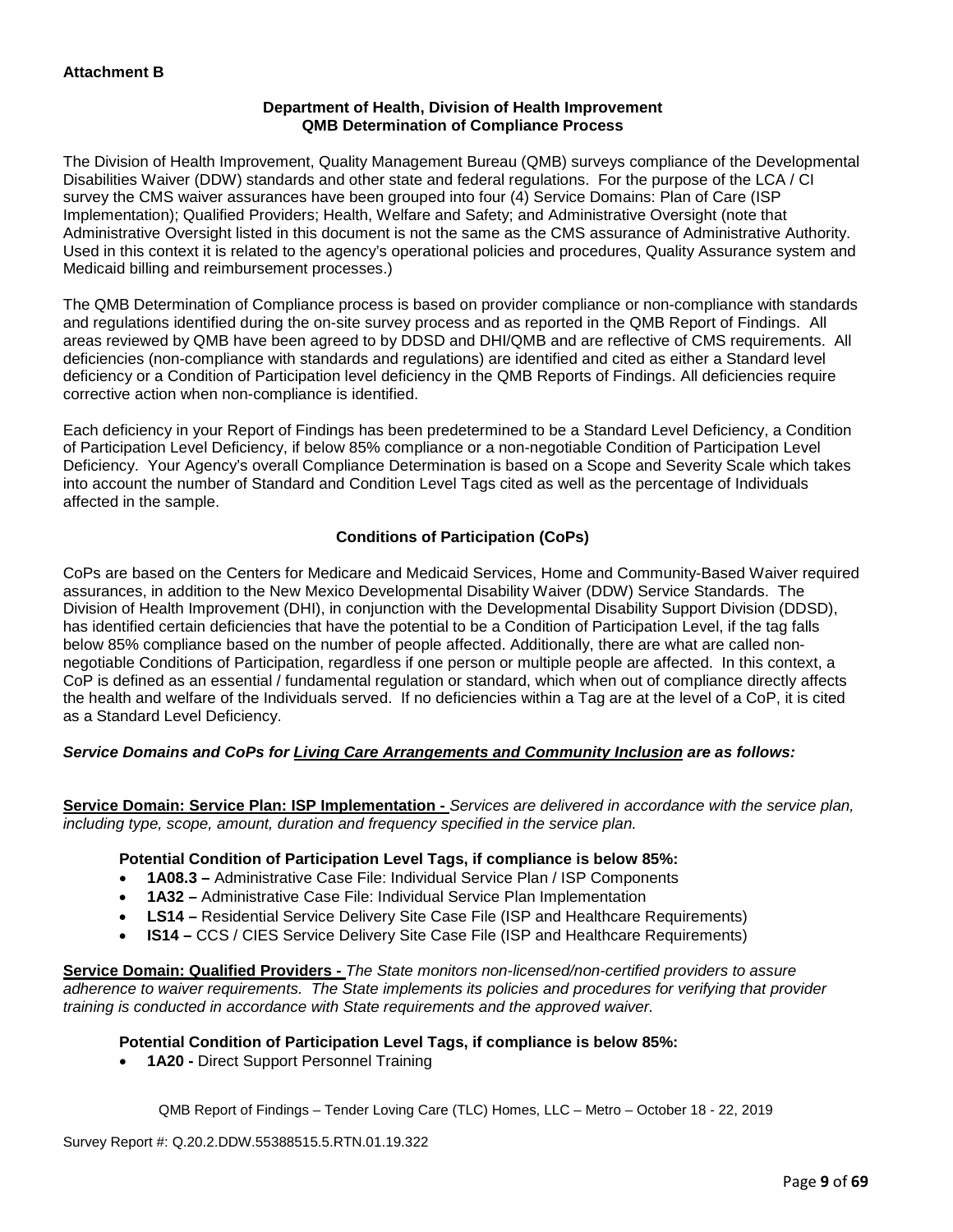- **1A22 -** Agency Personnel Competency
- **1A37 –** Individual Specific Training

## **Non-Negotiable Condition of Participation Level Tags (one or more Individuals are cited):**

- **1A25.1 –** Caregiver Criminal History Screening
- **1A26.1 –** Consolidated On-line Registry Employee Abuse Registry

**Service Domain: Health, Welfare and Safety -** *The State, on an ongoing basis, identifies, addresses and seeks to prevent occurrences of abuse, neglect and exploitation. Individuals shall be afforded their basic human rights. The provider supports individuals to access needed healthcare services in a timely manner.*

## **Potential Condition of Participation Level Tags, if compliance is below 85%:**

- **1A08.2 –** Administrative Case File: Healthcare Requirements & Follow-up
- **1A09 –** Medication Delivery Routine Medication Administration
- **1A09.1 –** Medication Delivery PRN Medication Administration
- **1A15.2 –** Administrative Case File: Healthcare Documentation (Therap and Required Plans)

#### **Non-Negotiable Condition of Participation Level Tags (one or more Individuals are cited):**

- **1A05 –** General Requirements / Agency Policy and Procedure Requirements
- **1A07 –** Social Security Income (SSI) Payments
- **1A09.2 –** Medication Delivery Nurse Approval for PRN Medication
- **1A15 –** Healthcare Coordination Nurse Availability / Knowledge
- **1A31 –** Client Rights/Human Rights
- **LS25.1** Residential Reqts. (Physical Environment Supported Living / Family Living / Intensive Medical Living)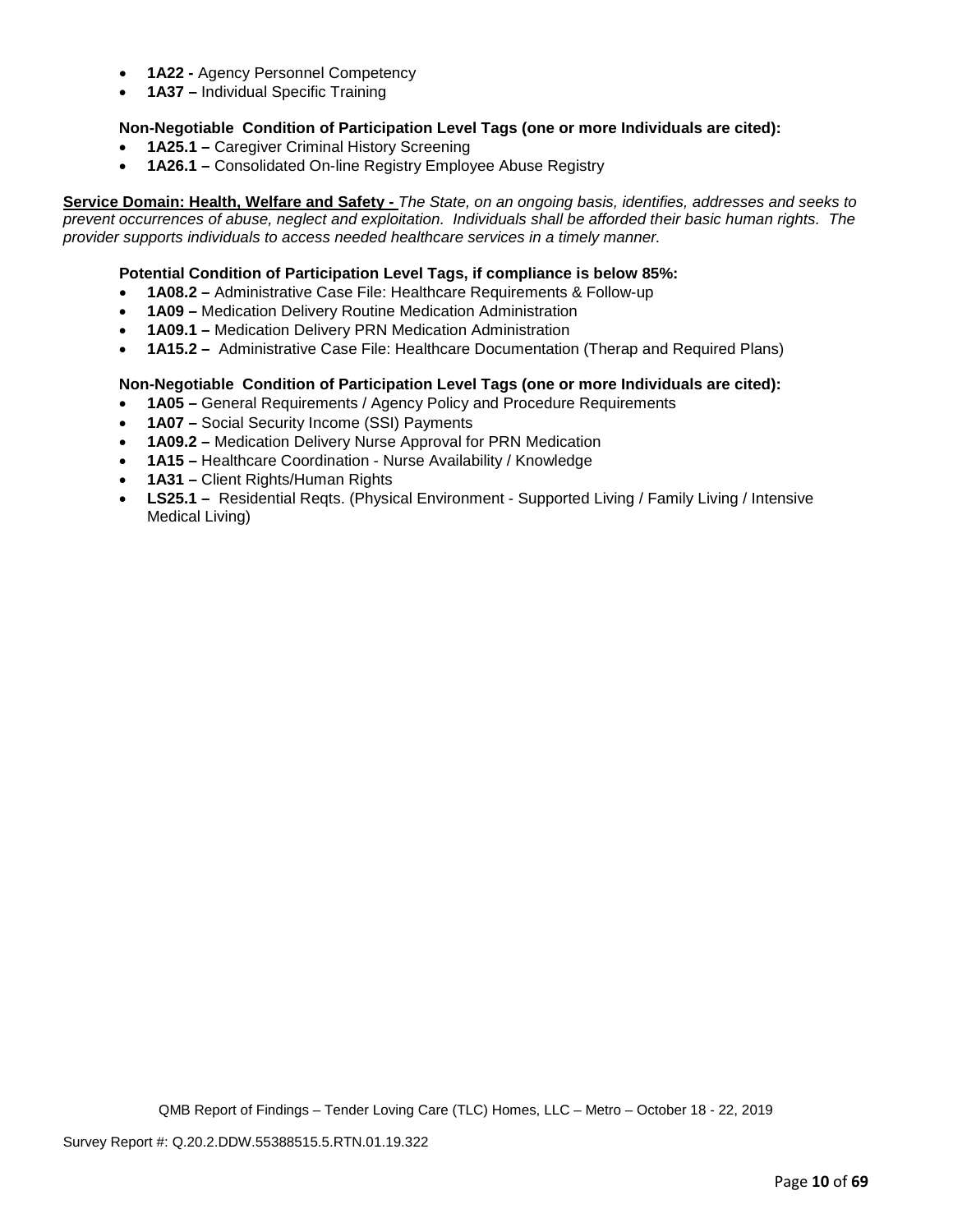## **Attachment C**

## **Guidelines for the Provider Informal Reconsideration of Finding (IRF) Process**

#### **Introduction:**

Throughout the QMB Survey process, surveyors are openly communicating with providers. Open communication means surveyors have clarified issues and/or requested missing information before completing the review through the use of the signed/dated "Document Request," or "Administrative Needs," etc. forms. Regardless, there may still be instances where the provider disagrees with a specific finding. Providers may use the following process to informally dispute a finding.

#### **Instructions:**

- 1. The Informal Reconsideration of the Finding (IRF) request must be received in writing to the QMB Bureau Chief **within 10 business days** of receipt of the final Report of Findings **(***Note: No extensions are granted for the IRF)***.**
- 2. The written request for an IRF *must* be completed on the QMB Request for Informal Reconsideration of Finding form available on the QMB website: <https://nmhealth.org/about/dhi/cbp/irf/>
- 3. The written request for an IRF must specify in detail the request for reconsideration and why the finding is inaccurate.
- 4. The IRF request must include all supporting documentation or evidence.
- 5. If you have questions about the IRF process, email the IRF Chairperson, Valerie V. Valdez at [valerie.valdez@state.nm.us](mailto:valerie.valdez@state.nm.us) for assistance.

#### **The following limitations apply to the IRF process:**

- The written request for an IRF and all supporting evidence must be received within 10 business days.
- Findings based on evidence requested during the survey and not provided may not be subject to reconsideration.
- The supporting documentation must be new evidence not previously reviewed or requested by the survey team.
- Providers must continue to complete their Plan of Correction during the IRF process
- Providers may not request an IRF to challenge the sampling methodology.
- Providers may not request an IRF based on disagreement with the nature of the standard or regulation.
- Providers may not request an IRF to challenge the team composition.
- Providers may not request an IRF to challenge the DHI/QMB determination of compliance or the length of their DDSD provider contract.

A Provider forfeits the right to an IRF if the request is not received within 10 business days of receiving the report and/or does not include all supporting documentation or evidence to show compliance with the standards and regulations.

The IRF Committee will review the request; the Provider will be notified in writing of the ruling; no face-to-face meeting will be conducted.

When a Provider requests that a finding be reconsidered, it does not stop or delay the Plan of Correction process. **Providers must continue to complete the Plan of Correction, including the finding in dispute regardless of the IRF status.** If a finding is removed or modified, it will be noted and removed or modified from the Report of Findings. It should be noted that in some cases a Plan of Correction may be completed prior to the IRF process being completed. The provider will be notified in writing on the decisions of the IRF committee.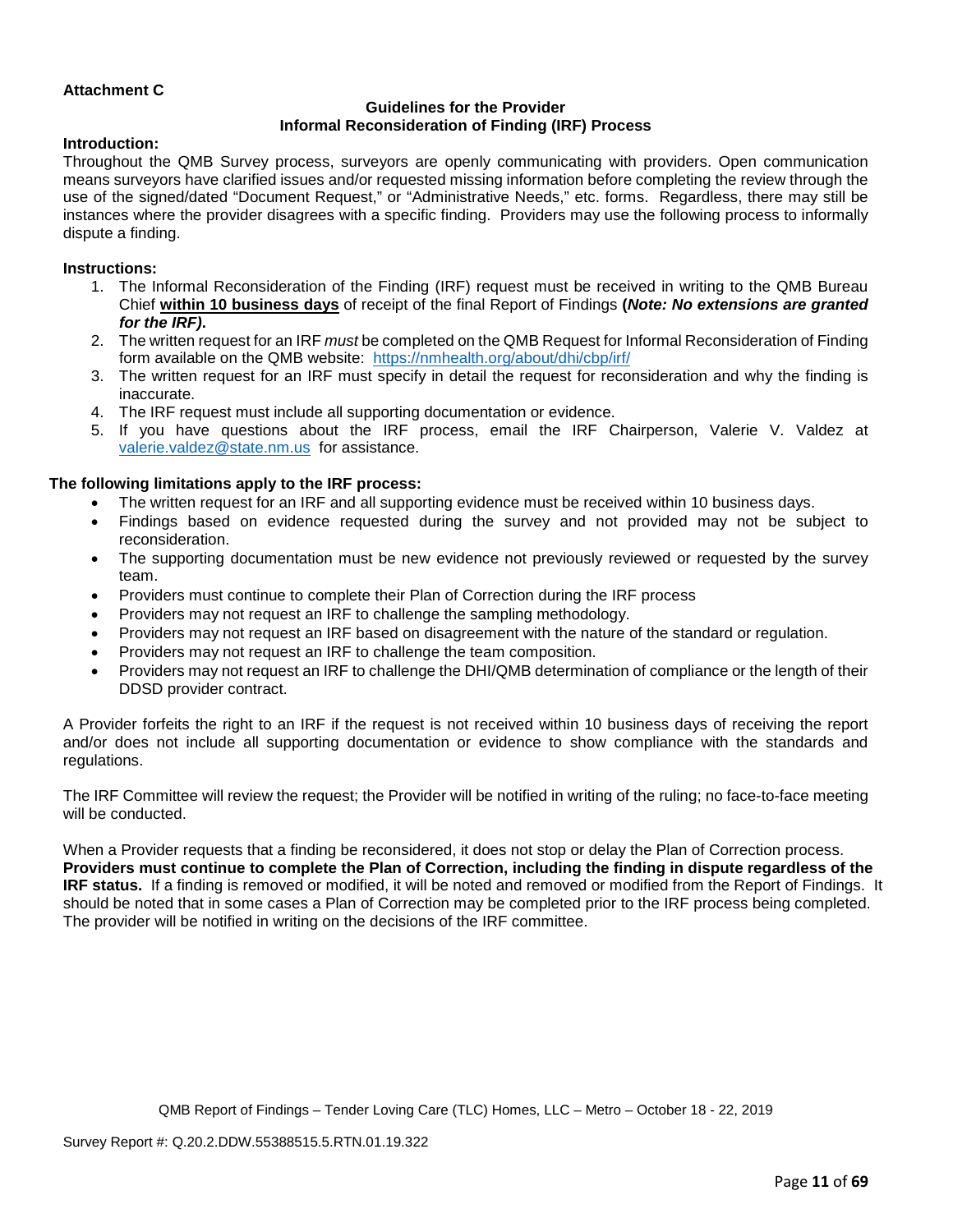# **QMB Determinations of Compliance**

## **Compliance:**

The QMB determination of *Compliance* indicates that a provider has either no deficiencies found during a survey or that no deficiencies at the Condition of Participation Level were found. The agency has obtained a level of compliance such that there is a minimal potential for harm to individuals' health and safety. To qualify for a determination of *Compliance*, the provider must have received no Conditions of Participation Level Deficiencies and have a minimal number of Individuals on the sample affected by the findings indicated in the Standards Level Tags.

## **Partial-Compliance with Standard Level Tags:**

The QMB determination of *Partial-Compliance with Standard Level Tags* indicates that a provider is in compliance with all Condition of Participation Level deficiencies but is out of compliance with a certain percentage of Standard Level deficiencies. This partial-compliance, if not corrected, may result in a negative outcome or the potential for more than minimal harm to individuals' health and safety. There are two ways to receive a determination of Partial Compliance with Standard Level Tags:

- 1. Your Report of Findings includes 16 or fewer Standards Level Tags with between 75% and 100% of the survey sample affected in any tag.
- 2. Your Report of Findings includes 17 or more Standard Level Tags with between 50% to 74% of the survey sample affected in any tag.

#### **Partial-Compliance with Standard Level Tags and Condition of Participation Level Tags:**

The QMB determination of *Partial-Compliance with Standard Level Tags and Condition of Participation Level Tags*  indicates that a provider is out of compliance with one to five  $(1 - 5)$  Condition of Participation Level Tags. This partial-compliance, if not corrected, may result in a serious negative outcome or the potential for more than minimal harm to individuals' health and safety.

#### **Non-Compliance:**

The QMB determination of *Non-Compliance* indicates a provider is significantly out of compliance with both Standard Level deficiencies and Conditions of Participation level deficiencies. This non-compliance, if not corrected, may result in a serious negative outcome or the potential for more than minimal harm to individuals' health and safety. There are three ways an agency can receive a determination of Non-Compliance:

- 1. Your Report of Findings includes 17 or more total Tags with 0 to 5 Condition of Participation Level Tags with 75% to 100% of the survey sample affected in any Condition of Participation Level tag.
- 2. Your Report of Findings includes any amount of Standard Level Tags with 6 or more Condition of Participation Level Tags.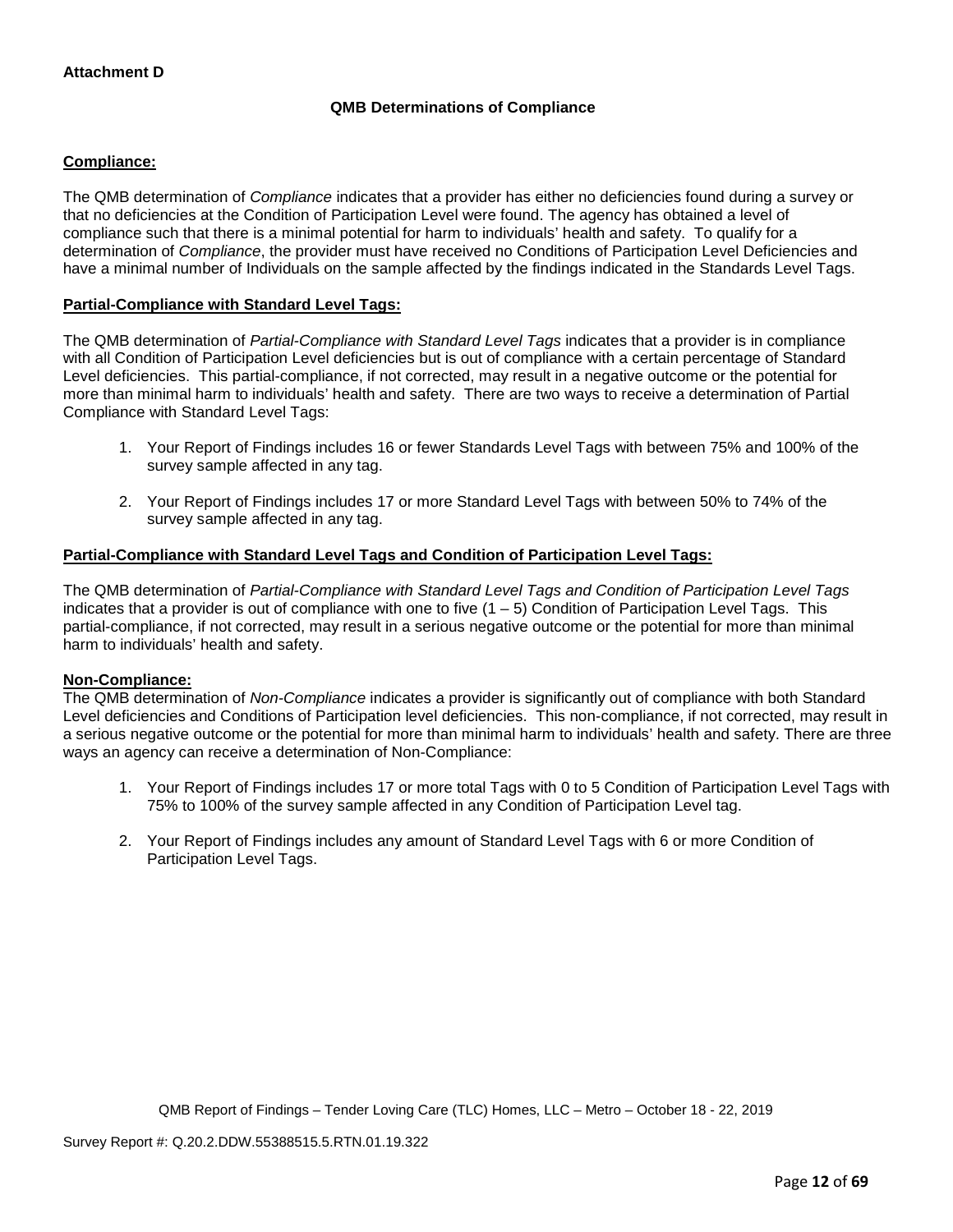| Compliance                                                                                          | <b>Weighting</b>                                                                                                                 |                                                                                                                             |                                                                                                                             |                                                                                                                        |                                                                                                                         |                                                                                                                             |                                                                                                               |
|-----------------------------------------------------------------------------------------------------|----------------------------------------------------------------------------------------------------------------------------------|-----------------------------------------------------------------------------------------------------------------------------|-----------------------------------------------------------------------------------------------------------------------------|------------------------------------------------------------------------------------------------------------------------|-------------------------------------------------------------------------------------------------------------------------|-----------------------------------------------------------------------------------------------------------------------------|---------------------------------------------------------------------------------------------------------------|
| <b>Determination</b>                                                                                |                                                                                                                                  | <b>LOW</b>                                                                                                                  |                                                                                                                             | <b>MEDIUM</b>                                                                                                          |                                                                                                                         |                                                                                                                             | <b>HIGH</b>                                                                                                   |
| Total Tags:                                                                                         | up to 16                                                                                                                         | 17 or more                                                                                                                  | up to 16                                                                                                                    | 17 or more                                                                                                             | <b>Any Amount</b>                                                                                                       | 17 or more                                                                                                                  | <b>Any Amount</b>                                                                                             |
|                                                                                                     | and                                                                                                                              | and                                                                                                                         | and                                                                                                                         | and                                                                                                                    | And/or                                                                                                                  | and                                                                                                                         | And/or                                                                                                        |
| COP Level Tags:                                                                                     | 0 COP                                                                                                                            | 0 COP                                                                                                                       | 0 COP                                                                                                                       | 0 COP                                                                                                                  | 1 to 5 COP                                                                                                              | 0 to 5 CoPs                                                                                                                 | 6 or more COP                                                                                                 |
|                                                                                                     | and                                                                                                                              | and                                                                                                                         | and                                                                                                                         | and                                                                                                                    |                                                                                                                         | and                                                                                                                         |                                                                                                               |
| Sample Affected:                                                                                    | 0 to 74%                                                                                                                         | 0 to 49%                                                                                                                    | 75 to 100%                                                                                                                  | 50 to 74%                                                                                                              |                                                                                                                         | 75 to 100%                                                                                                                  |                                                                                                               |
| $"Non-$<br>Compliance"                                                                              |                                                                                                                                  |                                                                                                                             |                                                                                                                             |                                                                                                                        |                                                                                                                         | 17 or more<br><b>Total Tags with</b><br>75 to 100% of<br>the Individuals<br>in the sample<br>cited in any<br>CoP Level tag. | Any Amount of<br><b>Standard Level</b><br>Tags and 6 or<br>more Conditions<br>of Participation<br>Level Tags. |
| "Partial Compliance<br>with Standard Level<br>tags and Condition<br>of Participation<br>Level Tags" |                                                                                                                                  |                                                                                                                             |                                                                                                                             |                                                                                                                        | <b>Any Amount</b><br><b>Standard Level</b><br>Tags, plus 1 to 5<br><b>Conditions of</b><br>Participation<br>Level tags. |                                                                                                                             |                                                                                                               |
| "Partial<br><b>Compliance with</b><br><b>Standard Level</b><br>tags"                                |                                                                                                                                  |                                                                                                                             | up to 16<br><b>Standard Level</b><br>Tags with 75<br>to 100% of the<br>individuals in<br>the sample<br>cited in any<br>tag. | 17 or more<br><b>Standard Level</b><br>Tags with 50<br>to 74% of the<br>individuals in<br>the sample<br>cited any tag. |                                                                                                                         |                                                                                                                             |                                                                                                               |
| "Compliance"                                                                                        | Up to 16<br><b>Standard Level</b><br>Tags with 0 to<br><b>74% of the</b><br>individuals in<br>the sample<br>cited in any<br>tag. | 17 or more<br><b>Standard Level</b><br>Tags with 0 to<br>49% of the<br>individuals in<br>the sample<br>cited in any<br>tag. |                                                                                                                             |                                                                                                                        |                                                                                                                         |                                                                                                                             |                                                                                                               |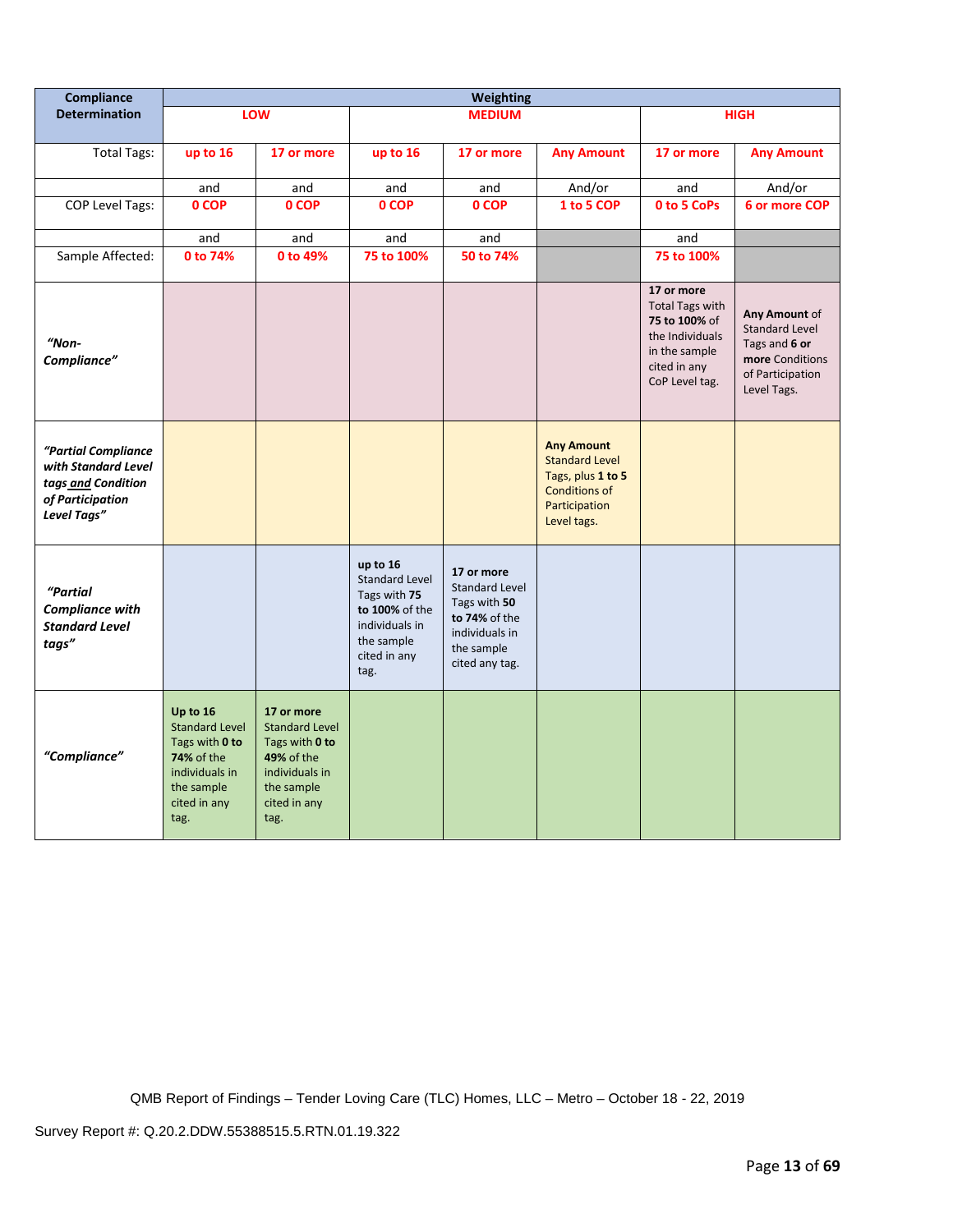## **Agency: Tender Loving Care (TLC) Homes - Metro Region** Program: Developmental Disabilities Waiver<br>Service: 2018: Supported Living 2018: Supported Living<br>Routine Survey Type:<br>Survey Date: **Survey Date: October 18 - 22, 2019**

| <b>Standard of Care</b>                                              | <b>Deficiencies</b>                                                                                                                                         | Agency Plan of Correction, On-going QA/QI<br>and Responsible Party | Date<br><b>Due</b> |  |  |  |  |
|----------------------------------------------------------------------|-------------------------------------------------------------------------------------------------------------------------------------------------------------|--------------------------------------------------------------------|--------------------|--|--|--|--|
|                                                                      | Service Domain: Service Plans: ISP Implementation - Services are delivered in accordance with the service plan, including type, scope, amount, duration and |                                                                    |                    |  |  |  |  |
| frequency specified in the service plan.                             |                                                                                                                                                             |                                                                    |                    |  |  |  |  |
| Tag #1A08 Administrative Case File (Other                            | <b>Standard Level Deficiency</b>                                                                                                                            |                                                                    |                    |  |  |  |  |
| <b>Required Documents)</b>                                           |                                                                                                                                                             |                                                                    |                    |  |  |  |  |
| Developmental Disabilities (DD) Waiver Service                       | Based on record review, the Agency did not                                                                                                                  | Provider:                                                          |                    |  |  |  |  |
| Standards 2/26/2018; Re-Issue: 12/28/2018; Eff                       | maintain a complete and confidential case file at                                                                                                           | <b>State your Plan of Correction for the</b>                       |                    |  |  |  |  |
| 1/1/2019                                                             | the administrative office for 1 of 3 individuals.                                                                                                           | deficiencies cited in this tag here (How is the                    |                    |  |  |  |  |
| <b>Chapter 20: Provider Documentation and</b>                        |                                                                                                                                                             | deficiency going to be corrected? This can be                      |                    |  |  |  |  |
| <b>Client Records: 20.2 Client Records</b>                           | Review of the Agency administrative individual                                                                                                              | specific to each deficiency cited or if possible an                |                    |  |  |  |  |
| Requirements: All DD Waiver Provider                                 | case files revealed the following items were not                                                                                                            | overall correction?): $\rightarrow$                                |                    |  |  |  |  |
| Agencies are required to create and maintain                         | found, incomplete, and/or not current:                                                                                                                      |                                                                    |                    |  |  |  |  |
| individual client records. The contents of client                    |                                                                                                                                                             |                                                                    |                    |  |  |  |  |
| records vary depending on the unique needs of                        | <b>Occupational Therapy Plan (Therapy</b>                                                                                                                   |                                                                    |                    |  |  |  |  |
| the person receiving services and the resultant                      | <b>Intervention Plan TIP):</b>                                                                                                                              |                                                                    |                    |  |  |  |  |
| information produced. The extent of                                  | • Not Found $(H2)$                                                                                                                                          |                                                                    |                    |  |  |  |  |
| documentation required for individual client                         |                                                                                                                                                             |                                                                    |                    |  |  |  |  |
| records per service type depends on the                              | <b>Physical Therapy Plan (Therapy Intervention)</b>                                                                                                         | <b>Provider:</b>                                                   |                    |  |  |  |  |
| location of the file, the type of service being                      | Plan TIP) :                                                                                                                                                 | <b>Enter your ongoing Quality</b>                                  |                    |  |  |  |  |
| provided, and the information necessary.                             | • Not Current (#2)                                                                                                                                          | <b>Assurance/Quality Improvement processes</b>                     |                    |  |  |  |  |
| DD Waiver Provider Agencies are required to                          |                                                                                                                                                             | as it related to this tag number here (What is                     |                    |  |  |  |  |
| adhere to the following:                                             |                                                                                                                                                             | going to be done? How many individuals is this                     |                    |  |  |  |  |
| Client records must contain all documents                            |                                                                                                                                                             | going to affect? How often will this be completed?                 |                    |  |  |  |  |
| essential to the service being provided and                          |                                                                                                                                                             | Who is responsible? What steps will be taken if                    |                    |  |  |  |  |
| essential to ensuring the health and safety of                       |                                                                                                                                                             | issues are found?): $\rightarrow$                                  |                    |  |  |  |  |
| the person during the provision of the service.                      |                                                                                                                                                             |                                                                    |                    |  |  |  |  |
| Provider Agencies must have readily<br>2.                            |                                                                                                                                                             |                                                                    |                    |  |  |  |  |
| accessible records in home and community                             |                                                                                                                                                             |                                                                    |                    |  |  |  |  |
| settings in paper or electronic form. Secure                         |                                                                                                                                                             |                                                                    |                    |  |  |  |  |
| access to electronic records through the Therap                      |                                                                                                                                                             |                                                                    |                    |  |  |  |  |
| web based system using computers or mobile<br>devices is acceptable. |                                                                                                                                                             |                                                                    |                    |  |  |  |  |
| Provider Agencies are responsible for<br>3.                          |                                                                                                                                                             |                                                                    |                    |  |  |  |  |
|                                                                      |                                                                                                                                                             |                                                                    |                    |  |  |  |  |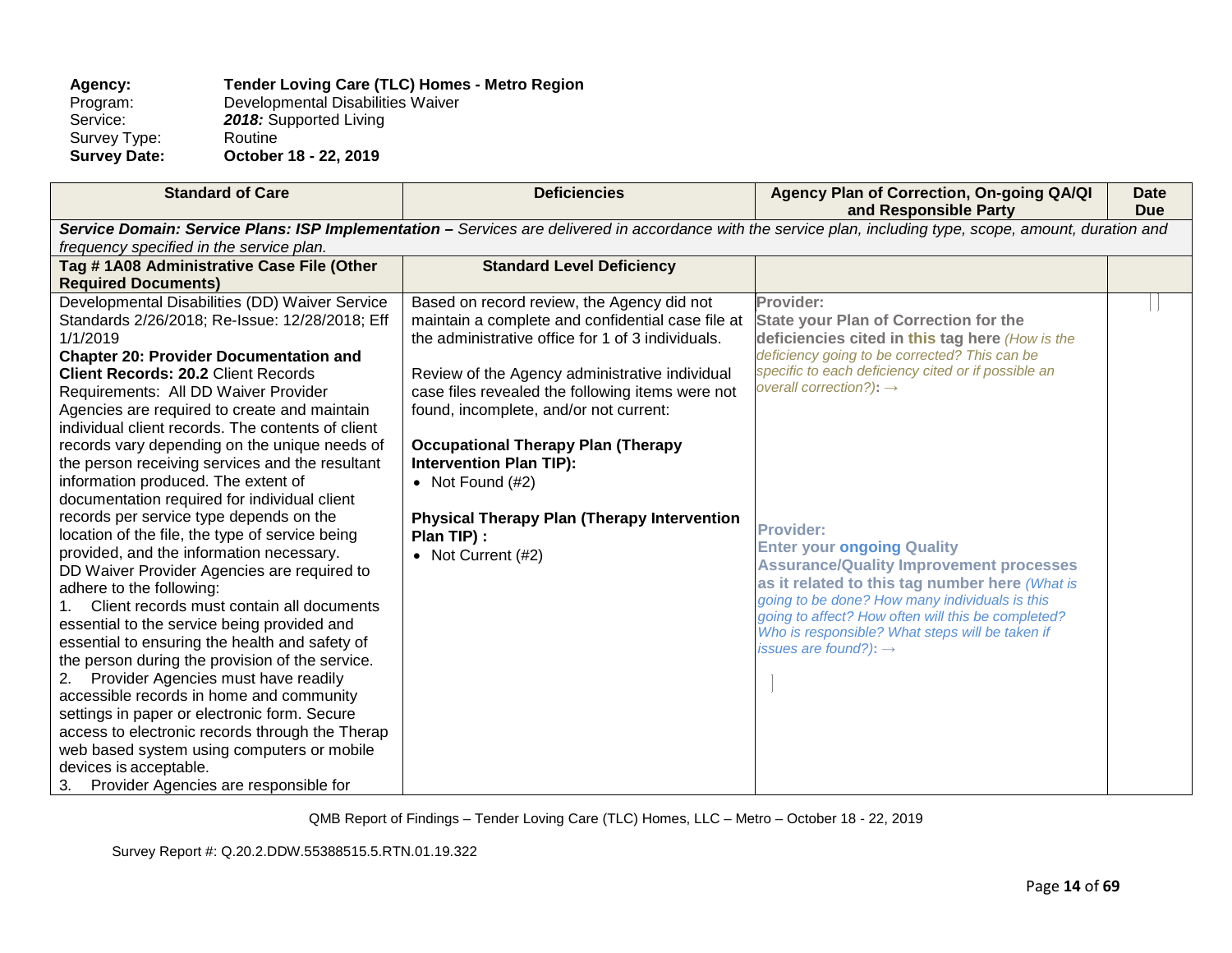| ensuring that all plans created by nurses, RDs,    |  |  |
|----------------------------------------------------|--|--|
| therapists or BSCs are present in all needed       |  |  |
| settings.                                          |  |  |
| 4. Provider Agencies must maintain records of      |  |  |
| all documents produced by agency personnel or      |  |  |
| contractors on behalf of each person, including    |  |  |
| any routine notes or data, annual assessments,     |  |  |
| semi-annual reports, evidence of training          |  |  |
| provided/received, progress notes, and any         |  |  |
| other interactions for which billing is generated. |  |  |
| Each Provider Agency is responsible for<br>5.      |  |  |
| maintaining the daily or other contact notes       |  |  |
| documenting the nature and frequency of            |  |  |
| service delivery, as well as data tracking only    |  |  |
| for the services provided by their agency.         |  |  |
| 6. The current Client File Matrix found in         |  |  |
| Appendix A Client File Matrix details the          |  |  |
| minimum requirements for records to be stored      |  |  |
| in agency office files, the delivery site, or with |  |  |
| DSP while providing services in the community.     |  |  |
| 7. All records pertaining to JCMs must be          |  |  |
| retained permanently and must be made              |  |  |
| available to DDSD upon request, upon the           |  |  |
| termination or expiration of a provider            |  |  |
| agreement, or upon provider withdrawal from        |  |  |
| services.                                          |  |  |
|                                                    |  |  |
| 20.5.1 Individual Data Form (IDF): The             |  |  |
| Individual Data Form provides an overview of       |  |  |
| demographic information as well as other key       |  |  |
| personal, programmatic, insurance, and health      |  |  |
| related information. It lists medical information; |  |  |
| assistive technology or adaptive equipment;        |  |  |
| diagnoses; allergies; information about whether    |  |  |
| a guardian or advance directives are in place;     |  |  |
| information about behavioral and health related    |  |  |
| needs; contacts of Provider Agencies and team      |  |  |
| members and other critical information. The IDF    |  |  |
| automatically loads information into other fields  |  |  |
| and forms and must be complete and kept            |  |  |
| current. This form is initiated by the CM. It must |  |  |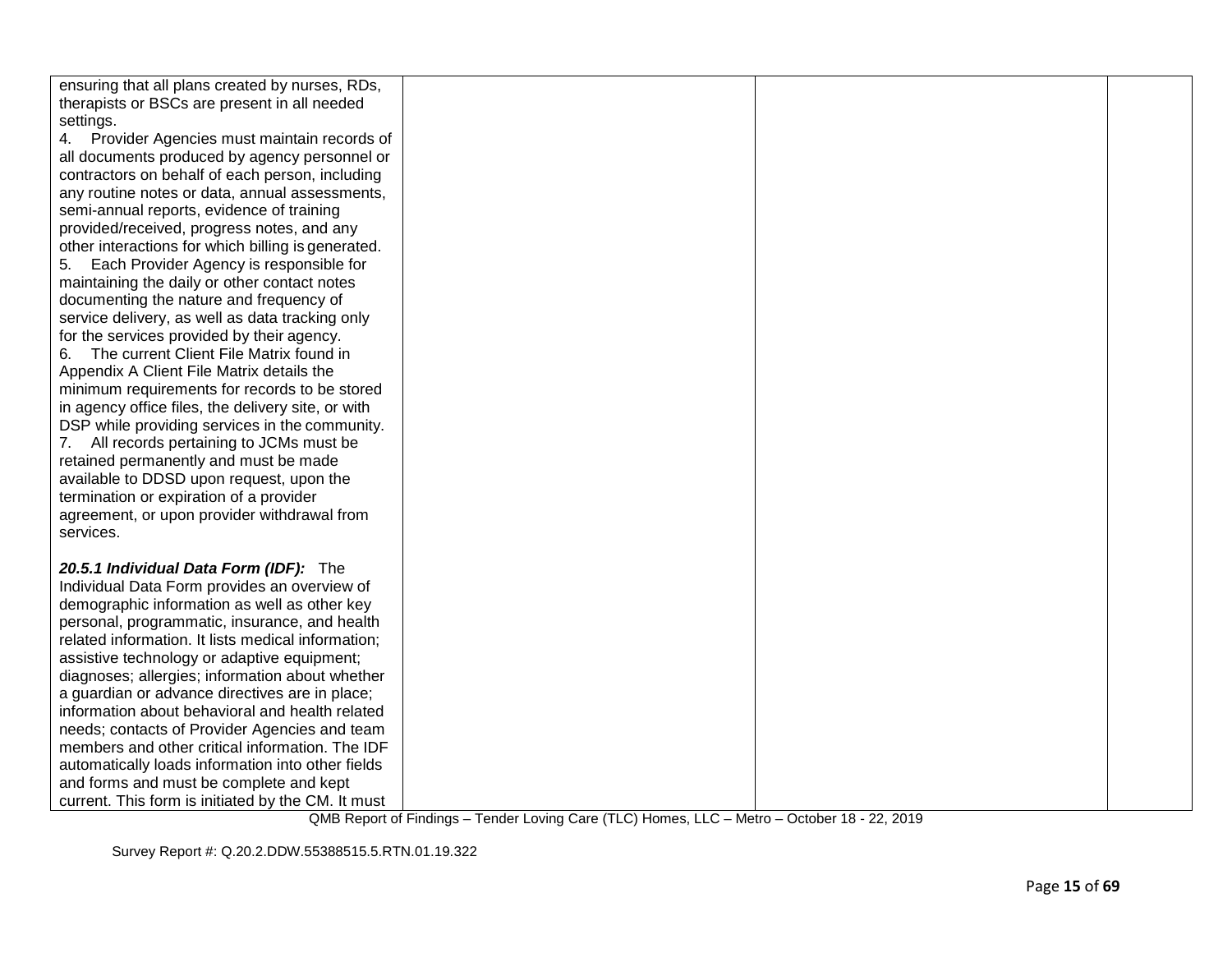| be opened and continuously updated by Living<br>Supports, CCS- Group, ANS, CIHS and case<br>management when applicable to the person in<br>order for accurate data to auto populate other<br>documents like the Health Passport and<br>Physician Consultation Form. Although the<br>Primary Provider Agency is ultimately<br>responsible for keeping this form current, each<br>provider collaborates and communicates critical<br>information to update this form. |  |  |
|---------------------------------------------------------------------------------------------------------------------------------------------------------------------------------------------------------------------------------------------------------------------------------------------------------------------------------------------------------------------------------------------------------------------------------------------------------------------|--|--|
|                                                                                                                                                                                                                                                                                                                                                                                                                                                                     |  |  |
| Chapter 3: Safeguards 3.1.2 Team                                                                                                                                                                                                                                                                                                                                                                                                                                    |  |  |
| <b>Justification Process: DD Waiver participants</b>                                                                                                                                                                                                                                                                                                                                                                                                                |  |  |
| may receive evaluations or reviews conducted                                                                                                                                                                                                                                                                                                                                                                                                                        |  |  |
| by a variety of professionals or clinicians. These                                                                                                                                                                                                                                                                                                                                                                                                                  |  |  |
| evaluations or reviews typically include                                                                                                                                                                                                                                                                                                                                                                                                                            |  |  |
| recommendations or suggestions for the                                                                                                                                                                                                                                                                                                                                                                                                                              |  |  |
| person/guardian or the team to consider. The                                                                                                                                                                                                                                                                                                                                                                                                                        |  |  |
| team justification process includes:                                                                                                                                                                                                                                                                                                                                                                                                                                |  |  |
| Discussion and decisions about non-health                                                                                                                                                                                                                                                                                                                                                                                                                           |  |  |
| related recommendations are documented on                                                                                                                                                                                                                                                                                                                                                                                                                           |  |  |
| the Team Justification form.                                                                                                                                                                                                                                                                                                                                                                                                                                        |  |  |
| 2.<br>The Team Justification form documents                                                                                                                                                                                                                                                                                                                                                                                                                         |  |  |
| that the person/guardian or team has considered                                                                                                                                                                                                                                                                                                                                                                                                                     |  |  |
| the recommendations and has decided:                                                                                                                                                                                                                                                                                                                                                                                                                                |  |  |
| a. to implement the recommendation;                                                                                                                                                                                                                                                                                                                                                                                                                                 |  |  |
| b. to create an action plan and revise the                                                                                                                                                                                                                                                                                                                                                                                                                          |  |  |
| ISP, if necessary; or                                                                                                                                                                                                                                                                                                                                                                                                                                               |  |  |
| c. not to implement the recommendation                                                                                                                                                                                                                                                                                                                                                                                                                              |  |  |
| currently.                                                                                                                                                                                                                                                                                                                                                                                                                                                          |  |  |
| All DD Waiver Provider Agencies participate<br>3.                                                                                                                                                                                                                                                                                                                                                                                                                   |  |  |
| in information gathering, IDT meeting                                                                                                                                                                                                                                                                                                                                                                                                                               |  |  |
|                                                                                                                                                                                                                                                                                                                                                                                                                                                                     |  |  |
| attendance, and accessing supplemental                                                                                                                                                                                                                                                                                                                                                                                                                              |  |  |
| resources if needed and desired.                                                                                                                                                                                                                                                                                                                                                                                                                                    |  |  |
| The CM ensures that the Team<br>4.                                                                                                                                                                                                                                                                                                                                                                                                                                  |  |  |
| Justification Process is followed and complete.                                                                                                                                                                                                                                                                                                                                                                                                                     |  |  |
|                                                                                                                                                                                                                                                                                                                                                                                                                                                                     |  |  |
|                                                                                                                                                                                                                                                                                                                                                                                                                                                                     |  |  |
|                                                                                                                                                                                                                                                                                                                                                                                                                                                                     |  |  |
|                                                                                                                                                                                                                                                                                                                                                                                                                                                                     |  |  |
|                                                                                                                                                                                                                                                                                                                                                                                                                                                                     |  |  |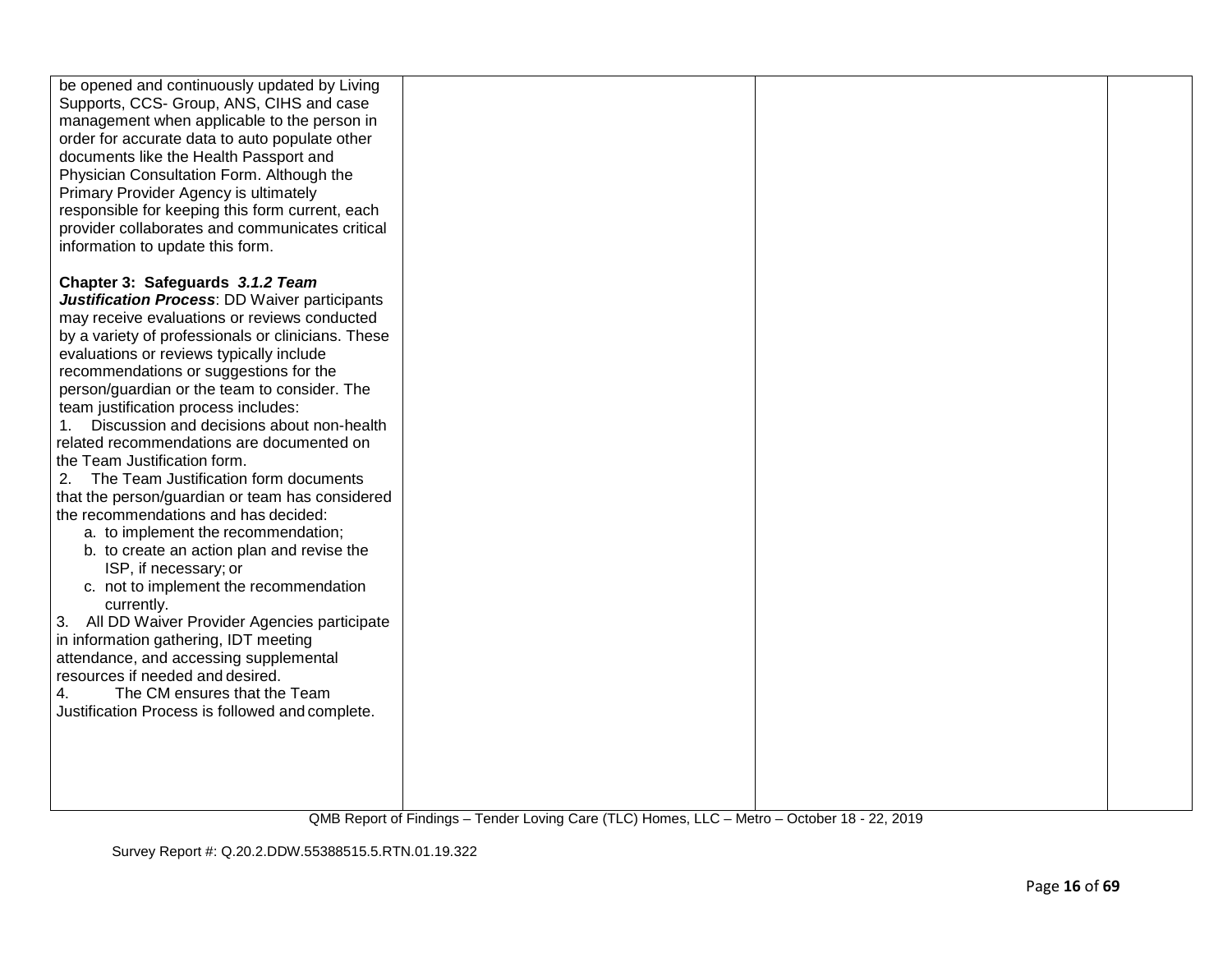| Tag #1A08.1 Administrative and Residential        | <b>Standard Level Deficiency</b>                     |                                                     |  |
|---------------------------------------------------|------------------------------------------------------|-----------------------------------------------------|--|
| <b>Case File: Progress Notes</b>                  |                                                      |                                                     |  |
| Developmental Disabilities (DD) Waiver Service    | Based on record review, the Agency did not           | Provider:                                           |  |
| Standards 2/26/2018; Re-Issue: 12/28/2018; Eff    | maintain progress notes and other service            | <b>State your Plan of Correction for the</b>        |  |
| 1/1/2019                                          | delivery documentation for 1 of 3 Individuals.       | deficiencies cited in this tag here (How is the     |  |
| <b>Chapter 20: Provider Documentation and</b>     |                                                      | deficiency going to be corrected? This can be       |  |
| <b>Client Records 20.2 Client Records</b>         | Review of the Agency individual case files           | specific to each deficiency cited or if possible an |  |
| Requirements: All DD Waiver Provider              | revealed the following items were not found:         | overall correction?): $\rightarrow$                 |  |
| Agencies are required to create and maintain      |                                                      |                                                     |  |
| individual client records. The contents of client | <b>Residential Case File:</b>                        |                                                     |  |
| records vary depending on the unique needs of     |                                                      |                                                     |  |
| the person receiving services and the resultant   | <b>Supported Living Progress Notes/Daily</b>         |                                                     |  |
| information produced. The extent of               | <b>Contact Logs:</b>                                 |                                                     |  |
| documentation required for individual client      | $\bullet$ Individual #3 - None found for 10/20/2019. |                                                     |  |
| records per service type depends on the location  | (Date of home visit: 10/21/2019).                    | <b>Provider:</b>                                    |  |
| of the file, the type of service being provided,  |                                                      | <b>Enter your ongoing Quality</b>                   |  |
| and the information necessary.                    |                                                      | <b>Assurance/Quality Improvement processes</b>      |  |
| DD Waiver Provider Agencies are required to       |                                                      | as it related to this tag number here (What is      |  |
| adhere to the following:                          |                                                      | going to be done? How many individuals is this      |  |
| Client records must contain all documents<br>1.   |                                                      | going to affect? How often will this be completed?  |  |
| essential to the service being provided and       |                                                      | Who is responsible? What steps will be taken if     |  |
| essential to ensuring the health and safety of    |                                                      | issues are found?): $\rightarrow$                   |  |
| the person during the provision of the service.   |                                                      |                                                     |  |
| Provider Agencies must have readily<br>2.         |                                                      |                                                     |  |
| accessible records in home and community          |                                                      |                                                     |  |
| settings in paper or electronic form. Secure      |                                                      |                                                     |  |
| access to electronic records through the Therap   |                                                      |                                                     |  |
| web based system using computers or mobile        |                                                      |                                                     |  |
| devices is acceptable.                            |                                                      |                                                     |  |
| 3.<br>Provider Agencies are responsible for       |                                                      |                                                     |  |
| ensuring that all plans created by nurses, RDs,   |                                                      |                                                     |  |
| therapists or BSCs are present in all needed      |                                                      |                                                     |  |
| settings.                                         |                                                      |                                                     |  |
| Provider Agencies must maintain records           |                                                      |                                                     |  |
| of all documents produced by agency personnel     |                                                      |                                                     |  |
| or contractors on behalf of each person,          |                                                      |                                                     |  |
| including any routine notes or data, annual       |                                                      |                                                     |  |
| assessments, semi-annual reports, evidence of     |                                                      |                                                     |  |
| training provided/received, progress notes, and   |                                                      |                                                     |  |
| any other interactions for which billing is       |                                                      |                                                     |  |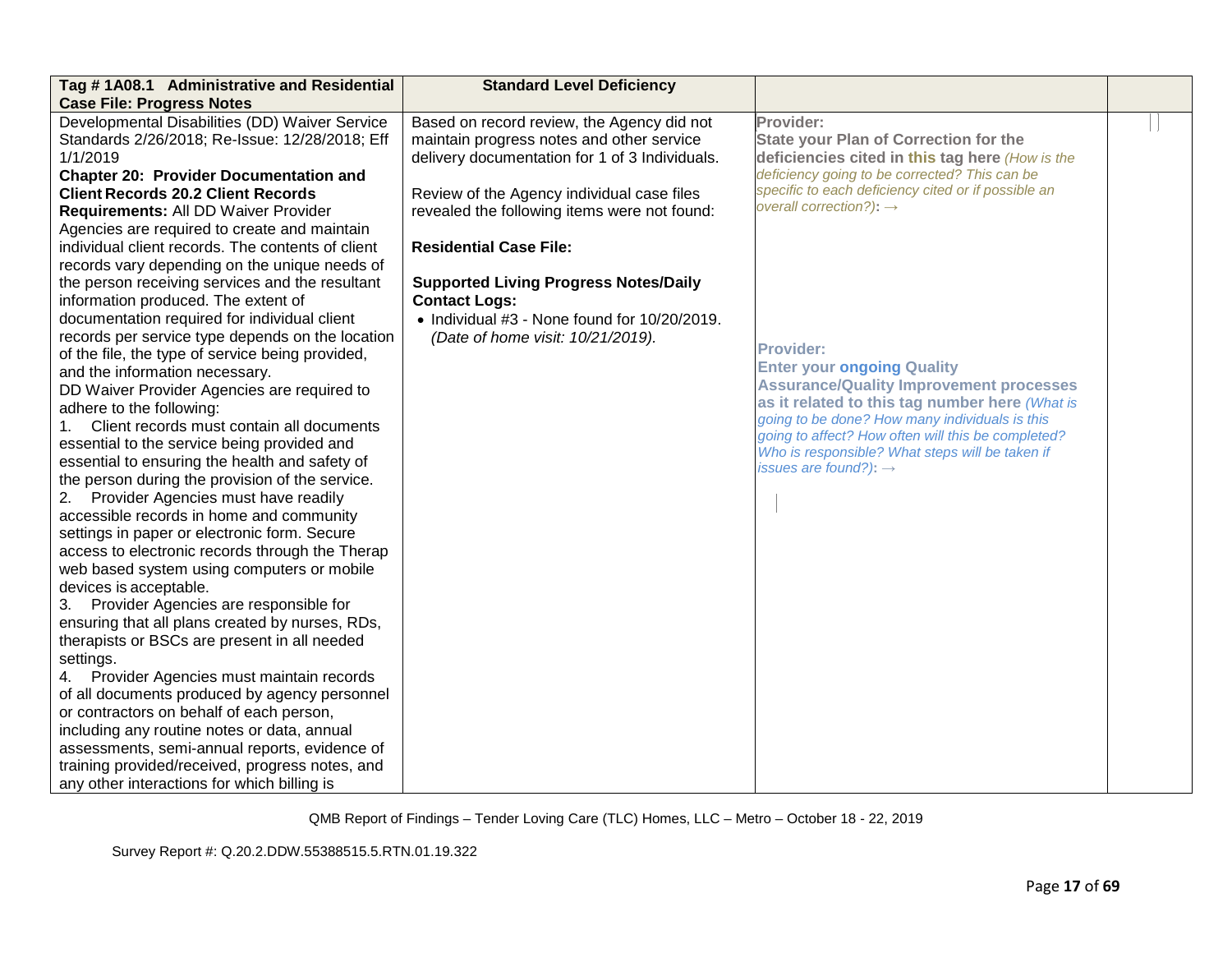| generated.<br>5.<br>Each Provider Agency is responsible for<br>maintaining the daily or other contact notes<br>documenting the nature and frequency of<br>service delivery, as well as data tracking only<br>for the services provided by their agency.<br>The current Client File Matrix found in<br>6.<br>Appendix A Client File Matrix details the<br>minimum requirements for records to be stored<br>in agency office files, the delivery site, or with<br>DSP while providing services in the community.<br>7. All records pertaining to JCMs must be<br>retained permanently and must be made<br>available to DDSD upon request, upon the<br>termination or expiration of a provider<br>agreement, or upon provider withdrawal from<br>services. |  |  |
|---------------------------------------------------------------------------------------------------------------------------------------------------------------------------------------------------------------------------------------------------------------------------------------------------------------------------------------------------------------------------------------------------------------------------------------------------------------------------------------------------------------------------------------------------------------------------------------------------------------------------------------------------------------------------------------------------------------------------------------------------------|--|--|
|                                                                                                                                                                                                                                                                                                                                                                                                                                                                                                                                                                                                                                                                                                                                                         |  |  |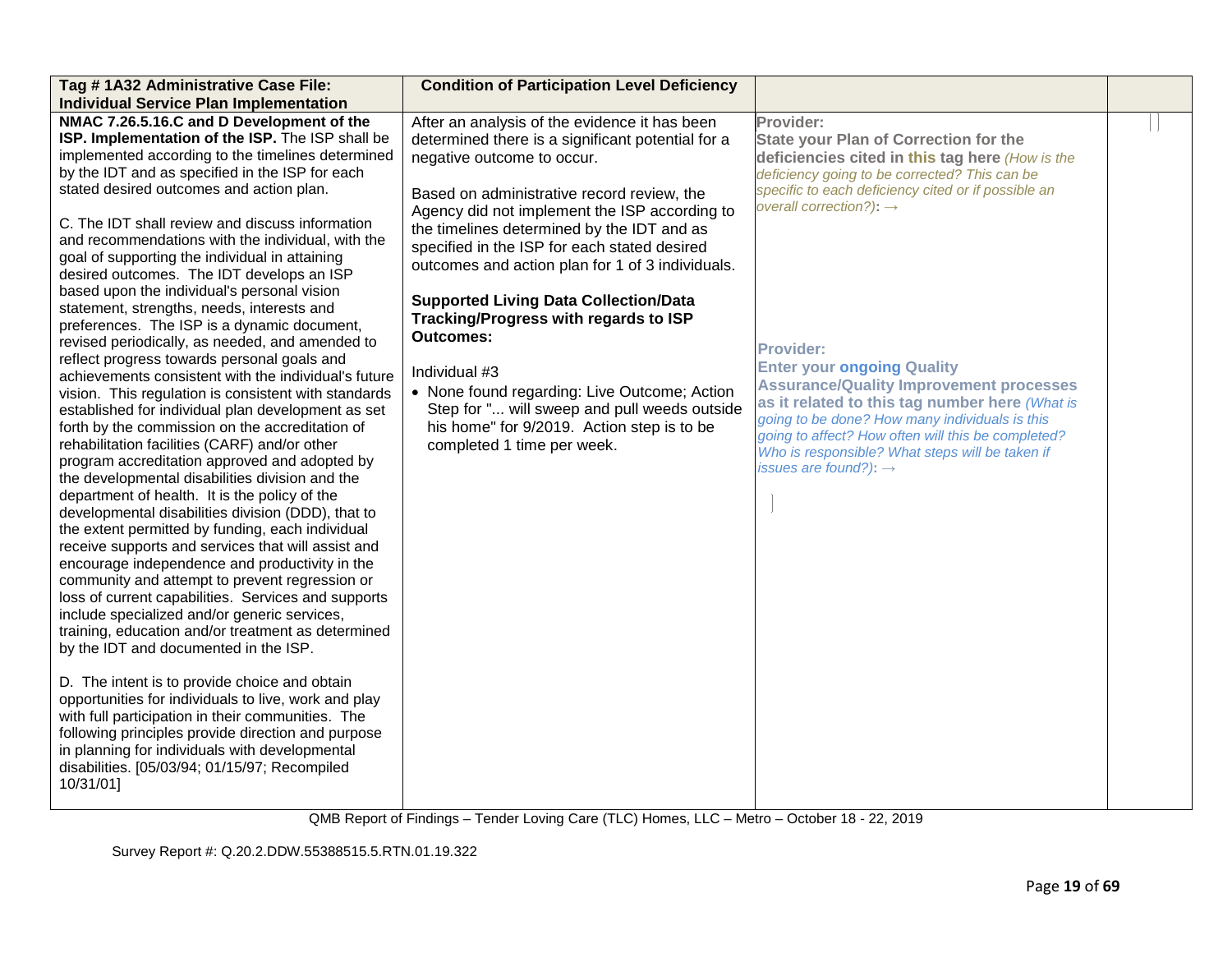| Developmental Disabilities (DD) Waiver Service        |  |
|-------------------------------------------------------|--|
|                                                       |  |
| Standards 2/26/2018; Re-Issue: 12/28/2018; Eff        |  |
| 1/1/2019                                              |  |
| Chapter 6: Individual Service Plan (ISP)              |  |
| 6.8 ISP Implementation and Monitoring: All DD         |  |
| Waiver Provider Agencies with a signed SFOC are       |  |
| required to provide services as detailed in the ISP.  |  |
| The ISP must be readily accessible to Provider        |  |
| Agencies on the approved budget. (See Chapter         |  |
| 20: Provider Documentation and Client Records.)       |  |
| CMs facilitate and maintain communication with        |  |
| the person, his/her representative, other IDT         |  |
| members, Provider Agencies, and relevant parties      |  |
| to ensure that the person receives the maximum        |  |
| benefit of his/her services and that revisions to the |  |
| ISP are made as needed. All DD Waiver Provider        |  |
| Agencies are required to cooperate with monitoring    |  |
| activities conducted by the CM and the DOH.           |  |
| Provider Agencies are required to respond to          |  |
| issues at the individual level and agency level as    |  |
| described in Chapter 16: Qualified Provider           |  |
| Agencies.                                             |  |
|                                                       |  |
| <b>Chapter 20: Provider Documentation and</b>         |  |
| <b>Client Records 20.2 Client Records</b>             |  |
| Requirements: All DD Waiver Provider Agencies         |  |
| are required to create and maintain individual client |  |
| records. The contents of client records vary          |  |
| depending on the unique needs of the person           |  |
| receiving services and the resultant information      |  |
| produced. The extent of documentation required        |  |
| for individual client records per service type        |  |
| depends on the location of the file, the type of      |  |
| service being provided, and the information           |  |
| necessary.                                            |  |
| DD Waiver Provider Agencies are required to           |  |
| adhere to the following:                              |  |
| Client records must contain all documents             |  |
| essential to the service being provided and           |  |
| essential to ensuring the health and safety of the    |  |
| person during the provision of the service.           |  |
| Provider Agencies must have readily<br>2.             |  |
| accessible records in home and community              |  |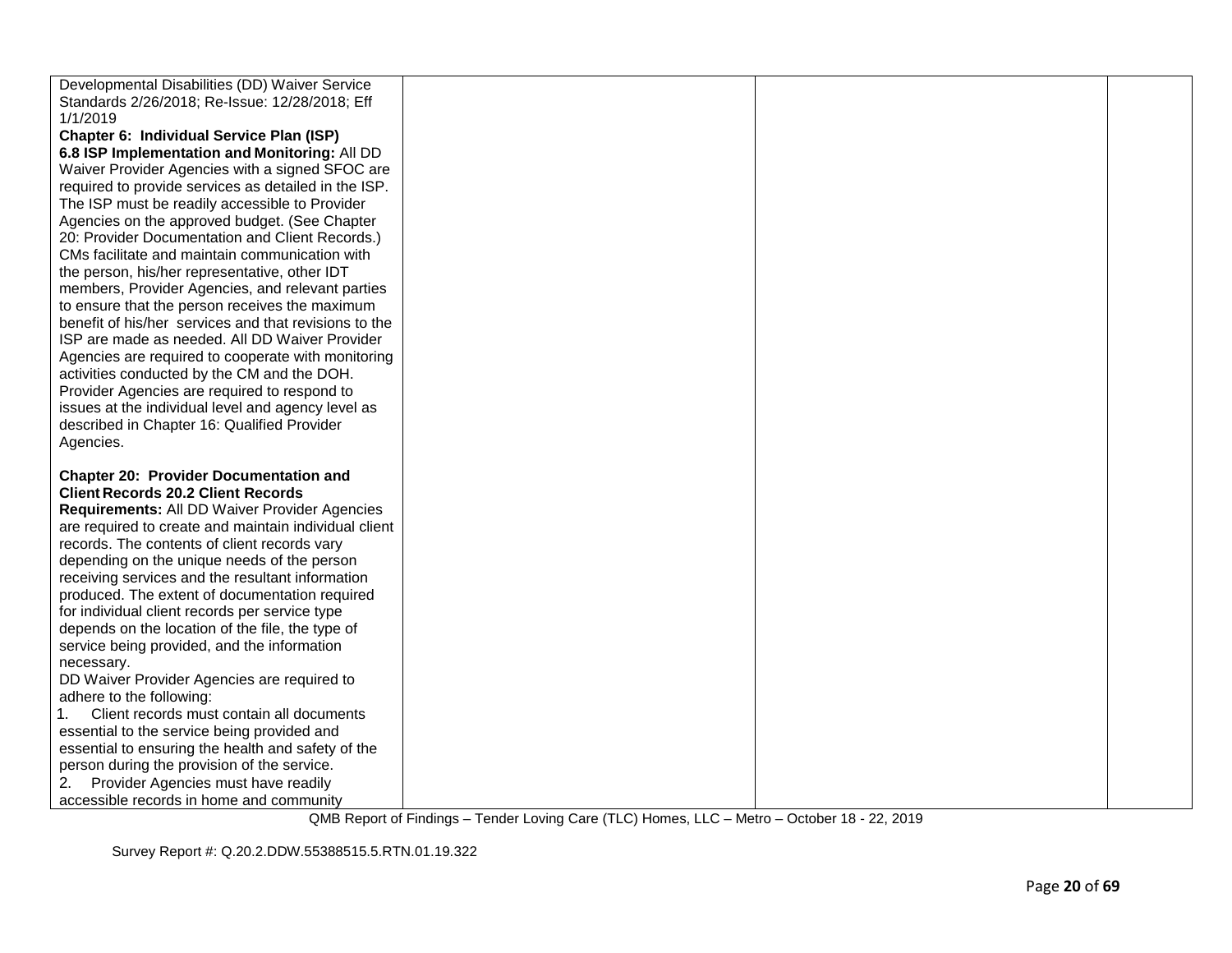| settings in paper or electronic form. Secure access |  |  |
|-----------------------------------------------------|--|--|
| to electronic records through the Therap web        |  |  |
| based system using computers or mobile devices      |  |  |
| is acceptable.                                      |  |  |
| Provider Agencies are responsible for<br>3.         |  |  |
| ensuring that all plans created by nurses, RDs,     |  |  |
| therapists or BSCs are present in all needed        |  |  |
| settings.                                           |  |  |
| 4. Provider Agencies must maintain records of       |  |  |
| all documents produced by agency personnel or       |  |  |
| contractors on behalf of each person, including     |  |  |
| any routine notes or data, annual assessments,      |  |  |
| semi-annual reports, evidence of training           |  |  |
| provided/received, progress notes, and any other    |  |  |
| interactions for which billing is generated.        |  |  |
| Each Provider Agency is responsible for<br>5.       |  |  |
| maintaining the daily or other contact notes        |  |  |
| documenting the nature and frequency of service     |  |  |
| delivery, as well as data tracking only for the     |  |  |
| services provided by their agency.                  |  |  |
| The current Client File Matrix found in<br>6.       |  |  |
| Appendix A Client File Matrix details the minimum   |  |  |
| requirements for records to be stored in agency     |  |  |
| office files, the delivery site, or with DSP while  |  |  |
| providing services in the community.                |  |  |
| 7. All records pertaining to JCMs must be           |  |  |
| retained permanently and must be made available     |  |  |
| to DDSD upon request, upon the termination or       |  |  |
| expiration of a provider agreement, or upon         |  |  |
| provider withdrawal from services.                  |  |  |
|                                                     |  |  |
|                                                     |  |  |
|                                                     |  |  |
|                                                     |  |  |
|                                                     |  |  |
|                                                     |  |  |
|                                                     |  |  |
|                                                     |  |  |
|                                                     |  |  |
|                                                     |  |  |
|                                                     |  |  |
|                                                     |  |  |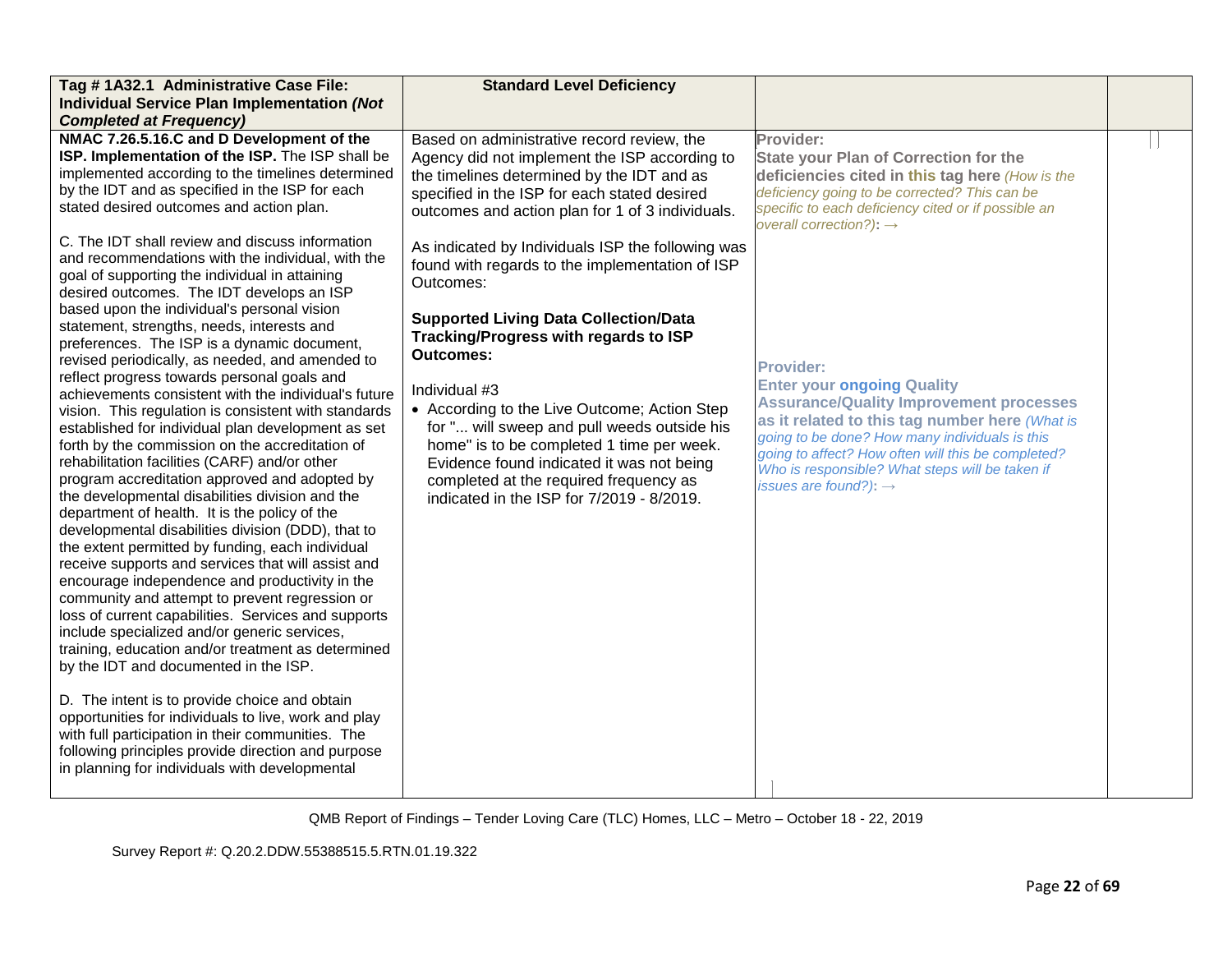| disabilities. [05/03/94; 01/15/97; Recompiled<br>10/31/01]                                                   |  |  |
|--------------------------------------------------------------------------------------------------------------|--|--|
| Developmental Disabilities (DD) Waiver Service<br>Standards 2/26/2018; Re-Issue: 12/28/2018; Eff<br>1/1/2019 |  |  |
| Chapter 6: Individual Service Plan (ISP)                                                                     |  |  |
| 6.8 ISP Implementation and Monitoring: All DD                                                                |  |  |
| Waiver Provider Agencies with a signed SFOC are                                                              |  |  |
| required to provide services as detailed in the ISP.                                                         |  |  |
| The ISP must be readily accessible to Provider                                                               |  |  |
| Agencies on the approved budget. (See Chapter                                                                |  |  |
| 20: Provider Documentation and Client Records.)<br>CMs facilitate and maintain communication with            |  |  |
| the person, his/her representative, other IDT                                                                |  |  |
| members, Provider Agencies, and relevant parties                                                             |  |  |
| to ensure that the person receives the maximum                                                               |  |  |
| benefit of his/her services and that revisions to the                                                        |  |  |
| ISP are made as needed. All DD Waiver Provider                                                               |  |  |
| Agencies are required to cooperate with monitoring<br>activities conducted by the CM and the DOH.            |  |  |
| Provider Agencies are required to respond to                                                                 |  |  |
| issues at the individual level and agency level as                                                           |  |  |
| described in Chapter 16: Qualified Provider                                                                  |  |  |
| Agencies.                                                                                                    |  |  |
| <b>Chapter 20: Provider Documentation and</b>                                                                |  |  |
| <b>Client Records 20.2 Client Records</b>                                                                    |  |  |
| Requirements: All DD Waiver Provider Agencies                                                                |  |  |
| are required to create and maintain individual client                                                        |  |  |
| records. The contents of client records vary                                                                 |  |  |
| depending on the unique needs of the person                                                                  |  |  |
| receiving services and the resultant information<br>produced. The extent of documentation required           |  |  |
| for individual client records per service type                                                               |  |  |
| depends on the location of the file, the type of                                                             |  |  |
| service being provided, and the information                                                                  |  |  |
| necessary.                                                                                                   |  |  |
| DD Waiver Provider Agencies are required to<br>adhere to the following:                                      |  |  |
| 8.<br>Client records must contain all documents                                                              |  |  |
| essential to the service being provided and                                                                  |  |  |
| essential to ensuring the health and safety of the                                                           |  |  |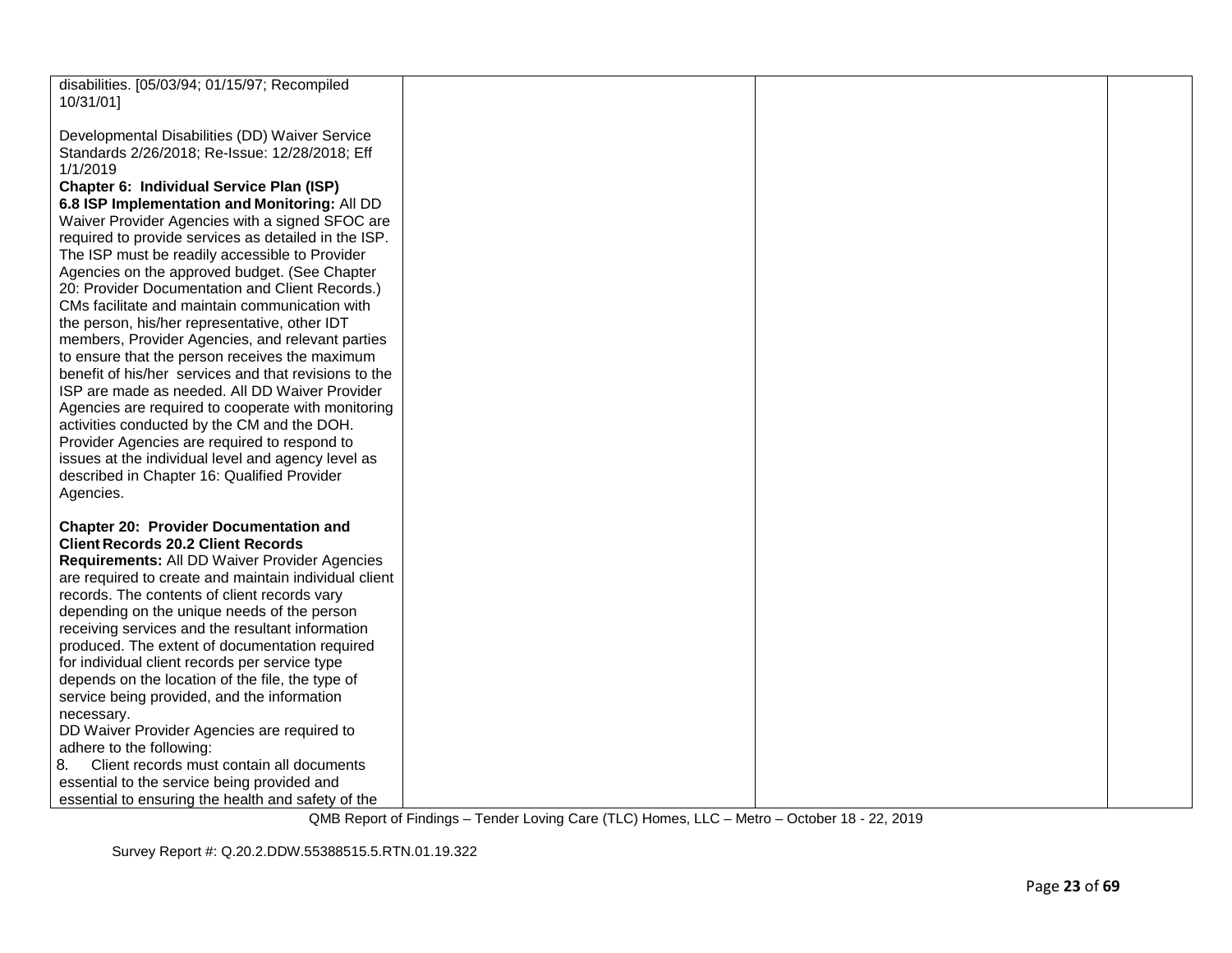| person during the provision of the service.<br>Provider Agencies must have readily<br>9.<br>accessible records in home and community<br>settings in paper or electronic form. Secure access<br>to electronic records through the Therap web<br>based system using computers or mobile devices<br>is acceptable.<br>10. Provider Agencies are responsible for<br>ensuring that all plans created by nurses, RDs,<br>therapists or BSCs are present in all needed<br>settings.<br>11. Provider Agencies must maintain records of<br>all documents produced by agency personnel or<br>contractors on behalf of each person, including<br>any routine notes or data, annual assessments,<br>semi-annual reports, evidence of training<br>provided/received, progress notes, and any other<br>interactions for which billing is generated.<br>12. Each Provider Agency is responsible for<br>maintaining the daily or other contact notes<br>documenting the nature and frequency of service<br>delivery, as well as data tracking only for the<br>services provided by their agency.<br>13. The current Client File Matrix found in<br>Appendix A Client File Matrix details the minimum<br>requirements for records to be stored in agency<br>office files, the delivery site, or with DSP while<br>providing services in the community.<br>14. All records pertaining to JCMs must be<br>retained permanently and must be made available<br>to DDSD upon request, upon the termination or<br>expiration of a provider agreement, or upon<br>provider withdrawal from services. |  |  |
|------------------------------------------------------------------------------------------------------------------------------------------------------------------------------------------------------------------------------------------------------------------------------------------------------------------------------------------------------------------------------------------------------------------------------------------------------------------------------------------------------------------------------------------------------------------------------------------------------------------------------------------------------------------------------------------------------------------------------------------------------------------------------------------------------------------------------------------------------------------------------------------------------------------------------------------------------------------------------------------------------------------------------------------------------------------------------------------------------------------------------------------------------------------------------------------------------------------------------------------------------------------------------------------------------------------------------------------------------------------------------------------------------------------------------------------------------------------------------------------------------------------------------------------------------------------------------|--|--|
|                                                                                                                                                                                                                                                                                                                                                                                                                                                                                                                                                                                                                                                                                                                                                                                                                                                                                                                                                                                                                                                                                                                                                                                                                                                                                                                                                                                                                                                                                                                                                                              |  |  |
|                                                                                                                                                                                                                                                                                                                                                                                                                                                                                                                                                                                                                                                                                                                                                                                                                                                                                                                                                                                                                                                                                                                                                                                                                                                                                                                                                                                                                                                                                                                                                                              |  |  |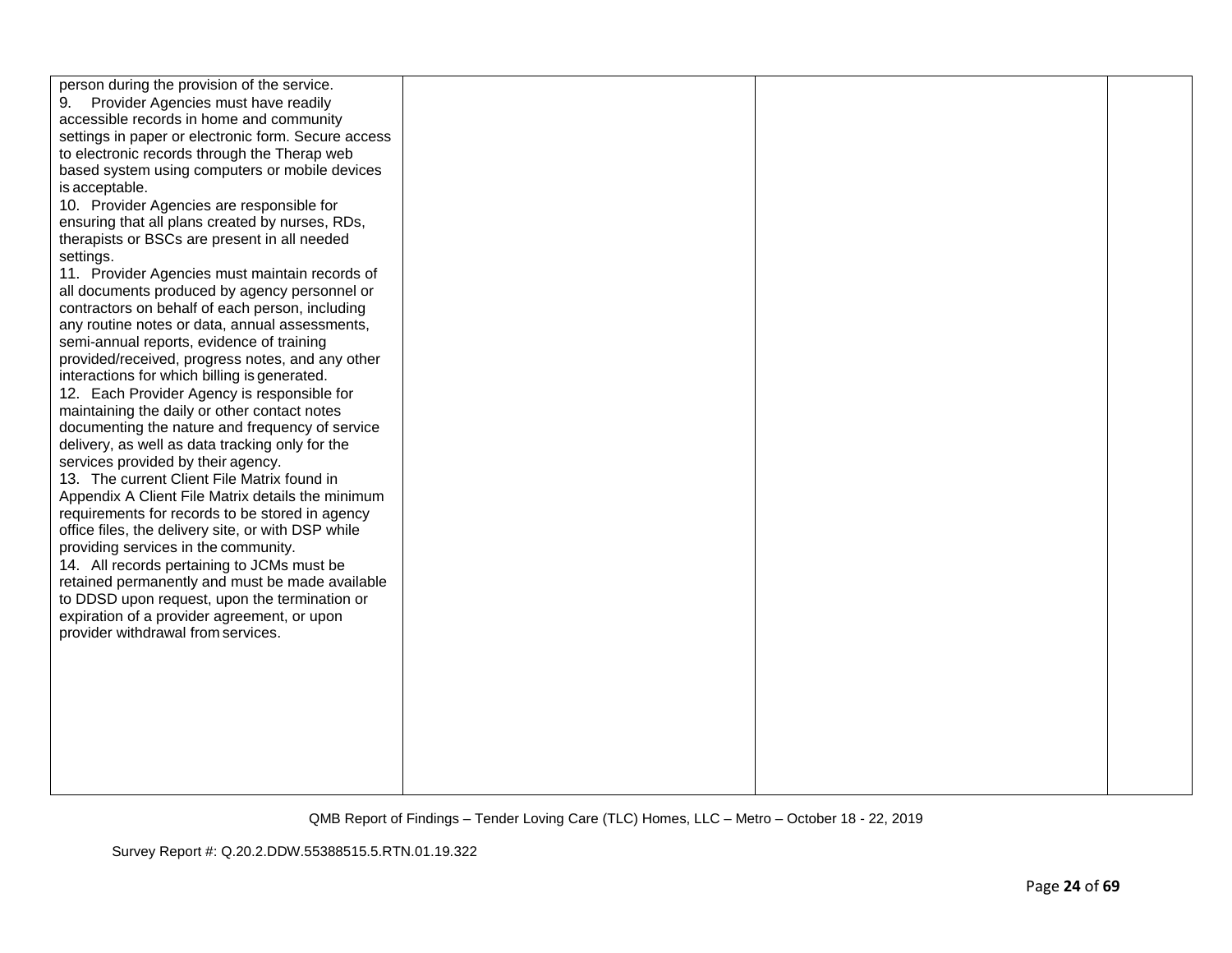| Tag #1A32.2 Individual Service Plan                                                                                                                                                                                                                                                                                                                                                                                                                                                                                                                                                                                                                                                                                                                                                                                                                                                                   | <b>Standard Level Deficiency</b>                                                                                                                                                                                                                                                                                                                                                                                                                                                                                                     |                                                                                                                                                                                                                                                                                                  |  |
|-------------------------------------------------------------------------------------------------------------------------------------------------------------------------------------------------------------------------------------------------------------------------------------------------------------------------------------------------------------------------------------------------------------------------------------------------------------------------------------------------------------------------------------------------------------------------------------------------------------------------------------------------------------------------------------------------------------------------------------------------------------------------------------------------------------------------------------------------------------------------------------------------------|--------------------------------------------------------------------------------------------------------------------------------------------------------------------------------------------------------------------------------------------------------------------------------------------------------------------------------------------------------------------------------------------------------------------------------------------------------------------------------------------------------------------------------------|--------------------------------------------------------------------------------------------------------------------------------------------------------------------------------------------------------------------------------------------------------------------------------------------------|--|
| <b>Implementation (Residential Implementation)</b>                                                                                                                                                                                                                                                                                                                                                                                                                                                                                                                                                                                                                                                                                                                                                                                                                                                    |                                                                                                                                                                                                                                                                                                                                                                                                                                                                                                                                      |                                                                                                                                                                                                                                                                                                  |  |
| NMAC 7.26.5.16.C and D Development of the<br>ISP. Implementation of the ISP. The ISP shall be<br>implemented according to the timelines determined<br>by the IDT and as specified in the ISP for each<br>stated desired outcomes and action plan.                                                                                                                                                                                                                                                                                                                                                                                                                                                                                                                                                                                                                                                     | Based on residential record review, the Agency<br>did not implement the ISP according to the<br>timelines determined by the IDT and as<br>specified in the ISP for each stated desired<br>outcomes and action plan for 2 of 3 individuals.                                                                                                                                                                                                                                                                                           | Provider:<br><b>State your Plan of Correction for the</b><br>deficiencies cited in this tag here (How is the<br>deficiency going to be corrected? This can be<br>specific to each deficiency cited or if possible an<br>overall correction?): $\rightarrow$                                      |  |
| C. The IDT shall review and discuss information<br>and recommendations with the individual, with the<br>goal of supporting the individual in attaining<br>desired outcomes. The IDT develops an ISP<br>based upon the individual's personal vision                                                                                                                                                                                                                                                                                                                                                                                                                                                                                                                                                                                                                                                    | As indicated by Individuals ISP the following was<br>found with regards to the implementation of ISP<br>Outcomes:                                                                                                                                                                                                                                                                                                                                                                                                                    |                                                                                                                                                                                                                                                                                                  |  |
| statement, strengths, needs, interests and<br>preferences. The ISP is a dynamic document,<br>revised periodically, as needed, and amended to<br>reflect progress towards personal goals and                                                                                                                                                                                                                                                                                                                                                                                                                                                                                                                                                                                                                                                                                                           | <b>Supported Living Data Collection/Data</b><br>Tracking/Progress with regards to ISP<br>Outcomes:                                                                                                                                                                                                                                                                                                                                                                                                                                   | <b>Provider:</b><br><b>Enter your ongoing Quality</b>                                                                                                                                                                                                                                            |  |
| achievements consistent with the individual's future<br>vision. This regulation is consistent with standards<br>established for individual plan development as set<br>forth by the commission on the accreditation of<br>rehabilitation facilities (CARF) and/or other<br>program accreditation approved and adopted by<br>the developmental disabilities division and the<br>department of health. It is the policy of the<br>developmental disabilities division (DDD), that to<br>the extent permitted by funding, each individual<br>receive supports and services that will assist and<br>encourage independence and productivity in the<br>community and attempt to prevent regression or<br>loss of current capabilities. Services and supports<br>include specialized and/or generic services,<br>training, education and/or treatment as determined<br>by the IDT and documented in the ISP. | Individual #1<br>• None found regarding: Live Outcome/Action<br>Step: " and DSP will schedule ride on Sun<br>Van for daily transportation to and from<br>CCSG" for $10/1 - 18$ , 2019. Action step is to<br>be completed 2 times daily, Monday -<br>Thursday. (Date of home visit: 10/21/2019)<br>Individual #3<br>• None found regarding: Live Outcome/Action<br>Step: " will sweep and pull weeds outside<br>his home " for 10/1 - 18, 2019. Action step is<br>to be completed 1 time weekly. (Date of<br>home visit: 10/21/2019). | <b>Assurance/Quality Improvement processes</b><br>as it related to this tag number here (What is<br>going to be done? How many individuals is this<br>going to affect? How often will this be completed?<br>Who is responsible? What steps will be taken if<br>issues are found?): $\rightarrow$ |  |
| D. The intent is to provide choice and obtain<br>opportunities for individuals to live, work and play<br>with full participation in their communities. The<br>following principles provide direction and purpose<br>in planning for individuals with developmental<br>disabilities. [05/03/94; 01/15/97; Recompiled<br>10/31/01]                                                                                                                                                                                                                                                                                                                                                                                                                                                                                                                                                                      |                                                                                                                                                                                                                                                                                                                                                                                                                                                                                                                                      |                                                                                                                                                                                                                                                                                                  |  |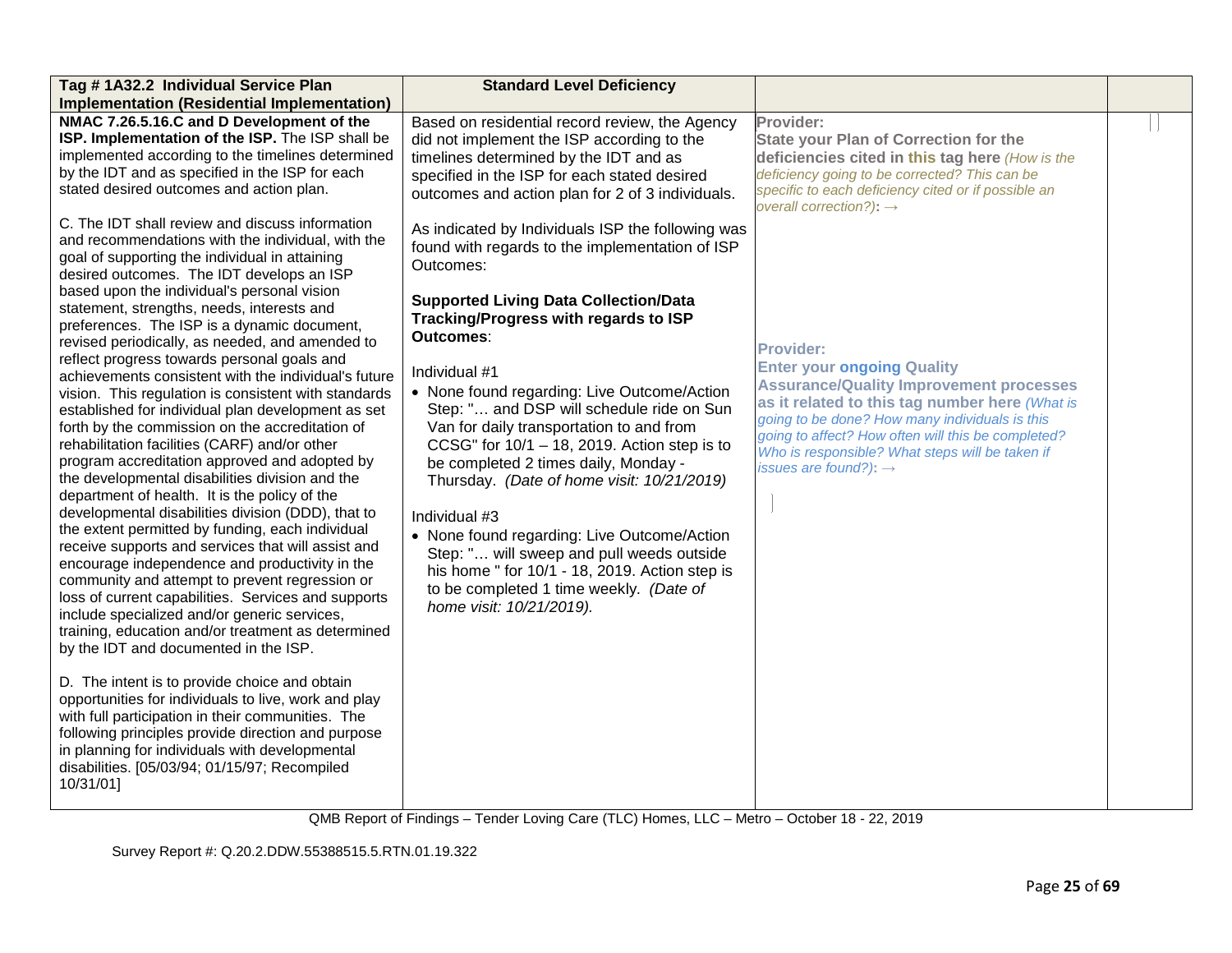| Developmental Disabilities (DD) Waiver Service        |  |  |
|-------------------------------------------------------|--|--|
| Standards 2/26/2018; Re-Issue: 12/28/2018; Eff        |  |  |
| 1/1/2019                                              |  |  |
| Chapter 6: Individual Service Plan (ISP)              |  |  |
| 6.8 ISP Implementation and Monitoring: All DD         |  |  |
| Waiver Provider Agencies with a signed SFOC are       |  |  |
| required to provide services as detailed in the ISP.  |  |  |
| The ISP must be readily accessible to Provider        |  |  |
| Agencies on the approved budget. (See Chapter         |  |  |
| 20: Provider Documentation and Client Records.)       |  |  |
| CMs facilitate and maintain communication with        |  |  |
|                                                       |  |  |
| the person, his/her representative, other IDT         |  |  |
| members, Provider Agencies, and relevant parties      |  |  |
| to ensure that the person receives the maximum        |  |  |
| benefit of his/her services and that revisions to the |  |  |
| ISP are made as needed. All DD Waiver Provider        |  |  |
| Agencies are required to cooperate with monitoring    |  |  |
| activities conducted by the CM and the DOH.           |  |  |
| Provider Agencies are required to respond to          |  |  |
| issues at the individual level and agency level as    |  |  |
| described in Chapter 16: Qualified Provider           |  |  |
| Agencies.                                             |  |  |
|                                                       |  |  |
| <b>Chapter 20: Provider Documentation and</b>         |  |  |
| <b>Client Records 20.2 Client Records</b>             |  |  |
| Requirements: All DD Waiver Provider Agencies         |  |  |
| are required to create and maintain individual client |  |  |
| records. The contents of client records vary          |  |  |
| depending on the unique needs of the person           |  |  |
| receiving services and the resultant information      |  |  |
| produced. The extent of documentation required        |  |  |
| for individual client records per service type        |  |  |
| depends on the location of the file, the type of      |  |  |
| service being provided, and the information           |  |  |
| necessary.                                            |  |  |
| DD Waiver Provider Agencies are required to           |  |  |
| adhere to the following:                              |  |  |
| 15. Client records must contain all documents         |  |  |
| essential to the service being provided and           |  |  |
| essential to ensuring the health and safety of the    |  |  |
| person during the provision of the service.           |  |  |
| 16. Provider Agencies must have readily               |  |  |
| accessible records in home and community              |  |  |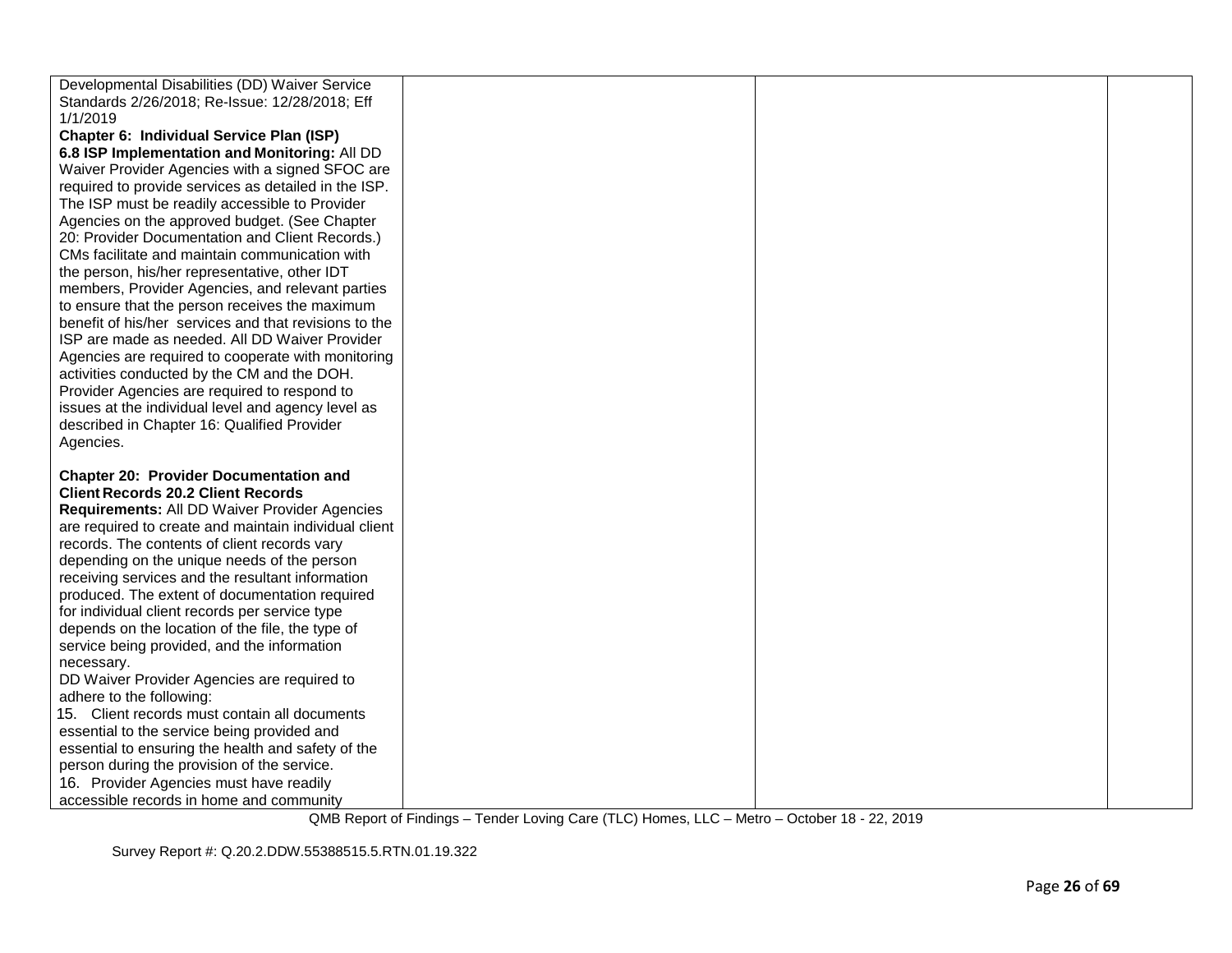| settings in paper or electronic form. Secure access |  |  |
|-----------------------------------------------------|--|--|
| to electronic records through the Therap web        |  |  |
| based system using computers or mobile devices      |  |  |
| is acceptable.                                      |  |  |
|                                                     |  |  |
| 17. Provider Agencies are responsible for           |  |  |
| ensuring that all plans created by nurses, RDs,     |  |  |
| therapists or BSCs are present in all needed        |  |  |
| settings.                                           |  |  |
| 18. Provider Agencies must maintain records of      |  |  |
| all documents produced by agency personnel or       |  |  |
| contractors on behalf of each person, including     |  |  |
| any routine notes or data, annual assessments,      |  |  |
| semi-annual reports, evidence of training           |  |  |
| provided/received, progress notes, and any other    |  |  |
| interactions for which billing is generated.        |  |  |
| 19. Each Provider Agency is responsible for         |  |  |
| maintaining the daily or other contact notes        |  |  |
| documenting the nature and frequency of service     |  |  |
| delivery, as well as data tracking only for the     |  |  |
| services provided by their agency.                  |  |  |
| 20. The current Client File Matrix found in         |  |  |
| Appendix A Client File Matrix details the minimum   |  |  |
| requirements for records to be stored in agency     |  |  |
| office files, the delivery site, or with DSP while  |  |  |
| providing services in the community.                |  |  |
| 21. All records pertaining to JCMs must be          |  |  |
| retained permanently and must be made available     |  |  |
| to DDSD upon request, upon the termination or       |  |  |
| expiration of a provider agreement, or upon         |  |  |
| provider withdrawal from services.                  |  |  |
|                                                     |  |  |
|                                                     |  |  |
|                                                     |  |  |
|                                                     |  |  |
|                                                     |  |  |
|                                                     |  |  |
|                                                     |  |  |
|                                                     |  |  |
|                                                     |  |  |
|                                                     |  |  |
|                                                     |  |  |
|                                                     |  |  |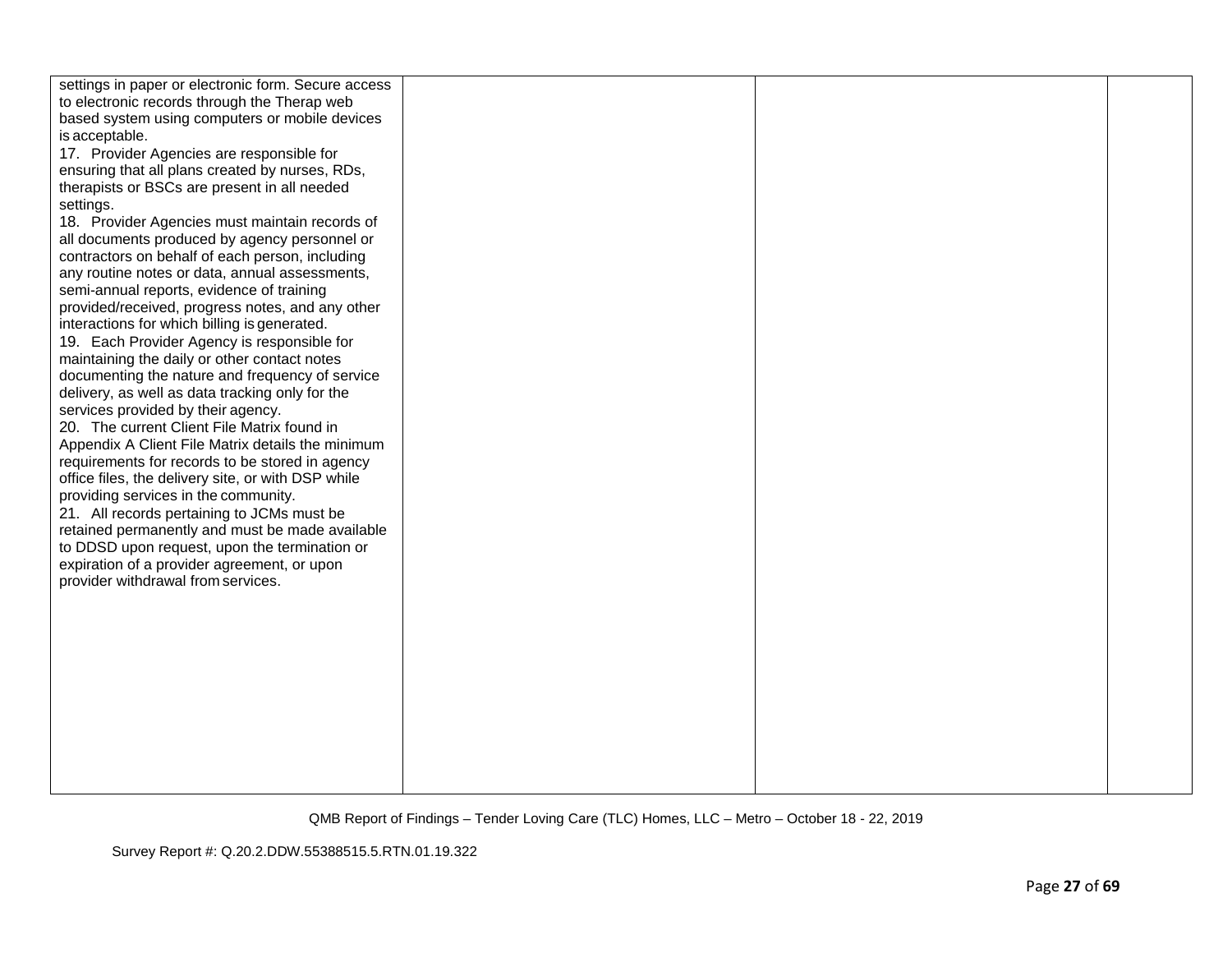| Tag #1A38 Living Care Arrangement /               | <b>Standard Level Deficiency</b>                   |                                                     |  |
|---------------------------------------------------|----------------------------------------------------|-----------------------------------------------------|--|
| <b>Community Inclusion Reporting</b>              |                                                    |                                                     |  |
| <b>Requirements</b>                               |                                                    |                                                     |  |
| 7.26.5.17 DEVELOPMENT OF THE                      | Based on record review, the Agency did not         | Provider:                                           |  |
| <b>INDIVIDUAL SERVICE PLAN (ISP) -</b>            | complete written status reports as required for 3  | <b>State your Plan of Correction for the</b>        |  |
| <b>DISSEMINATION OF THE ISP,</b>                  | of 3 individuals receiving Living Care             | deficiencies cited in this tag here (How is the     |  |
| <b>DOCUMENTATION AND COMPLIANCE:</b>              | Arrangements and Community Inclusion.              | deficiency going to be corrected? This can be       |  |
| C. Objective quantifiable data reporting progress |                                                    | specific to each deficiency cited or if possible an |  |
| or lack of progress towards stated outcomes,      | <b>Supported Living Semi-Annual Reports:</b>       | overall correction?): $\rightarrow$                 |  |
| and action plans shall be maintained in the       | • Individual $#1$ - None found for $3/2019 -$      |                                                     |  |
| individual's records at each provider agency      | 4/2019. Report covered 10/2018 - 2/2019.           |                                                     |  |
| implementing the ISP. Provider agencies shall     | (Term of ISP 10/8/2018 - 10/7/2019). (Per          |                                                     |  |
| use this data to evaluate the effectiveness of    | regulations reports must coincide with ISP         |                                                     |  |
| services provided. Provider agencies shall        | term).                                             |                                                     |  |
| submit to the case manager data reports and       |                                                    |                                                     |  |
| individual progress summaries quarterly, or       | • Individual #2 - None found for $10/2018 -$       | <b>Provider:</b>                                    |  |
| more frequently, as decided by the IDT.           | 2/2019. Report covered 8/2018 - 10/15/2018.        | <b>Enter your ongoing Quality</b>                   |  |
| These reports shall be included in the            | (Term of ISP 8/20/2018 - 8/19/2019). (Per          | <b>Assurance/Quality Improvement processes</b>      |  |
| individual's case management record, and used     | regulations reports must coincide with ISP         | as it related to this tag number here (What is      |  |
| by the team to determine the ongoing              | term).                                             | going to be done? How many individuals is this      |  |
| effectiveness of the supports and services being  |                                                    | going to affect? How often will this be completed?  |  |
| provided. Determination of effectiveness shall    | • Individual #3 - None found for 12/2018 -         | Who is responsible? What steps will be taken if     |  |
| result in timely modification of supports and     | 6/2019. (Term of ISP 12/29/2018 -                  | issues are found?): $\rightarrow$                   |  |
| services as needed.                               | 12/28/2019).                                       |                                                     |  |
| Developmental Disabilities (DD) Waiver Service    |                                                    |                                                     |  |
| Standards 2/26/2018; Re-Issue: 12/28/2018; Eff    | <b>Nursing Semi-Annual</b>                         |                                                     |  |
| 1/1/2019                                          | • Individual #1 - None found for 10/2018 -         |                                                     |  |
| <b>Chapter 20: Provider Documentation and</b>     | 4/2019 and 4//2019 - 6/2019. (Term of ISP          |                                                     |  |
| <b>Client Records 20.2 Client Records</b>         | 10/8/2018 - 10/7/2019). ISP meeting held on        |                                                     |  |
| Requirements: All DD Waiver Provider              | 7/11/2019).                                        |                                                     |  |
| Agencies are required to create and maintain      |                                                    |                                                     |  |
| individual client records. The contents of client | • Individual #2 - None found for $8/2018 - 2/2019$ |                                                     |  |
| records vary depending on the unique needs of     | and 2/2019 - 4/2019. (Term of ISP 8/20/2018        |                                                     |  |
| the person receiving services and the resultant   | - 8/19/2019. ISP meeting held on 5/13/2019).       |                                                     |  |
| information produced. The extent of               |                                                    |                                                     |  |
| documentation required for individual client      |                                                    |                                                     |  |
| records per service type depends on the location  |                                                    |                                                     |  |
| of the file, the type of service being provided,  |                                                    |                                                     |  |
| and the information necessary.                    |                                                    |                                                     |  |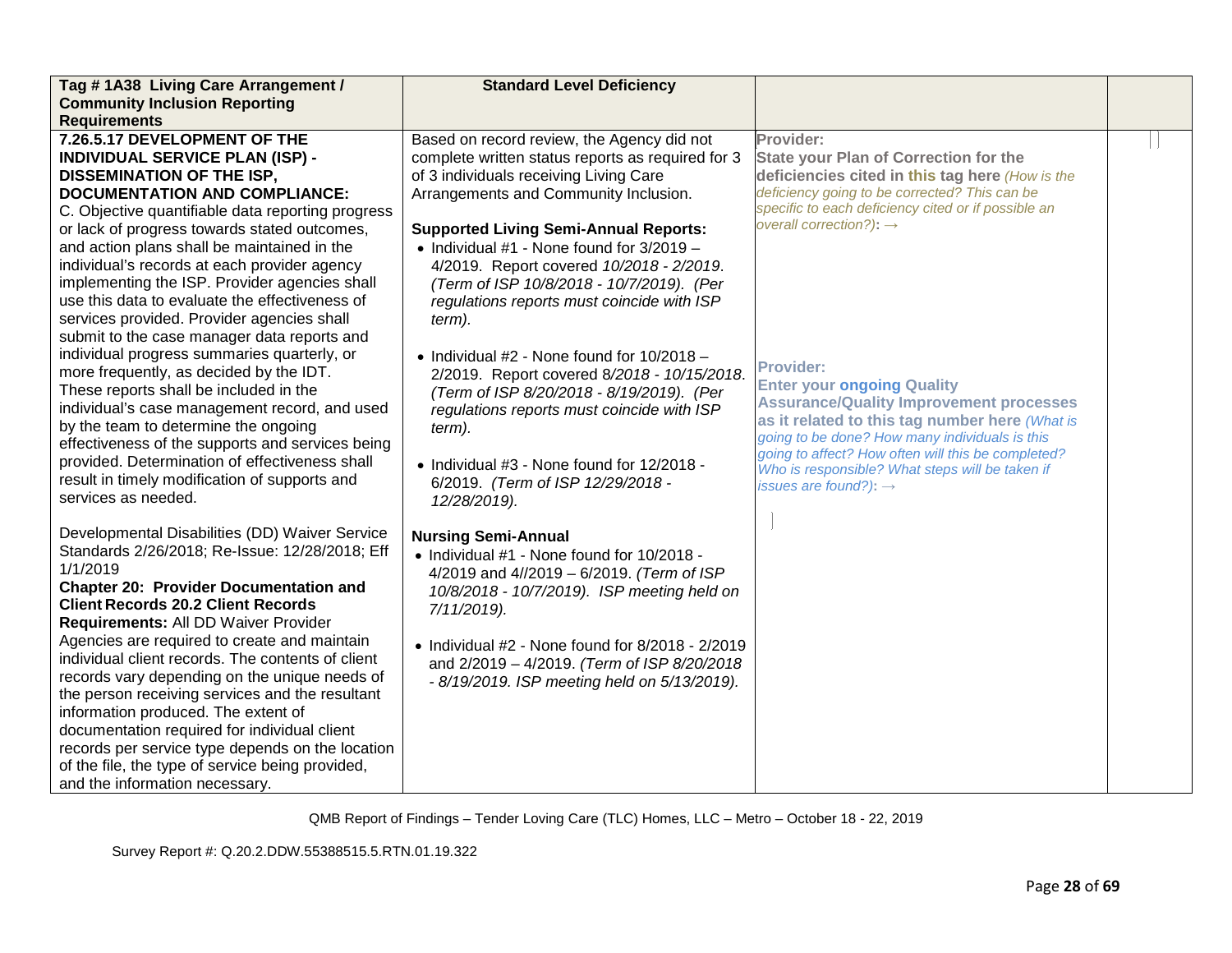| DD Waiver Provider Agencies are required to         |  |  |
|-----------------------------------------------------|--|--|
| adhere to the following:                            |  |  |
| Client records must contain all documents           |  |  |
| essential to the service being provided and         |  |  |
| essential to ensuring the health and safety of the  |  |  |
| person during the provision of the service.         |  |  |
| Provider Agencies must have readily<br>2.           |  |  |
| accessible records in home and community            |  |  |
| settings in paper or electronic form. Secure        |  |  |
| access to electronic records through the Therap     |  |  |
| web based system using computers or mobile          |  |  |
| devices is acceptable.                              |  |  |
| 3. Provider Agencies are responsible for            |  |  |
| ensuring that all plans created by nurses, RDs,     |  |  |
| therapists or BSCs are present in all needed        |  |  |
| settings.                                           |  |  |
| 4. Provider Agencies must maintain records of       |  |  |
| all documents produced by agency personnel or       |  |  |
| contractors on behalf of each person, including     |  |  |
| any routine notes or data, annual assessments,      |  |  |
| semi-annual reports, evidence of training           |  |  |
| provided/received, progress notes, and any          |  |  |
| other interactions for which billing is generated.  |  |  |
| 5. Each Provider Agency is responsible for          |  |  |
| maintaining the daily or other contact notes        |  |  |
| documenting the nature and frequency of             |  |  |
| service delivery, as well as data tracking only for |  |  |
| the services provided by their agency.              |  |  |
| The current Client File Matrix found in<br>6.       |  |  |
| Appendix A Client File Matrix details the           |  |  |
| minimum requirements for records to be stored       |  |  |
| in agency office files, the delivery site, or with  |  |  |
| DSP while providing services in the community.      |  |  |
| 7. All records pertaining to JCMs must be           |  |  |
| retained permanently and must be made               |  |  |
| available to DDSD upon request, upon the            |  |  |
| termination or expiration of a provider             |  |  |
| agreement, or upon provider withdrawal from         |  |  |
| services.                                           |  |  |
|                                                     |  |  |
|                                                     |  |  |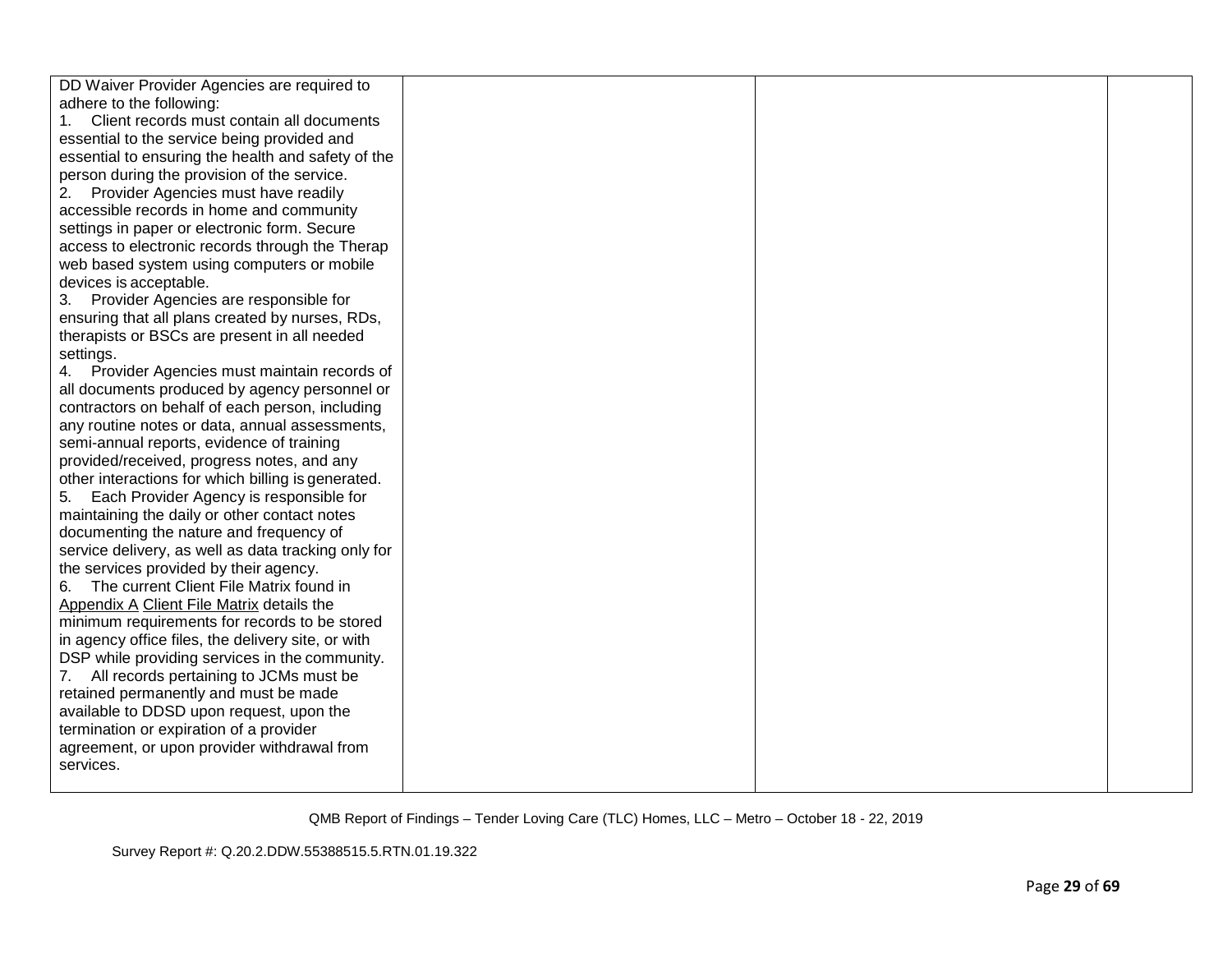| <b>Chapter 19: Provider Reporting</b>              |  |  |
|----------------------------------------------------|--|--|
| Requirements 19.5 Semi-Annual Reporting:           |  |  |
| The semi-annual report provides status updates     |  |  |
| to life circumstances, health, and progress        |  |  |
| toward ISP goals and/or goals related to           |  |  |
| professional and clinical services provided        |  |  |
| through the DD Waiver. This report is submitted    |  |  |
| to the CM for review and may guide actions         |  |  |
| taken by the person's IDT if necessary. Semi-      |  |  |
| annual reports may be requested by DDSD for        |  |  |
| QA activities.                                     |  |  |
| Semi-annual reports are required as follows:       |  |  |
| DD Waiver Provider Agencies, except AT,            |  |  |
| EMSP, Supplemental Dental, PRSC, SSE and           |  |  |
| Crisis Supports, must complete semi-annual         |  |  |
| reports.                                           |  |  |
| 2. A Respite Provider Agency must submit a         |  |  |
| semi-annual progress report to the CM that         |  |  |
| describes progress on the Action Plan(s) and       |  |  |
| Desired Outcome(s) when Respite is the only        |  |  |
| service included in the ISP other than Case        |  |  |
| Management, for an adult age 21 or older.          |  |  |
| 3. The first semi-annual report will cover the     |  |  |
| time from the start of the person's ISP year until |  |  |
| the end of the subsequent six-month period (180)   |  |  |
| calendar days) and is due ten calendar days        |  |  |
| after the period ends (190 calendar days).         |  |  |
| 4. The second semi-annual report is                |  |  |
| integrated into the annual report or professional  |  |  |
| assessment/annual re-evaluation when               |  |  |
| applicable and is due 14 calendar days prior to    |  |  |
| the annual ISP meeting.                            |  |  |
| Semi-annual reports must contain at a<br>5.        |  |  |
| minimum written documentation of:                  |  |  |
| a. the name of the person and date on              |  |  |
| each page;                                         |  |  |
| b. the timeframe that the report covers;           |  |  |
| c. timely completion of relevant activities        |  |  |
| from ISP Action Plans or clinical service          |  |  |
| goals during timeframe the report is               |  |  |
|                                                    |  |  |

Survey Report #: Q.20.2.DDW.55388515.5.RTN.01.19.322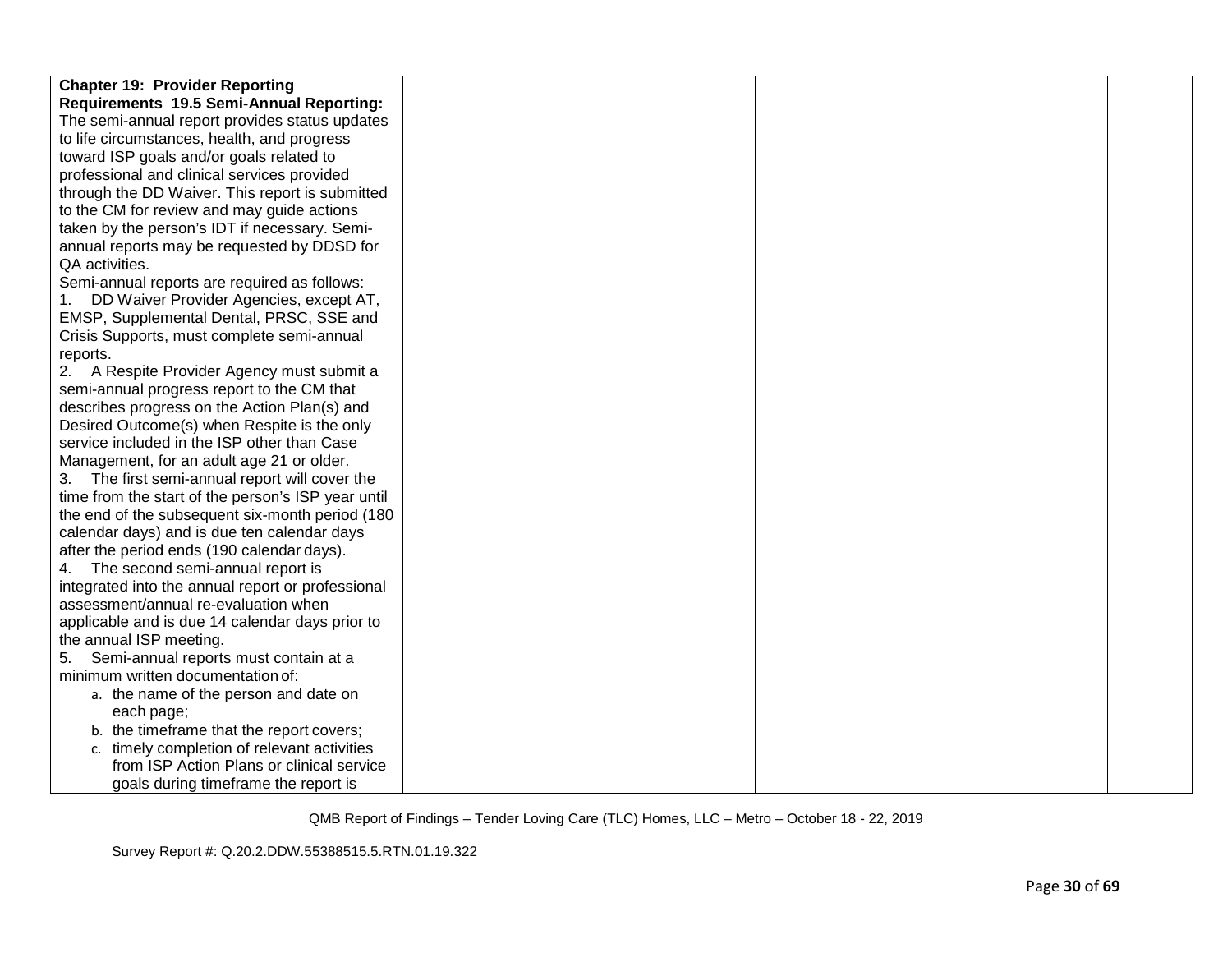| covering;                                     |  |  |
|-----------------------------------------------|--|--|
| d. a description of progress towards          |  |  |
| Desired Outcomes in the ISP related to        |  |  |
| the service provided;                         |  |  |
|                                               |  |  |
| e. a description of progress toward any       |  |  |
| service specific or treatment goals when      |  |  |
| applicable (e.g. health related goals for     |  |  |
| nursing);                                     |  |  |
| f. significant changes in routine or staffing |  |  |
| if applicable;                                |  |  |
| g. unusual or significant life events,        |  |  |
|                                               |  |  |
| including significant change of health or     |  |  |
| behavioral health condition;                  |  |  |
| h. the signature of the agency staff          |  |  |
| responsible for preparing the report; and     |  |  |
| i. any other required elements by service     |  |  |
| type that are detailed in these standards.    |  |  |
|                                               |  |  |
|                                               |  |  |
|                                               |  |  |
|                                               |  |  |
|                                               |  |  |
|                                               |  |  |
|                                               |  |  |
|                                               |  |  |
|                                               |  |  |
|                                               |  |  |
|                                               |  |  |
|                                               |  |  |
|                                               |  |  |
|                                               |  |  |
|                                               |  |  |
|                                               |  |  |
|                                               |  |  |
|                                               |  |  |
|                                               |  |  |
|                                               |  |  |
|                                               |  |  |
|                                               |  |  |
|                                               |  |  |
|                                               |  |  |
|                                               |  |  |

Survey Report #: Q.20.2.DDW.55388515.5.RTN.01.19.322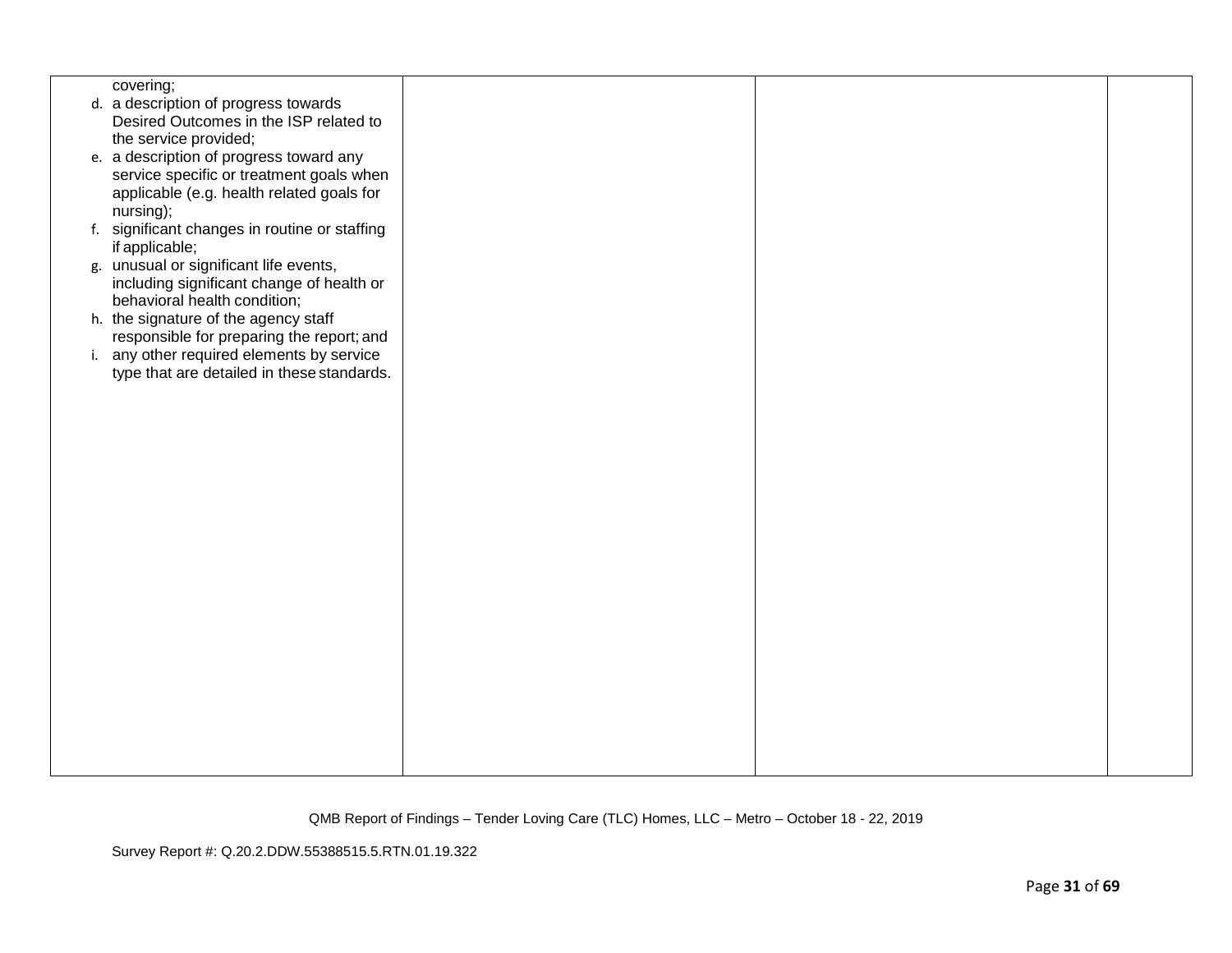| Tag # LS14 Residential Service Delivery Site       | <b>Condition of Participation Level Deficiency</b> |                                                                                                       |  |
|----------------------------------------------------|----------------------------------------------------|-------------------------------------------------------------------------------------------------------|--|
| <b>Case File (ISP and Healthcare Requirements)</b> |                                                    |                                                                                                       |  |
| Developmental Disabilities (DD) Waiver Service     | After an analysis of the evidence it has been      | Provider:                                                                                             |  |
| Standards 2/26/2018; Re-Issue: 12/28/2018; Eff     | determined there is a significant potential for a  | <b>State your Plan of Correction for the</b>                                                          |  |
| 1/1/2019                                           | negative outcome to occur.                         | deficiencies cited in this tag here (How is the                                                       |  |
| <b>Chapter 20: Provider Documentation and</b>      |                                                    | deficiency going to be corrected? This can be                                                         |  |
| <b>Client Records: 20.2 Client Records</b>         | Based on record review, the Agency did not         | specific to each deficiency cited or if possible an                                                   |  |
| Requirements: All DD Waiver Provider               | maintain a complete and confidential case file in  | overall correction?): $\rightarrow$                                                                   |  |
| Agencies are required to create and maintain       | the residence for 1 of 3 Individuals receiving     |                                                                                                       |  |
| individual client records. The contents of client  | Living Care Arrangements.                          |                                                                                                       |  |
| records vary depending on the unique needs of      |                                                    |                                                                                                       |  |
| the person receiving services and the resultant    | Review of the residential individual case files    |                                                                                                       |  |
| information produced. The extent of                | revealed the following items were not found,       |                                                                                                       |  |
| documentation required for individual client       | incomplete, and/or not current:                    |                                                                                                       |  |
| records per service type depends on the            |                                                    | <b>Provider:</b>                                                                                      |  |
| location of the file, the type of service being    | <b>Health Care Plans:</b>                          | <b>Enter your ongoing Quality</b>                                                                     |  |
| provided, and the information necessary.           | • Constipation $(#3)$                              | <b>Assurance/Quality Improvement processes</b>                                                        |  |
| DD Waiver Provider Agencies are required to        | • Falls $(#3)$                                     | as it related to this tag number here (What is                                                        |  |
| adhere to the following:                           |                                                    | going to be done? How many individuals is this                                                        |  |
| Client records must contain all documents<br>1.    | <b>Medical Emergency Response Plans:</b>           | going to affect? How often will this be completed?<br>Who is responsible? What steps will be taken if |  |
| essential to the service being provided and        | • Constipation (#3)                                | issues are found?): $\rightarrow$                                                                     |  |
| essential to ensuring the health and safety of     | • Falls $(#3)$                                     |                                                                                                       |  |
| the person during the provision of the service.    |                                                    |                                                                                                       |  |
| Provider Agencies must have readily<br>2.          |                                                    |                                                                                                       |  |
| accessible records in home and community           |                                                    |                                                                                                       |  |
| settings in paper or electronic form. Secure       |                                                    |                                                                                                       |  |
| access to electronic records through the Therap    |                                                    |                                                                                                       |  |
| web based system using computers or mobile         |                                                    |                                                                                                       |  |
| devices is acceptable.                             |                                                    |                                                                                                       |  |
| Provider Agencies are responsible for<br>3.        |                                                    |                                                                                                       |  |
| ensuring that all plans created by nurses, RDs,    |                                                    |                                                                                                       |  |
| therapists or BSCs are present in all needed       |                                                    |                                                                                                       |  |
| settings.                                          |                                                    |                                                                                                       |  |
| Provider Agencies must maintain records<br>4.      |                                                    |                                                                                                       |  |
| of all documents produced by agency personnel      |                                                    |                                                                                                       |  |
| or contractors on behalf of each person,           |                                                    |                                                                                                       |  |
| including any routine notes or data, annual        |                                                    |                                                                                                       |  |
| assessments, semi-annual reports, evidence of      |                                                    |                                                                                                       |  |
| training provided/received, progress notes, and    |                                                    |                                                                                                       |  |
| any other interactions for which billing is        |                                                    |                                                                                                       |  |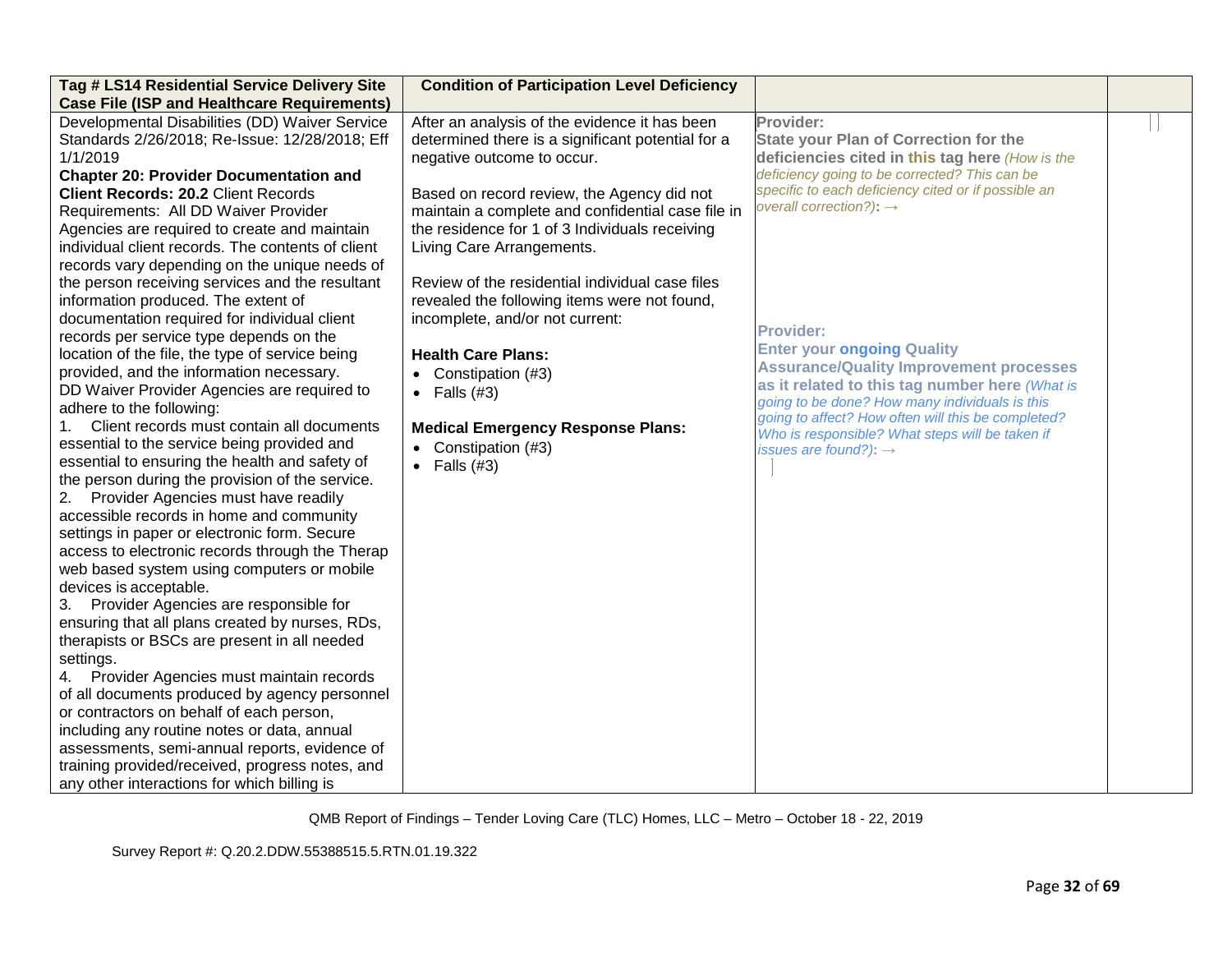| generated.                                         |  |  |
|----------------------------------------------------|--|--|
| 5. Each Provider Agency is responsible for         |  |  |
| maintaining the daily or other contact notes       |  |  |
| documenting the nature and frequency of            |  |  |
| service delivery, as well as data tracking only    |  |  |
| for the services provided by their agency.         |  |  |
| The current Client File Matrix found in<br>6.      |  |  |
| Appendix A Client File Matrix details the          |  |  |
| minimum requirements for records to be stored      |  |  |
| in agency office files, the delivery site, or with |  |  |
| DSP while providing services in the community.     |  |  |
| 7. All records pertaining to JCMs must be          |  |  |
| retained permanently and must be made              |  |  |
| available to DDSD upon request, upon the           |  |  |
| termination or expiration of a provider            |  |  |
| agreement, or upon provider withdrawal from        |  |  |
| services.                                          |  |  |
|                                                    |  |  |
| 20.5.3 Health Passport and Physician               |  |  |
| <b>Consultation Form: All Primary and</b>          |  |  |
| Secondary Provider Agencies must use the           |  |  |
| Health Passport and Physician Consultation         |  |  |
| form from the Therap system. This standardized     |  |  |
| document contains individual, physician and        |  |  |
| emergency contact information, a complete list     |  |  |
| of current medical diagnoses, health and safety    |  |  |
| risk factors, allergies, and information regarding |  |  |
| insurance, guardianship, and advance               |  |  |
| directives. The Health Passport also includes a    |  |  |
| standardized form to use at medical                |  |  |
| appointments called the Physician Consultation     |  |  |
| form. The Physician Consultation form contains     |  |  |
| a list of all current medications. Requirements    |  |  |
| for the Health Passport and Physician              |  |  |
| Consultation form are:                             |  |  |
| 2. The Primary and Secondary Provider              |  |  |
| Agencies must ensure that a current copy of        |  |  |
| the Health Passport and Physician                  |  |  |
| Consultation forms are printed and available at    |  |  |
| all service delivery sites. Both forms must be     |  |  |
| reprinted and placed at all service delivery       |  |  |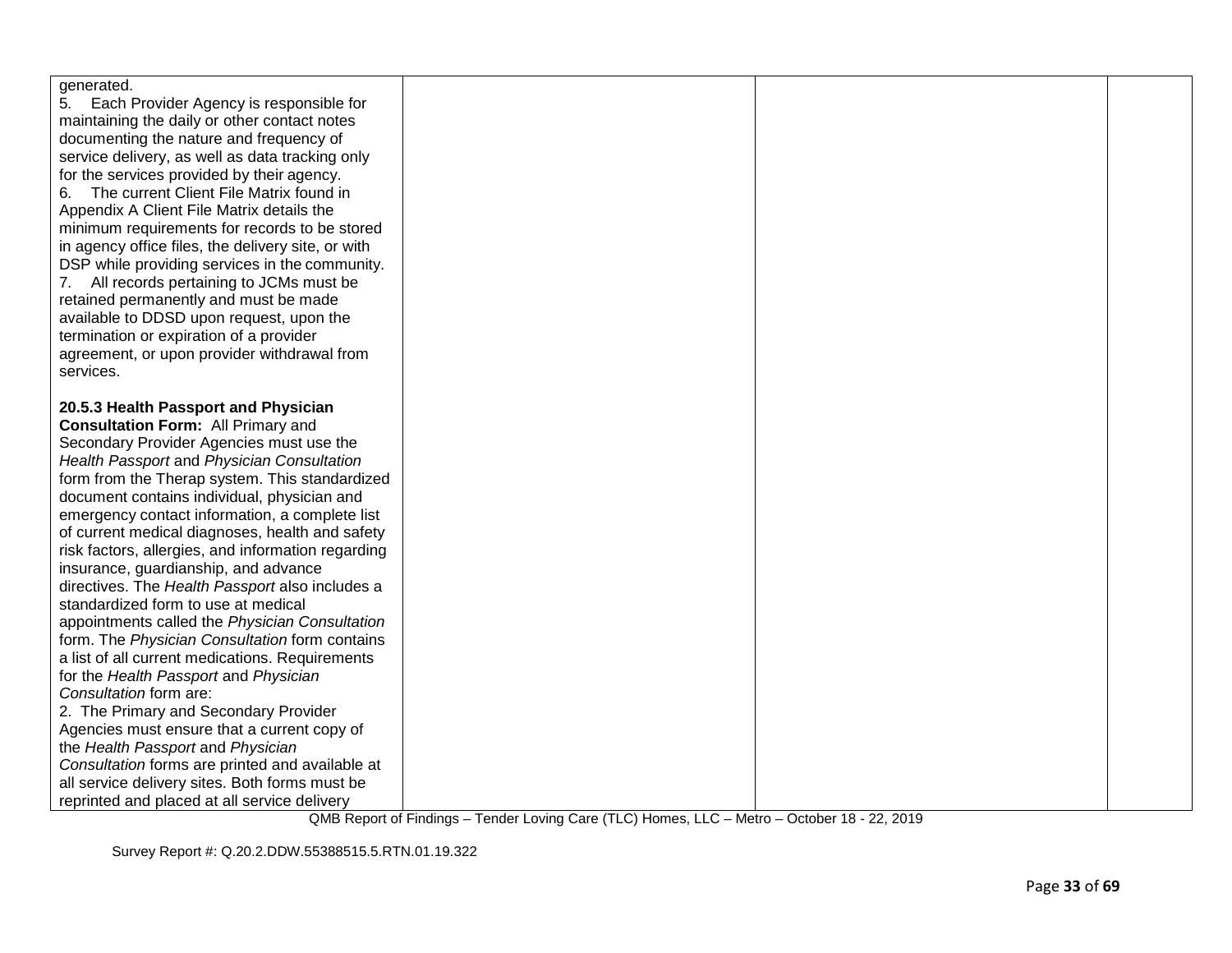| sites each time the e-CHAT is updated for any    |  |  |
|--------------------------------------------------|--|--|
| reason and whenever there is a change to         |  |  |
| contact information contained in the IDF.        |  |  |
|                                                  |  |  |
| Chapter 13: Nursing Services: 13.2.9             |  |  |
| Healthcare Plans (HCP):                          |  |  |
| At the nurse's discretion, based on<br>1.        |  |  |
| prudent nursing practice, interim HCPs may be    |  |  |
| developed to address issues that must be         |  |  |
| implemented immediately after admission,         |  |  |
| readmission or change of medical condition to    |  |  |
| provide safe services prior to completion of the |  |  |
| e-CHAT and formal care planning process.         |  |  |
| This includes interim ARM plans for those        |  |  |
| persons newly identified at moderate or high     |  |  |
| risk for aspiration. All interim plans must be   |  |  |
|                                                  |  |  |
| removed if the plan is no longer needed or       |  |  |
| when final HCP including CARMPs are in           |  |  |
| place to avoid duplication of plans.             |  |  |
| 2. In collaboration with the IDT, the            |  |  |
| agency nurse is required to create HCPs          |  |  |
| that address all the areas identified as         |  |  |
| required in the most current e-CHAT              |  |  |
| summary                                          |  |  |
|                                                  |  |  |
| 13.2.10 Medical Emergency Response Plan          |  |  |
| (MERP):                                          |  |  |
| 1. The agency nurse is required to develop a     |  |  |
| Medical Emergency Response Plan (MERP)           |  |  |
| for all conditions marked with an "R" in the e-  |  |  |
| CHAT summary report. The agency nurse            |  |  |
| should use her/his clinical judgment and input   |  |  |
| from the Interdisciplinary Team (IDT) to         |  |  |
| determine whether shown as "C" in the e-         |  |  |
| CHAT summary report or other conditions also     |  |  |
| warrant a MERP.                                  |  |  |
| MERPs are required for persons who have<br>2.    |  |  |
| one or more conditions or illnesses that         |  |  |
| present a likely potential to become a life-     |  |  |
| threatening situation.                           |  |  |
|                                                  |  |  |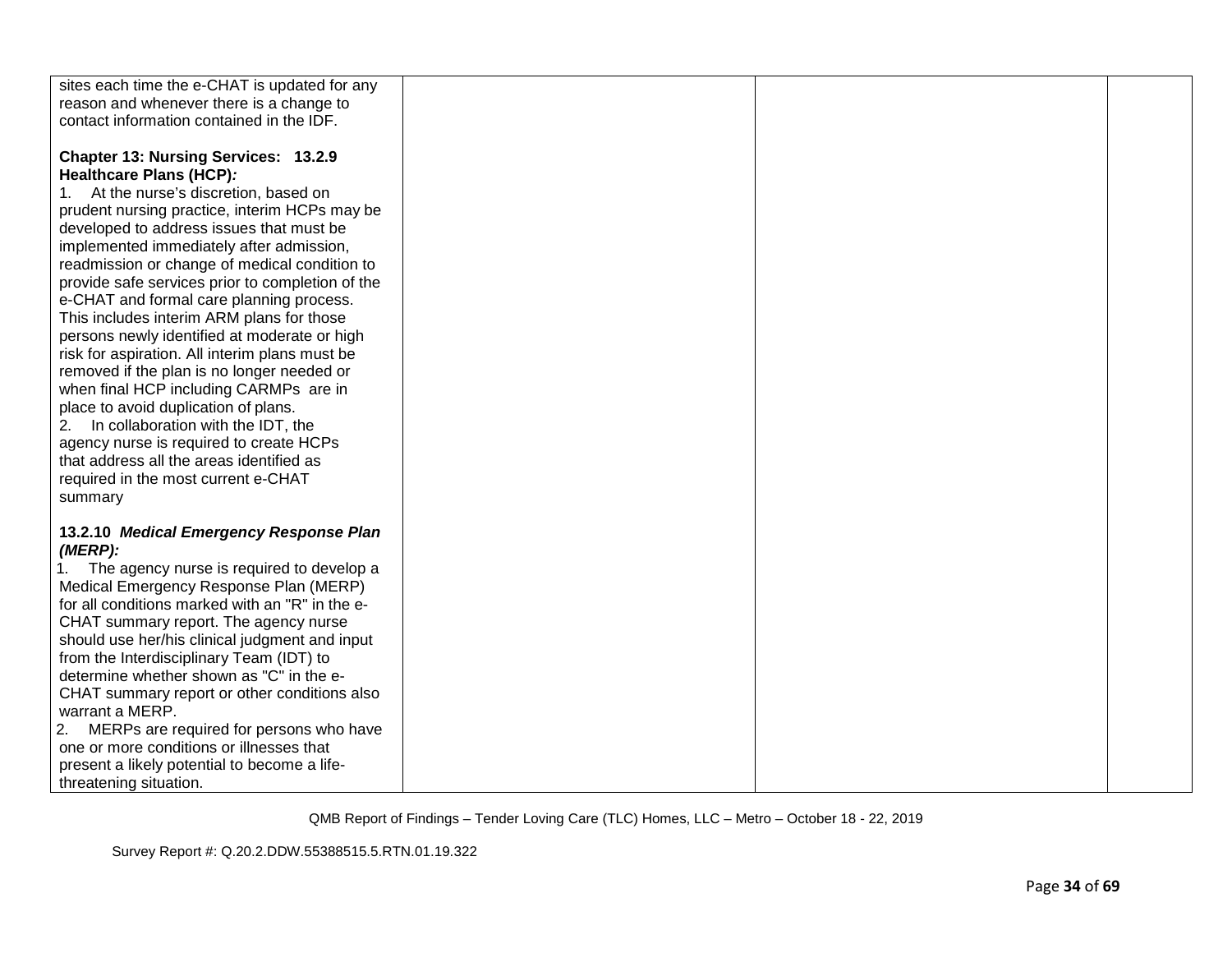| <b>Standard of Care</b>                            | <b>Deficiencies</b>                                                                                                                                     | Agency Plan of Correction, On-going QA/QI<br>and Responsible Party                                                                                  | <b>Date</b><br><b>Due</b> |
|----------------------------------------------------|---------------------------------------------------------------------------------------------------------------------------------------------------------|-----------------------------------------------------------------------------------------------------------------------------------------------------|---------------------------|
|                                                    |                                                                                                                                                         | Service Domain: Qualified Providers - The State monitors non-licensed/non-certified providers to assure adherence to waiver requirements. The State |                           |
|                                                    | implements its policies and procedures for verifying that provider training is conducted in accordance with State requirements and the approved waiver. |                                                                                                                                                     |                           |
| Tag #1A20 Direct Support Personnel                 | <b>Standard Level Deficiency</b>                                                                                                                        |                                                                                                                                                     |                           |
| <b>Training</b>                                    |                                                                                                                                                         |                                                                                                                                                     |                           |
| Developmental Disabilities (DD) Waiver Service     | Based on record review, the Agency did not                                                                                                              | Provider:                                                                                                                                           |                           |
| Standards 2/26/2018; Re-Issue: 12/28/2018; Eff     | ensure Orientation and Training requirements                                                                                                            | <b>State your Plan of Correction for the</b>                                                                                                        |                           |
| 1/1/2019                                           | were met for 1 of 9 Direct Support Personnel.                                                                                                           | deficiencies cited in this tag here (How is the                                                                                                     |                           |
| <b>Chapter 17: Training Requirements: The</b>      |                                                                                                                                                         | deficiency going to be corrected? This can be                                                                                                       |                           |
| purpose of this chapter is to outline              | Review of Direct Support Personnel training                                                                                                             | specific to each deficiency cited or if possible an                                                                                                 |                           |
| requirements for completing, reporting and         | records found no evidence of the following                                                                                                              | overall correction?): $\rightarrow$                                                                                                                 |                           |
| documenting DDSD training requirements for         | required DOH/DDSD trainings and certification                                                                                                           |                                                                                                                                                     |                           |
| DD Waiver Provider Agencies as well as             | being completed:                                                                                                                                        |                                                                                                                                                     |                           |
| requirements for certified trainers or mentors of  |                                                                                                                                                         |                                                                                                                                                     |                           |
| DDSD Core curriculum training.                     | <b>First Aid:</b>                                                                                                                                       |                                                                                                                                                     |                           |
|                                                    | • Not Found (#505)                                                                                                                                      |                                                                                                                                                     |                           |
| <b>17.1 Training Requirements for Direct</b>       |                                                                                                                                                         |                                                                                                                                                     |                           |
| <b>Support Personnel and Direct Support</b>        | CPR:                                                                                                                                                    |                                                                                                                                                     |                           |
| <b>Supervisors:</b> Direct Support Personnel (DSP) | • Not Found (#505)                                                                                                                                      | <b>Provider:</b>                                                                                                                                    |                           |
| and Direct Support Supervisors (DSS) include       |                                                                                                                                                         | <b>Enter your ongoing Quality</b>                                                                                                                   |                           |
| staff and contractors from agencies providing      |                                                                                                                                                         | <b>Assurance/Quality Improvement processes</b>                                                                                                      |                           |
| the following services: Supported Living, Family   |                                                                                                                                                         | as it related to this tag number here (What is                                                                                                      |                           |
| Living, CIHS, IMLS, CCS, CIE and Crisis            |                                                                                                                                                         | going to be done? How many individuals is this                                                                                                      |                           |
| Supports.                                          |                                                                                                                                                         | going to affect? How often will this be completed?                                                                                                  |                           |
| 1. DSP/DSS must successfully:                      |                                                                                                                                                         | Who is responsible? What steps will be taken if                                                                                                     |                           |
| a. Complete IST requirements in                    |                                                                                                                                                         | issues are found?): $\rightarrow$                                                                                                                   |                           |
| accordance with the specifications                 |                                                                                                                                                         |                                                                                                                                                     |                           |
| described in the ISP of each person                |                                                                                                                                                         |                                                                                                                                                     |                           |
| supported and as outlined in 17.10                 |                                                                                                                                                         |                                                                                                                                                     |                           |
| Individual-Specific Training below.                |                                                                                                                                                         |                                                                                                                                                     |                           |
| b. Complete training on DOH-approved               |                                                                                                                                                         |                                                                                                                                                     |                           |
| ANE reporting procedures in accordance             |                                                                                                                                                         |                                                                                                                                                     |                           |
| with NMAC 7.1.14                                   |                                                                                                                                                         |                                                                                                                                                     |                           |
| Complete training in universal<br>c.               |                                                                                                                                                         |                                                                                                                                                     |                           |
| precautions. The training materials shall          |                                                                                                                                                         |                                                                                                                                                     |                           |
| meet Occupational Safety and Health                |                                                                                                                                                         |                                                                                                                                                     |                           |
| Administration (OSHA) requirements                 |                                                                                                                                                         |                                                                                                                                                     |                           |
| d. Complete and maintain certification in          |                                                                                                                                                         |                                                                                                                                                     |                           |
|                                                    |                                                                                                                                                         |                                                                                                                                                     |                           |

Survey Report #: Q.20.2.DDW.55388515.5.RTN.01.19.322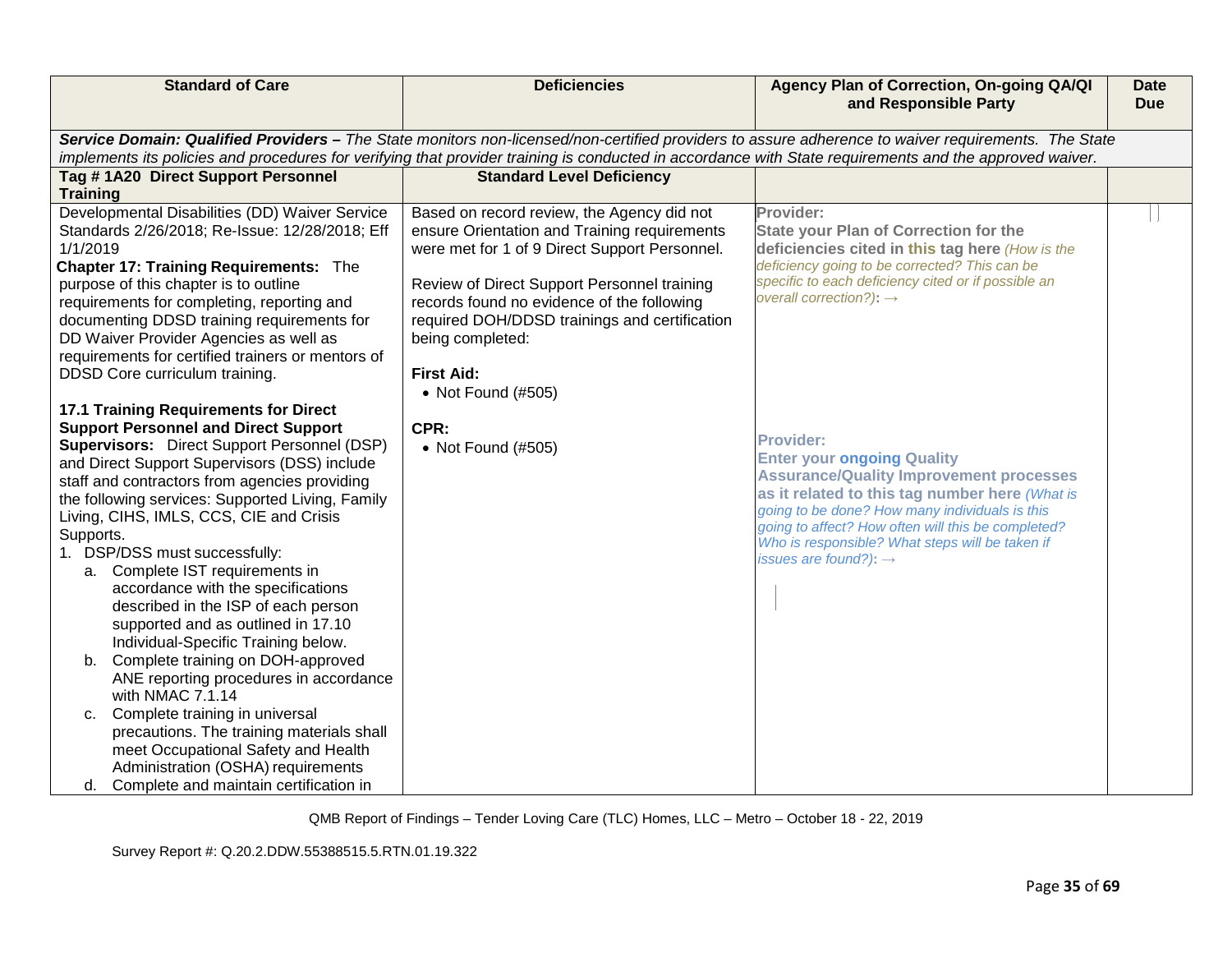|    | First Aid and CPR. The training                                      |  |  |
|----|----------------------------------------------------------------------|--|--|
|    | materials shall meet OSHA                                            |  |  |
|    | requirements/guidelines.                                             |  |  |
| e. | Complete relevant training in                                        |  |  |
|    | accordance with OSHA requirements (if                                |  |  |
|    | job involves exposure to hazardous                                   |  |  |
|    | chemicals).                                                          |  |  |
| f. | Become certified in a DDSD-approved                                  |  |  |
|    | system of crisis prevention and                                      |  |  |
|    | intervention (e.g., MANDT, Handle with                               |  |  |
|    | Care, CPI) before using EPR. Agency                                  |  |  |
|    | DSP and DSS shall maintain certification                             |  |  |
|    | in a DDSD-approved system if any                                     |  |  |
|    | person they support has a BCIP that                                  |  |  |
|    | includes the use of EPR.<br>Complete and maintain certification in a |  |  |
| g. | DDSD-approved medication course if                                   |  |  |
|    | required to assist with medication                                   |  |  |
|    | delivery.                                                            |  |  |
|    | h. Complete training regarding the HIPAA.                            |  |  |
| 2. | Any staff being used in an emergency to fill                         |  |  |
|    | in or cover a shift must have at a minimum the                       |  |  |
|    | DDSD required core trainings and be on shift                         |  |  |
|    | with a DSP who has completed the relevant IST.                       |  |  |
|    |                                                                      |  |  |
|    | 17.1.2 Training Requirements for Service                             |  |  |
|    | <b>Coordinators (SC): Service Coordinators (SCs)</b>                 |  |  |
|    | refer to staff at agencies providing the following                   |  |  |
|    | services: Supported Living, Family Living,                           |  |  |
|    | Customized In-home Supports, Intensive                               |  |  |
|    | Medical Living, Customized Community                                 |  |  |
|    | Supports, Community Integrated Employment,                           |  |  |
|    | and Crisis Supports.                                                 |  |  |
|    | 1. A SC must successfully:                                           |  |  |
|    | a. Complete IST requirements in                                      |  |  |
|    | accordance with the specifications                                   |  |  |
|    | described in the ISP of each person                                  |  |  |
|    | supported, and as outlined in the 17.10                              |  |  |
|    | Individual-Specific Training below.                                  |  |  |
|    | b. Complete training on DOH-approved ANE                             |  |  |
|    | reporting procedures in accordance with                              |  |  |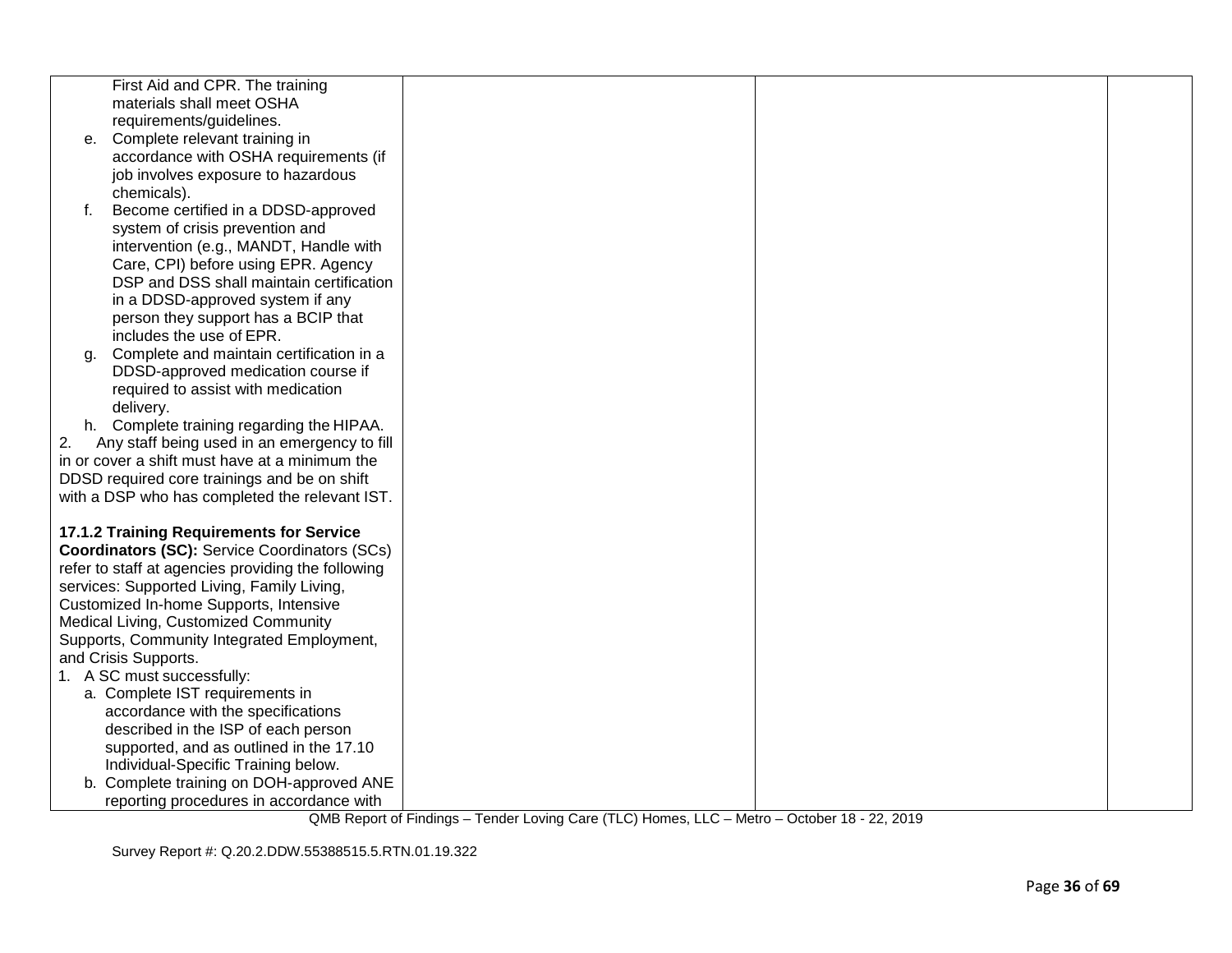|    | NMAC 7.1.14.                                    |  |  |
|----|-------------------------------------------------|--|--|
|    | c. Complete training in universal               |  |  |
|    | precautions. The training materials shall       |  |  |
|    | meet Occupational Safety and Health             |  |  |
|    | Administration (OSHA) requirements.             |  |  |
|    | d. Complete and maintain certification in       |  |  |
|    | First Aid and CPR. The training materials       |  |  |
|    | shall meet OSHA                                 |  |  |
|    | requirements/guidelines.                        |  |  |
|    | e. Complete relevant training in accordance     |  |  |
|    | with OSHA requirements (if job involves         |  |  |
|    | exposure to hazardous chemicals).               |  |  |
|    | f. Become certified in a DDSD-approved          |  |  |
|    | system of crisis prevention and                 |  |  |
|    | intervention (e.g., MANDT, Handle with          |  |  |
|    | Care, CPI) before using emergency               |  |  |
|    | physical restraint. Agency SC shall             |  |  |
|    | maintain certification in a DDSD-               |  |  |
|    | approved system if a person they support        |  |  |
|    | has a Behavioral Crisis Intervention Plan       |  |  |
|    | that includes the use of emergency              |  |  |
|    | physical restraint.                             |  |  |
|    | g. Complete and maintain certification in       |  |  |
|    | AWMD if required to assist with                 |  |  |
|    | medications.                                    |  |  |
|    | h. Complete training regarding the HIPAA.       |  |  |
| 2. | Any staff being used in an emergency to         |  |  |
|    | fill in or cover a shift must have at a minimum |  |  |
|    | the DDSD required core trainings.               |  |  |
|    |                                                 |  |  |
|    |                                                 |  |  |
|    |                                                 |  |  |
|    |                                                 |  |  |
|    |                                                 |  |  |
|    |                                                 |  |  |
|    |                                                 |  |  |
|    |                                                 |  |  |
|    |                                                 |  |  |
|    |                                                 |  |  |
|    |                                                 |  |  |
|    |                                                 |  |  |
|    |                                                 |  |  |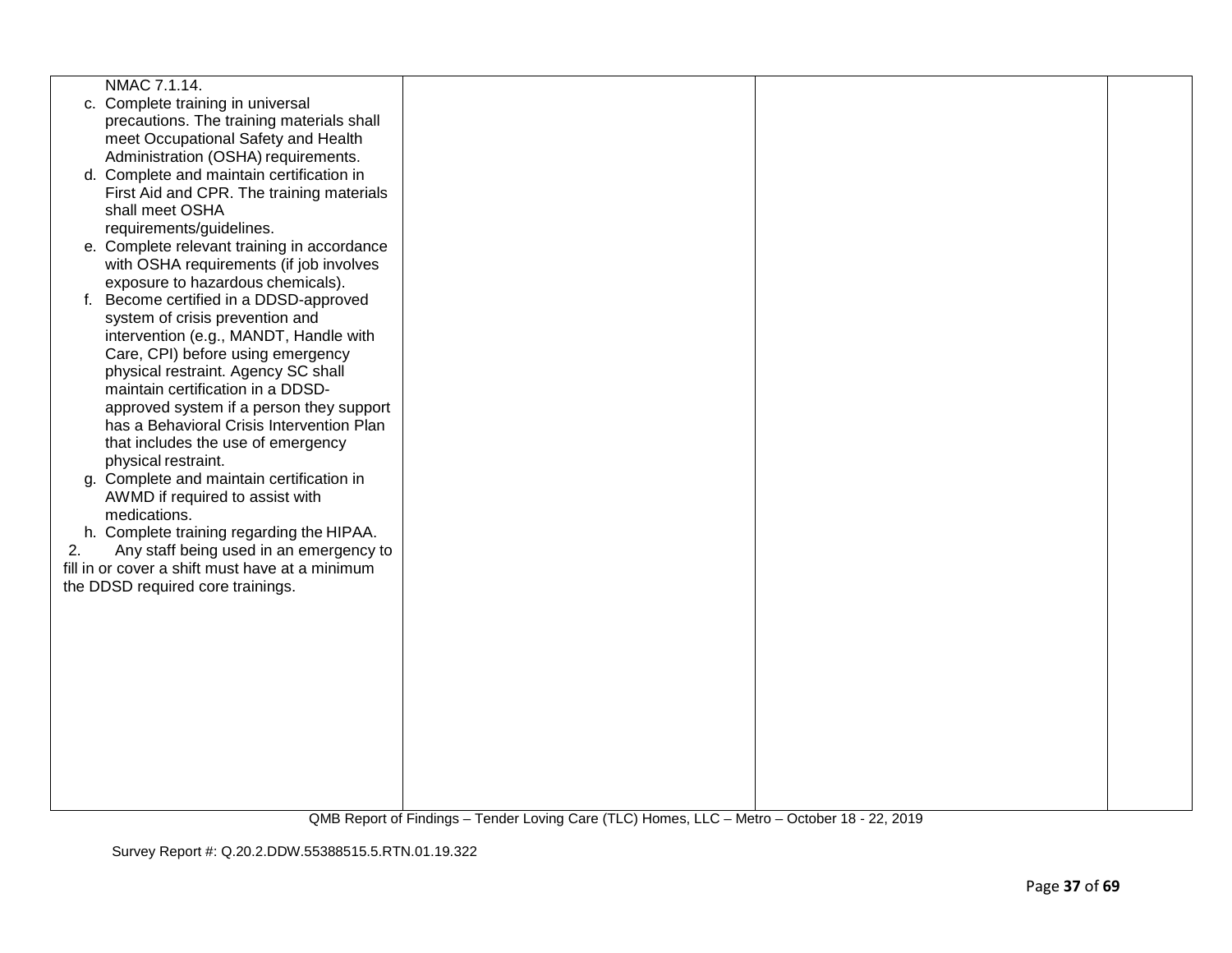| Tag # 1A43.1 General Events Reporting:                                                | <b>Standard Level Deficiency</b>                                                           |                                                                                                      |  |
|---------------------------------------------------------------------------------------|--------------------------------------------------------------------------------------------|------------------------------------------------------------------------------------------------------|--|
| <b>Individual Reporting</b>                                                           |                                                                                            |                                                                                                      |  |
| Developmental Disabilities (DD) Waiver Service                                        | Based on record review, the Agency did not                                                 | Provider:                                                                                            |  |
| Standards 2/26/2018; Re-Issue: 12/28/2018; Eff                                        | follow the General Events Reporting                                                        | <b>State your Plan of Correction for the</b>                                                         |  |
| 1/1/2019                                                                              | requirements as indicated by the policy for 3 of 3                                         | deficiencies cited in this tag here (How is the                                                      |  |
| <b>Chapter 19: Provider Reporting</b>                                                 | individuals.                                                                               | deficiency going to be corrected? This can be<br>specific to each deficiency cited or if possible an |  |
| <b>Requirements: 19.2 General Events</b>                                              |                                                                                            | overall correction?): $\rightarrow$                                                                  |  |
| Reporting (GER): The purpose of General                                               | The following General Events Reporting                                                     |                                                                                                      |  |
| Events Reporting (GER) is to report, track and                                        | records contained evidence that indicated                                                  |                                                                                                      |  |
| analyze events, which pose a risk to adults in                                        | the General Events Report was not entered                                                  |                                                                                                      |  |
| the DD Waiver program, but do not meet criteria                                       | and / or approved within the required                                                      |                                                                                                      |  |
| for ANE or other reportable incidents as defined                                      | timeframe:                                                                                 |                                                                                                      |  |
| by the IMB. Analysis of GER is intended to                                            |                                                                                            |                                                                                                      |  |
| identify emerging patterns so that preventative                                       | Individual #1                                                                              |                                                                                                      |  |
| action can be taken at the individual, Provider                                       | • General Events Report (GER) indicates on                                                 | <b>Provider:</b>                                                                                     |  |
| Agency, regional and statewide level. On a                                            | 6/12/2019 the Individual was involved with                                                 | <b>Enter your ongoing Quality</b>                                                                    |  |
| quarterly and annual basis, DDSD analyzes                                             | law enforcement. (Law Enforcement). GER                                                    | <b>Assurance/Quality Improvement processes</b>                                                       |  |
| GER data at the provider, regional and                                                | was pending approval.                                                                      | as it related to this tag number here (What is                                                       |  |
| statewide levels to identify any patterns that                                        |                                                                                            | going to be done? How many individuals is this                                                       |  |
| warrant intervention. Provider Agency use of<br>GER in Therap is required as follows: | • General Events Report (GER) indicates on                                                 | going to affect? How often will this be completed?                                                   |  |
|                                                                                       | 8/11/2019 the Individual fell without Injury.                                              | Who is responsible? What steps will be taken if                                                      |  |
| 1. DD Waiver Provider Agencies<br>approved to provide Customized In-Home              | (Fall). GER was pending approval.                                                          | issues are found?): $\rightarrow$                                                                    |  |
| Supports, Family Living, IMLS, Supported                                              |                                                                                            |                                                                                                      |  |
| Living, Customized Community Supports,                                                | Individual #2                                                                              |                                                                                                      |  |
| Community Integrated Employment, Adult                                                | • General Events Report (GER) indicates on                                                 |                                                                                                      |  |
| Nursing and Case Management must use                                                  | 7/24/2019 the Individual had a Restraint                                                   |                                                                                                      |  |
| GER in the Therap system.                                                             | Behavior. (Restraint). GER was pending                                                     |                                                                                                      |  |
| DD Waiver Provider Agencies referenced<br>2.                                          | approval.                                                                                  |                                                                                                      |  |
| above are responsible for entering specified                                          |                                                                                            |                                                                                                      |  |
| information into the GER section of the secure                                        | • General Events Report (GER) indicates on                                                 |                                                                                                      |  |
| website operated under contract by Therap                                             | 8/27/2019 the Individual had an Injury.<br>(Injury). GER was pending approval.             |                                                                                                      |  |
| according to the GER Reporting Requirements                                           |                                                                                            |                                                                                                      |  |
| in Appendix B GER Requirements.                                                       | Individual #3                                                                              |                                                                                                      |  |
| At the Provider Agency's discretion<br>3.                                             |                                                                                            |                                                                                                      |  |
| additional events, which are not required by                                          | • General Events Report (GER) indicates on<br>10/14/2018 the Individual was listed as AWOL |                                                                                                      |  |
| DDSD, may also be tracked within the GER                                              | (AWOL/Missing Person). GER was approved                                                    |                                                                                                      |  |
| section of Therap.                                                                    | on 10/19/2018.                                                                             |                                                                                                      |  |
| GER does not replace a Provider<br>4.                                                 |                                                                                            |                                                                                                      |  |
| Agency's obligations to report ANE or other                                           |                                                                                            |                                                                                                      |  |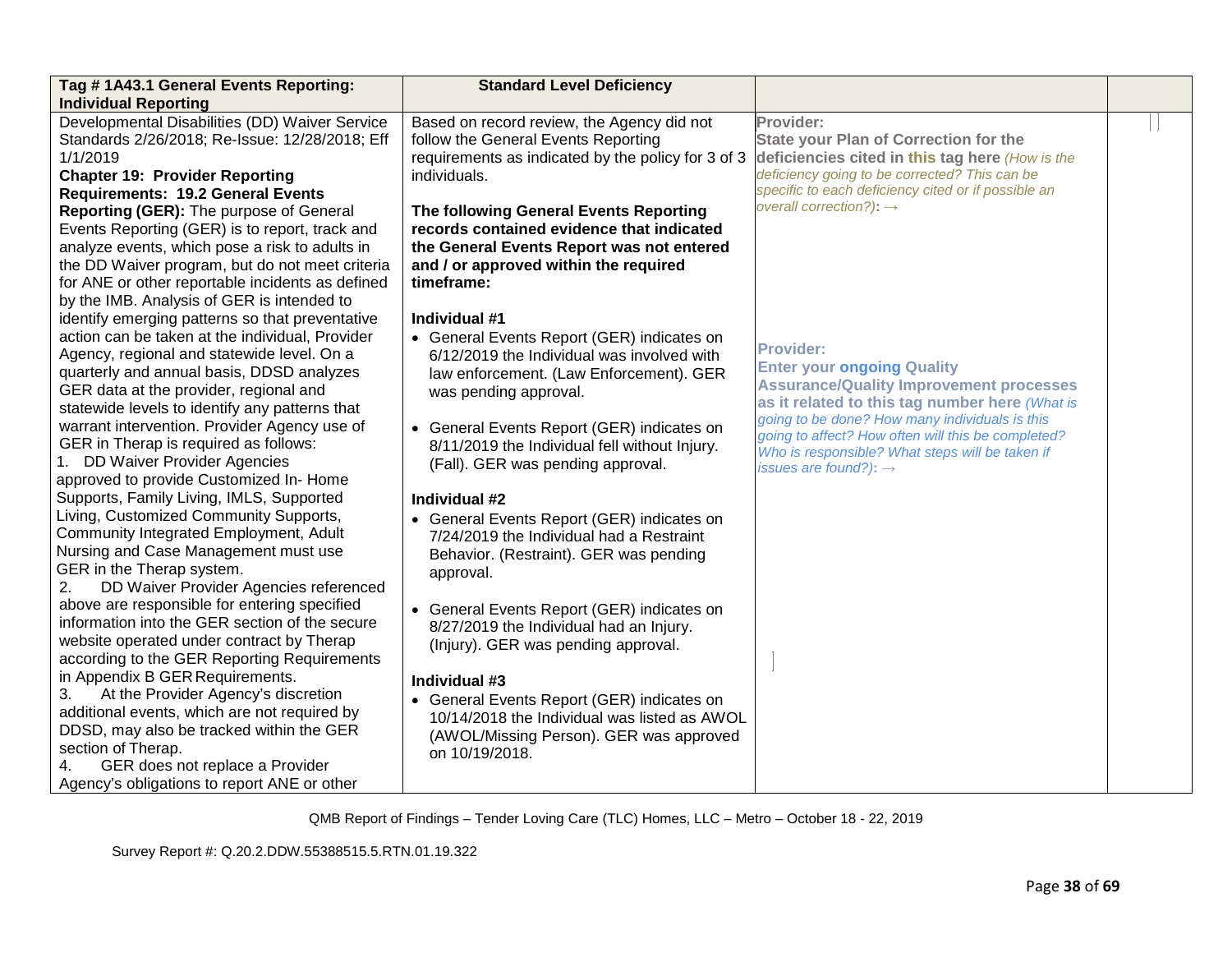| reportable incidents as described in Chapter 18:<br>Incident Management System.<br>GER does not replace a Provider<br>5.<br>Agency's obligations related to healthcare<br>coordination, modifications to the ISP, or any<br>other risk management and QI activities.<br>Appendix B GER Requirements: DDSD is<br>pleased to introduce the revised General Events<br>Reporting (GER), requirements. There are two<br>important changes related to medication error<br>reporting:<br>1. Effective immediately, DDSD requires ALL<br>medication errors be entered into Therap GER<br>with the exception of those required to be<br>reported to Division of Health Improvement-<br>Incident Management Bureau.<br>2. No alternative methods for reporting are<br>permitted.<br>The following events need to be reported in<br>the Therap GER:<br>• Emergency Room/Urgent<br><b>Care/Emergency Medical Services</b><br>• Falls Without Injury<br>• Injury (including Falls, Choking, Skin<br>Breakdown and Infection)<br>• Law Enforcement Use<br>• Medication Errors<br>• Medication Documentation Errors<br>• Missing Person/Elopement<br>• Out of Home Placement- Medical:<br>Hospitalization, Long Term Care, Skilled<br>Nursing or Rehabilitation Facility<br>Admission | • General Events Report (GER) indicates on<br>10/26/2018 the Individual had a Hospital visit.<br>(Hospital). GER was approved on<br>10/31/2018.<br>• General Events Report (GER) indicates on<br>12/25/2018 the Individual had an Injury.<br>(Injury). GER was approved on 3/20/2019. |  |
|------------------------------------------------------------------------------------------------------------------------------------------------------------------------------------------------------------------------------------------------------------------------------------------------------------------------------------------------------------------------------------------------------------------------------------------------------------------------------------------------------------------------------------------------------------------------------------------------------------------------------------------------------------------------------------------------------------------------------------------------------------------------------------------------------------------------------------------------------------------------------------------------------------------------------------------------------------------------------------------------------------------------------------------------------------------------------------------------------------------------------------------------------------------------------------------------------------------------------------------------------------------------|---------------------------------------------------------------------------------------------------------------------------------------------------------------------------------------------------------------------------------------------------------------------------------------|--|
| • PRN Psychotropic Medication<br>• Restraint Related to Behavior                                                                                                                                                                                                                                                                                                                                                                                                                                                                                                                                                                                                                                                                                                                                                                                                                                                                                                                                                                                                                                                                                                                                                                                                       |                                                                                                                                                                                                                                                                                       |  |
| • Suicide Attempt or Threat                                                                                                                                                                                                                                                                                                                                                                                                                                                                                                                                                                                                                                                                                                                                                                                                                                                                                                                                                                                                                                                                                                                                                                                                                                            |                                                                                                                                                                                                                                                                                       |  |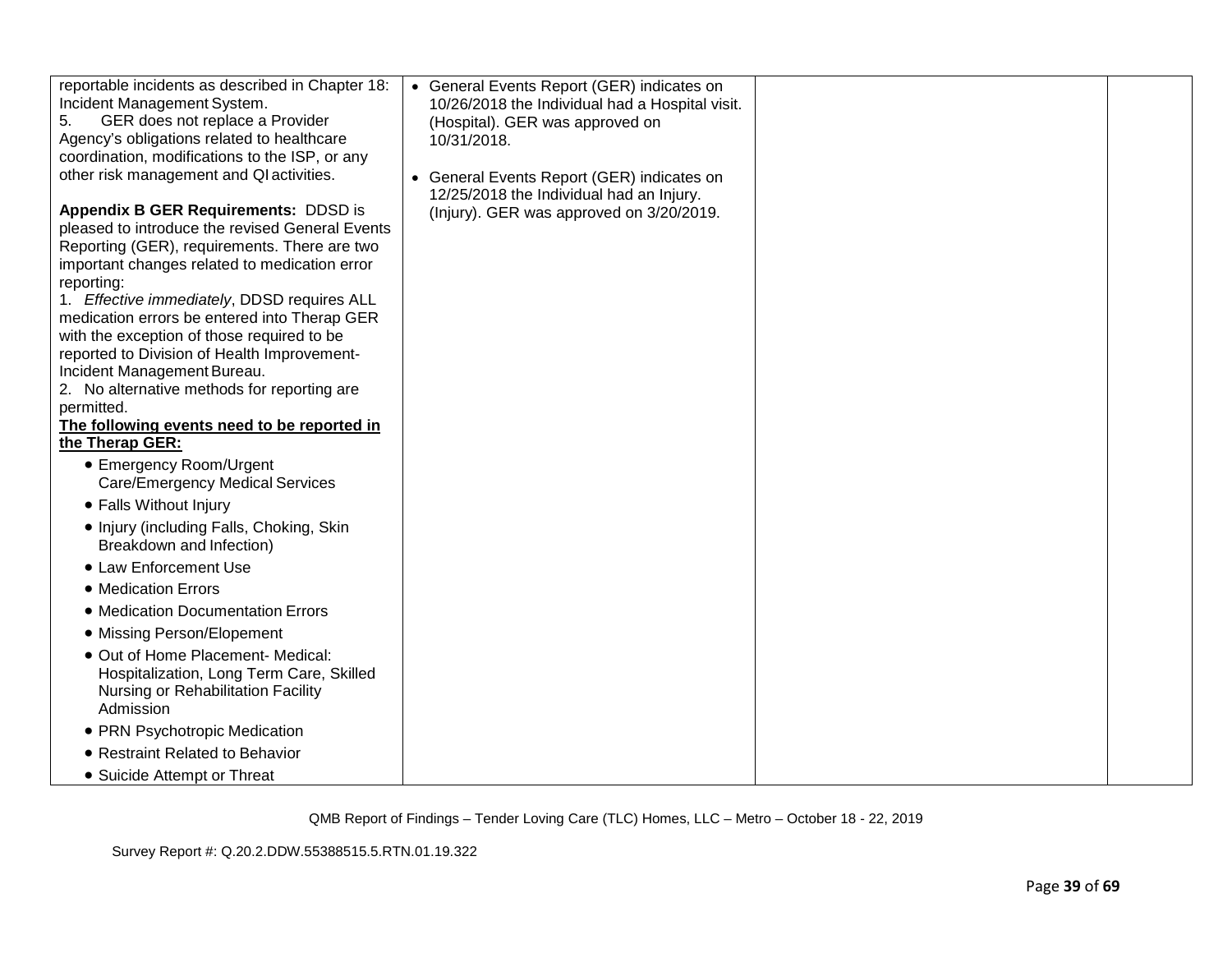| <b>Entry Guidance: Provider Agencies must</b><br>complete the following sections of the GER |  |  |
|---------------------------------------------------------------------------------------------|--|--|
| with detailed information: profile information,                                             |  |  |
| event information, other event information,                                                 |  |  |
| general information, notification, actions taken                                            |  |  |
| or planned, and the review follow up                                                        |  |  |
| comments section. Please attach any                                                         |  |  |
| pertinent external documents such as                                                        |  |  |
| discharge summary, medical consultation                                                     |  |  |
| form, etc. Provider Agencies must enter and                                                 |  |  |
| approve GERs within 2 business days with the                                                |  |  |
| exception of Medication Errors which must be                                                |  |  |
| entered into GER on at least a monthly basis.                                               |  |  |
|                                                                                             |  |  |
|                                                                                             |  |  |
|                                                                                             |  |  |
|                                                                                             |  |  |
|                                                                                             |  |  |
|                                                                                             |  |  |
|                                                                                             |  |  |
|                                                                                             |  |  |
|                                                                                             |  |  |
|                                                                                             |  |  |
|                                                                                             |  |  |
|                                                                                             |  |  |
|                                                                                             |  |  |
|                                                                                             |  |  |
|                                                                                             |  |  |
|                                                                                             |  |  |
|                                                                                             |  |  |
|                                                                                             |  |  |
|                                                                                             |  |  |
|                                                                                             |  |  |
|                                                                                             |  |  |
|                                                                                             |  |  |
|                                                                                             |  |  |
|                                                                                             |  |  |
|                                                                                             |  |  |
|                                                                                             |  |  |
|                                                                                             |  |  |
|                                                                                             |  |  |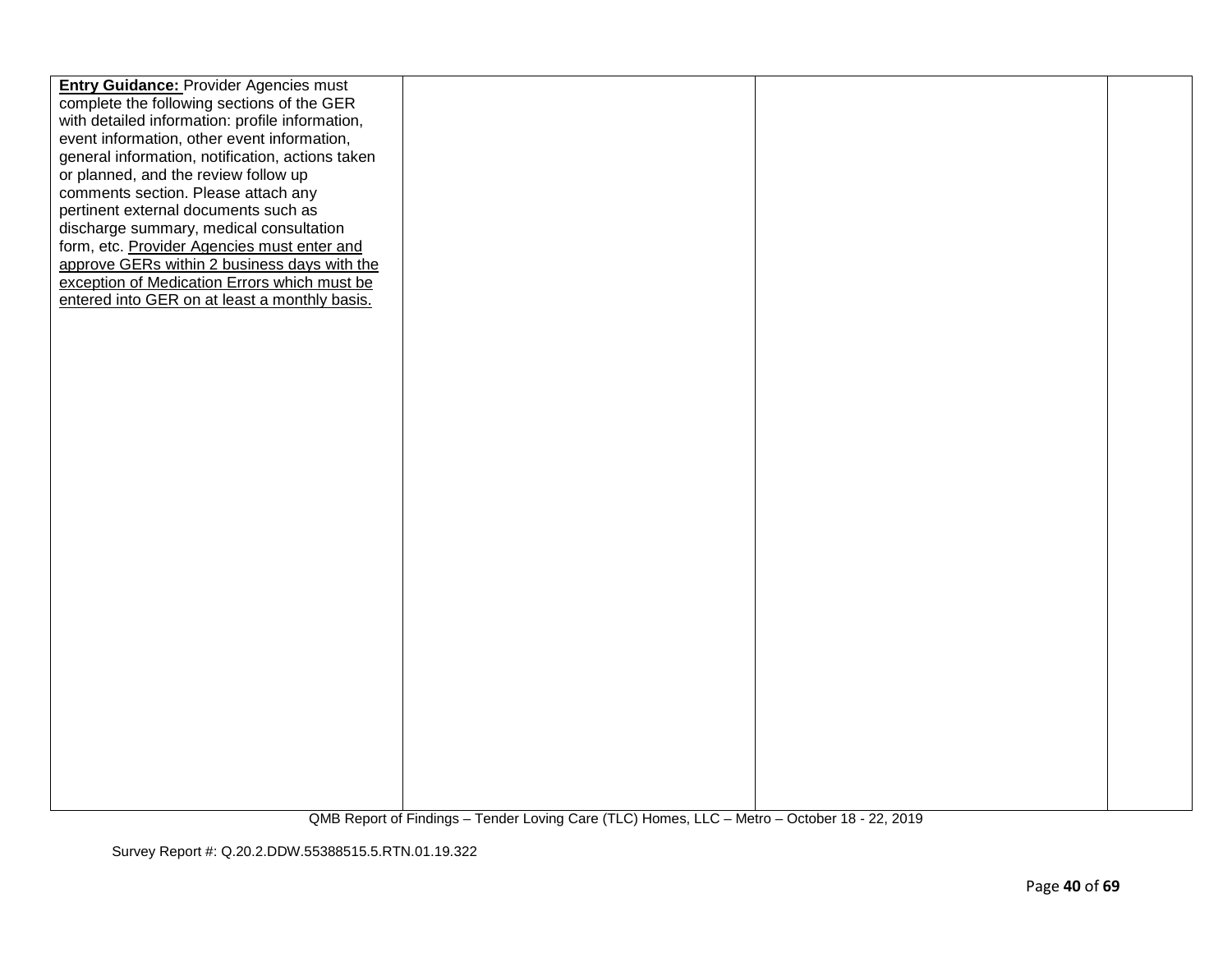| <b>Standard of Care</b>                             | <b>Deficiencies</b>                                                                                                                               | Agency Plan of Correction, On-going QA/QI<br>and Responsible Party                                                                                               | <b>Date</b><br><b>Due</b> |
|-----------------------------------------------------|---------------------------------------------------------------------------------------------------------------------------------------------------|------------------------------------------------------------------------------------------------------------------------------------------------------------------|---------------------------|
|                                                     | Service Domain: Health and Welfare - The state, on an ongoing basis, identifies, addresses and seeks to prevent occurrences of abuse, neglect and |                                                                                                                                                                  |                           |
|                                                     |                                                                                                                                                   | exploitation. Individuals shall be afforded their basic human rights. The provider supports individuals to access needed healthcare services in a timely manner. |                           |
| Tag #1A08.2 Administrative Case File:               | <b>Condition of Participation Level Deficiency</b>                                                                                                |                                                                                                                                                                  |                           |
| <b>Healthcare Requirements &amp; Follow-up</b>      |                                                                                                                                                   |                                                                                                                                                                  |                           |
| Developmental Disabilities (DD) Waiver Service      | After an analysis of the evidence it has been                                                                                                     | Provider:                                                                                                                                                        |                           |
| Standards 2/26/2018; Re-Issue: 12/28/2018; Eff      | determined there is a significant potential for a                                                                                                 | <b>State your Plan of Correction for the</b>                                                                                                                     |                           |
| 1/1/2019                                            | negative outcome to occur.                                                                                                                        | deficiencies cited in this tag here (How is the                                                                                                                  |                           |
| <b>Chapter 3 Safeguards: 3.1.1 Decision</b>         |                                                                                                                                                   | deficiency going to be corrected? This can be                                                                                                                    |                           |
| <b>Consultation Process (DCP): Health decisions</b> | Based on record review, the Agency did not                                                                                                        | specific to each deficiency cited or if possible an                                                                                                              |                           |
| are the sole domain of waiver participants, their   | provide documentation of annual physical                                                                                                          | overall correction?): $\rightarrow$                                                                                                                              |                           |
| guardians or healthcare decision makers.            | examinations and/or other examinations as                                                                                                         |                                                                                                                                                                  |                           |
| Participants and their healthcare decision          | specified by a licensed physician for 1 of 3                                                                                                      |                                                                                                                                                                  |                           |
| makers can confidently make decisions that are      | individuals receiving Living Care Arrangements                                                                                                    |                                                                                                                                                                  |                           |
| compatible with their personal and cultural         | and Community Inclusion.                                                                                                                          |                                                                                                                                                                  |                           |
| values. Provider Agencies are required to           |                                                                                                                                                   |                                                                                                                                                                  |                           |
| support the informed decision making of waiver      | Review of the administrative individual case files                                                                                                |                                                                                                                                                                  |                           |
| participants by supporting access to medical        | revealed the following items were not found,                                                                                                      | <b>Provider:</b>                                                                                                                                                 |                           |
| consultation, information, and other available      | incomplete, and/or not current:                                                                                                                   | <b>Enter your ongoing Quality</b>                                                                                                                                |                           |
| resources according to the following:               |                                                                                                                                                   | <b>Assurance/Quality Improvement processes</b>                                                                                                                   |                           |
| The DCP is used when a person or his/her<br>1.      | <b>Living Care Arrangements / Community</b>                                                                                                       | as it related to this tag number here (What is                                                                                                                   |                           |
| guardian/healthcare decision maker has              | <b>Inclusion (Individuals Receiving Multiple</b>                                                                                                  | going to be done? How many individuals is this                                                                                                                   |                           |
| concerns, needs more information about health-      | Services):                                                                                                                                        | going to affect? How often will this be completed?                                                                                                               |                           |
| related issues, or has decided not to follow all or |                                                                                                                                                   | Who is responsible? What steps will be taken if                                                                                                                  |                           |
| part of an order, recommendation, or                | <b>Vision Exam:</b>                                                                                                                               | issues are found?): $\rightarrow$                                                                                                                                |                           |
| suggestion. This includes, but is not limited to:   | • Individual #2 - As indicated by collateral                                                                                                      |                                                                                                                                                                  |                           |
| a. medical orders or recommendations from           | documentation reviewed, exam was                                                                                                                  |                                                                                                                                                                  |                           |
| the Primary Care Practitioner, Specialists          | completed on 10/23/2017. Exam was not                                                                                                             |                                                                                                                                                                  |                           |
| or other licensed medical or healthcare             | linked / attached in Therap. Additionally,                                                                                                        |                                                                                                                                                                  |                           |
| practitioners such as a Nurse Practitioner          | follow-up was to be completed in 1 year. No                                                                                                       |                                                                                                                                                                  |                           |
| (NP or CNP), Physician Assistant (PA) or            | evidence of follow-up found.                                                                                                                      |                                                                                                                                                                  |                           |
| Dentist:                                            |                                                                                                                                                   |                                                                                                                                                                  |                           |
| b. clinical recommendations made by                 |                                                                                                                                                   |                                                                                                                                                                  |                           |
| registered/licensed clinicians who are              |                                                                                                                                                   |                                                                                                                                                                  |                           |
| either members of the IDT or clinicians who         |                                                                                                                                                   |                                                                                                                                                                  |                           |
| have performed an evaluation such as a              |                                                                                                                                                   |                                                                                                                                                                  |                           |
| video-fluoroscopy;                                  |                                                                                                                                                   |                                                                                                                                                                  |                           |
| health related recommendations or<br>$\mathsf{C}$   |                                                                                                                                                   |                                                                                                                                                                  |                           |
| suggestions from oversight activities such          |                                                                                                                                                   |                                                                                                                                                                  |                           |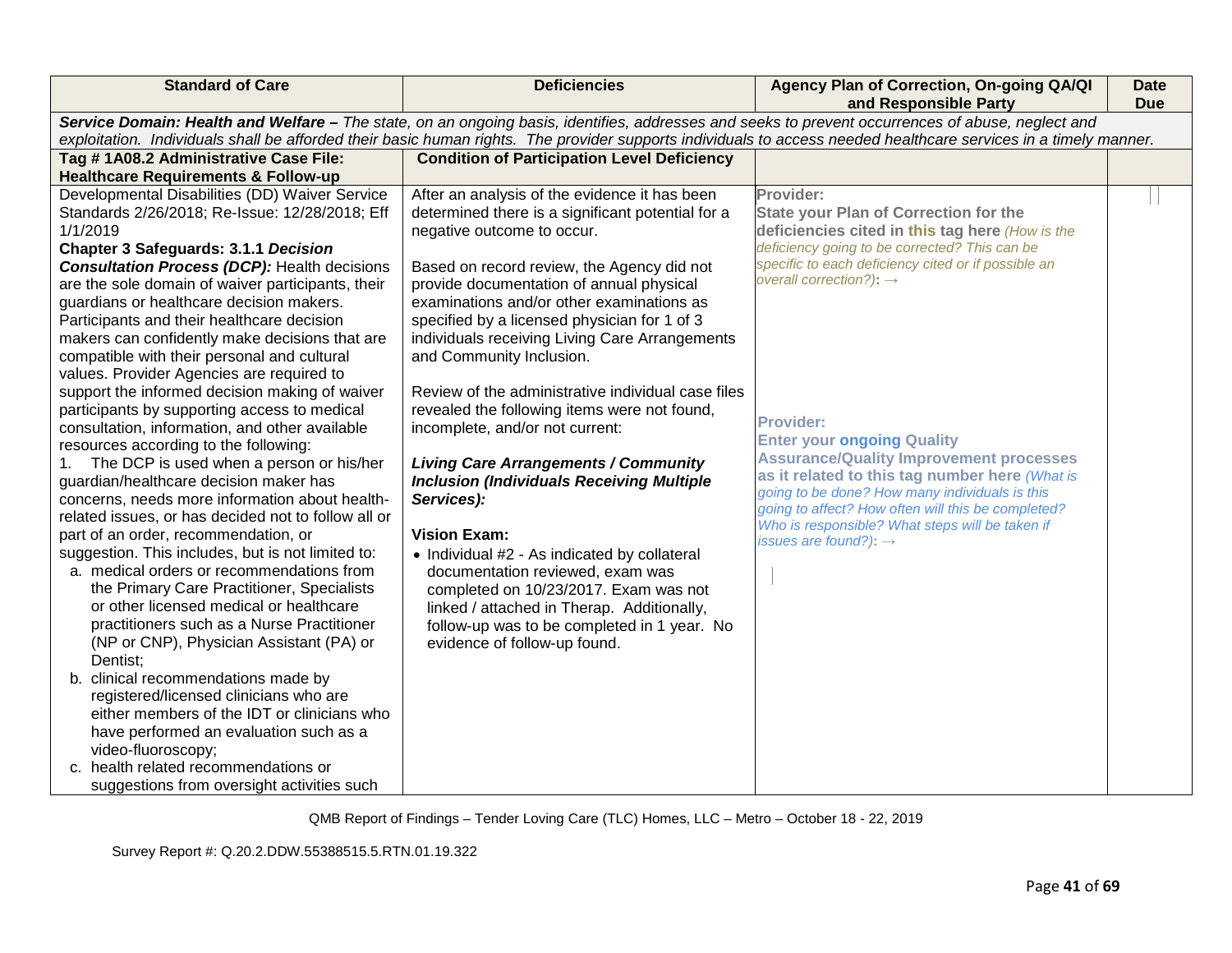| as the Individual Quality Review (IQR) or<br>other DOH review or oversight activities;<br>and |  |  |
|-----------------------------------------------------------------------------------------------|--|--|
| d. recommendations made through a                                                             |  |  |
| Healthcare Plan (HCP), including a                                                            |  |  |
| <b>Comprehensive Aspiration Risk</b>                                                          |  |  |
| Management Plan (CARMP), or another<br>plan.                                                  |  |  |
|                                                                                               |  |  |
| 2. When the person/guardian disagrees                                                         |  |  |
| with a recommendation or does not agree                                                       |  |  |
| with the implementation of that                                                               |  |  |
| recommendation, Provider Agencies follow                                                      |  |  |
| the DCP and attend the meeting<br>coordinated by the CM. During this                          |  |  |
| meeting:                                                                                      |  |  |
| a. Providers inform the person/guardian of                                                    |  |  |
| the rationale for that recommendation,                                                        |  |  |
| so that the benefit is made clear. This                                                       |  |  |
| will be done in layman's terms and will                                                       |  |  |
| include basic sharing of information                                                          |  |  |
| designed to assist the person/guardian                                                        |  |  |
| with understanding the risks and benefits                                                     |  |  |
| of the recommendation.<br>b. The information will be focused on the                           |  |  |
| specific area of concern by the                                                               |  |  |
| person/guardian. Alternatives should be                                                       |  |  |
| presented, when available, if the guardian                                                    |  |  |
| is interested in considering other options                                                    |  |  |
| for implementation.                                                                           |  |  |
| c. Providers support the person/guardian to                                                   |  |  |
| make an informed decision.                                                                    |  |  |
| d. The decision made by the<br>person/guardian during the meeting is                          |  |  |
| accepted; plans are modified; and the                                                         |  |  |
| IDT honors this health decision in every                                                      |  |  |
| setting.                                                                                      |  |  |
|                                                                                               |  |  |
| <b>Chapter 20: Provider Documentation and</b>                                                 |  |  |
| <b>Client Records: 20.2 Client Records</b>                                                    |  |  |
| Requirements: All DD Waiver Provider                                                          |  |  |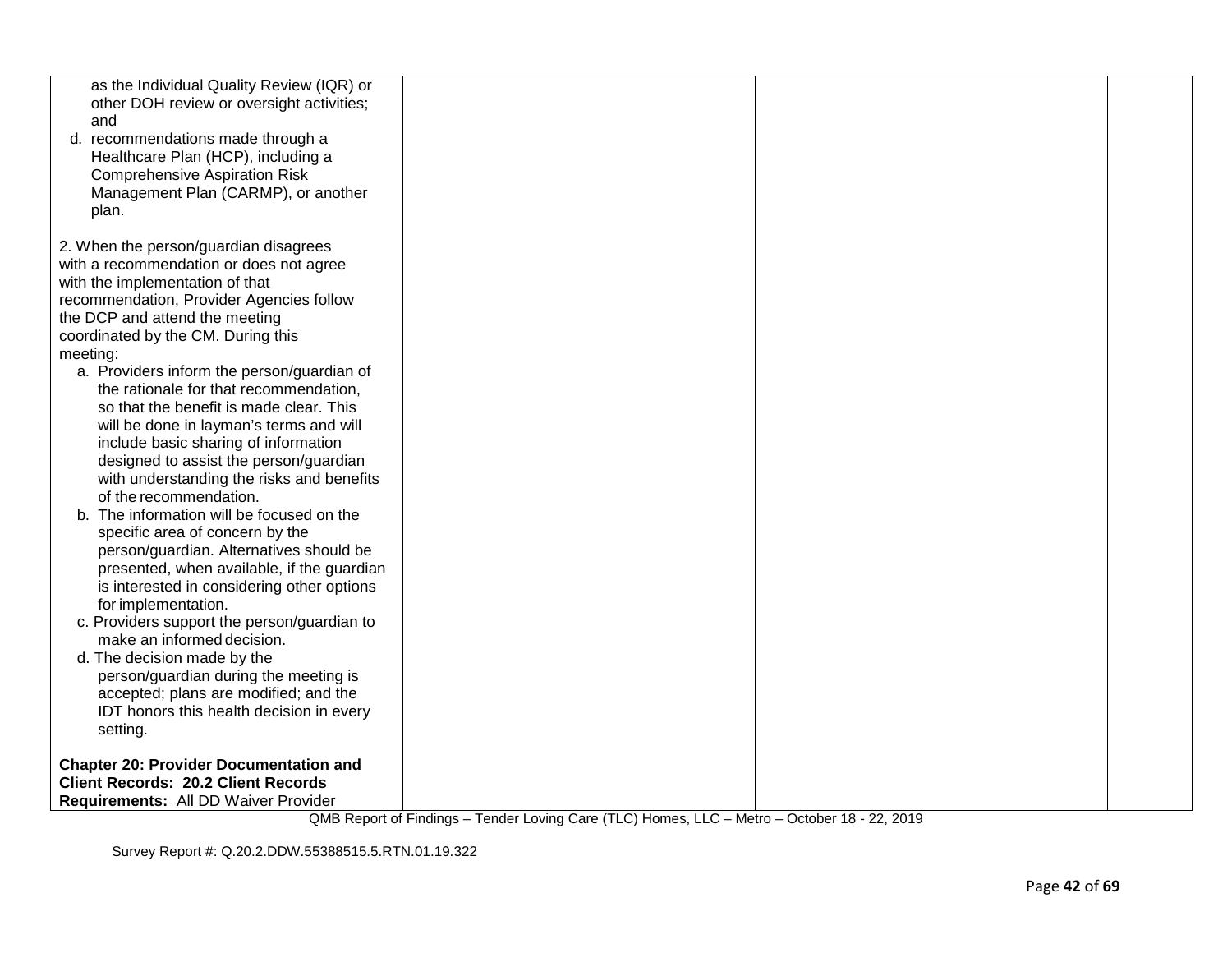| Agencies are required to create and maintain      |  |  |
|---------------------------------------------------|--|--|
| individual client records. The contents of client |  |  |
| records vary depending on the unique needs of     |  |  |
| the person receiving services and the resultant   |  |  |
| information produced. The extent of               |  |  |
| documentation required for individual client      |  |  |
| records per service type depends on the location  |  |  |
| of the file, the type of service being provided,  |  |  |
| and the information necessary.                    |  |  |
| DD Waiver Provider Agencies are required to       |  |  |
| adhere to the following:                          |  |  |
| Client records must contain all documents         |  |  |
| essential to the service being provided and       |  |  |
| essential to ensuring the health and safety of    |  |  |
| the person during the provision of the service.   |  |  |
| 2. Provider Agencies must have readily            |  |  |
| accessible records in home and community          |  |  |
| settings in paper or electronic form. Secure      |  |  |
| access to electronic records through the Therap   |  |  |
| web based system using computers or mobile        |  |  |
| devices is acceptable.                            |  |  |
| 3. Provider Agencies are responsible for          |  |  |
| ensuring that all plans created by nurses, RDs,   |  |  |
| therapists or BSCs are present in all needed      |  |  |
| settings.                                         |  |  |
| 4. Provider Agencies must maintain records        |  |  |
| of all documents produced by agency personnel     |  |  |
| or contractors on behalf of each person,          |  |  |
| including any routine notes or data, annual       |  |  |
| assessments, semi-annual reports, evidence of     |  |  |
| training provided/received, progress notes, and   |  |  |
| any other interactions for which billing is       |  |  |
| generated.                                        |  |  |
| Each Provider Agency is responsible for<br>5.     |  |  |
| maintaining the daily or other contact notes      |  |  |
| documenting the nature and frequency of           |  |  |
| service delivery, as well as data tracking only   |  |  |
| for the services provided by their agency.        |  |  |
| 6. The current Client File Matrix found in        |  |  |
| Appendix A Client File Matrix details the         |  |  |
| minimum requirements for records to be stored     |  |  |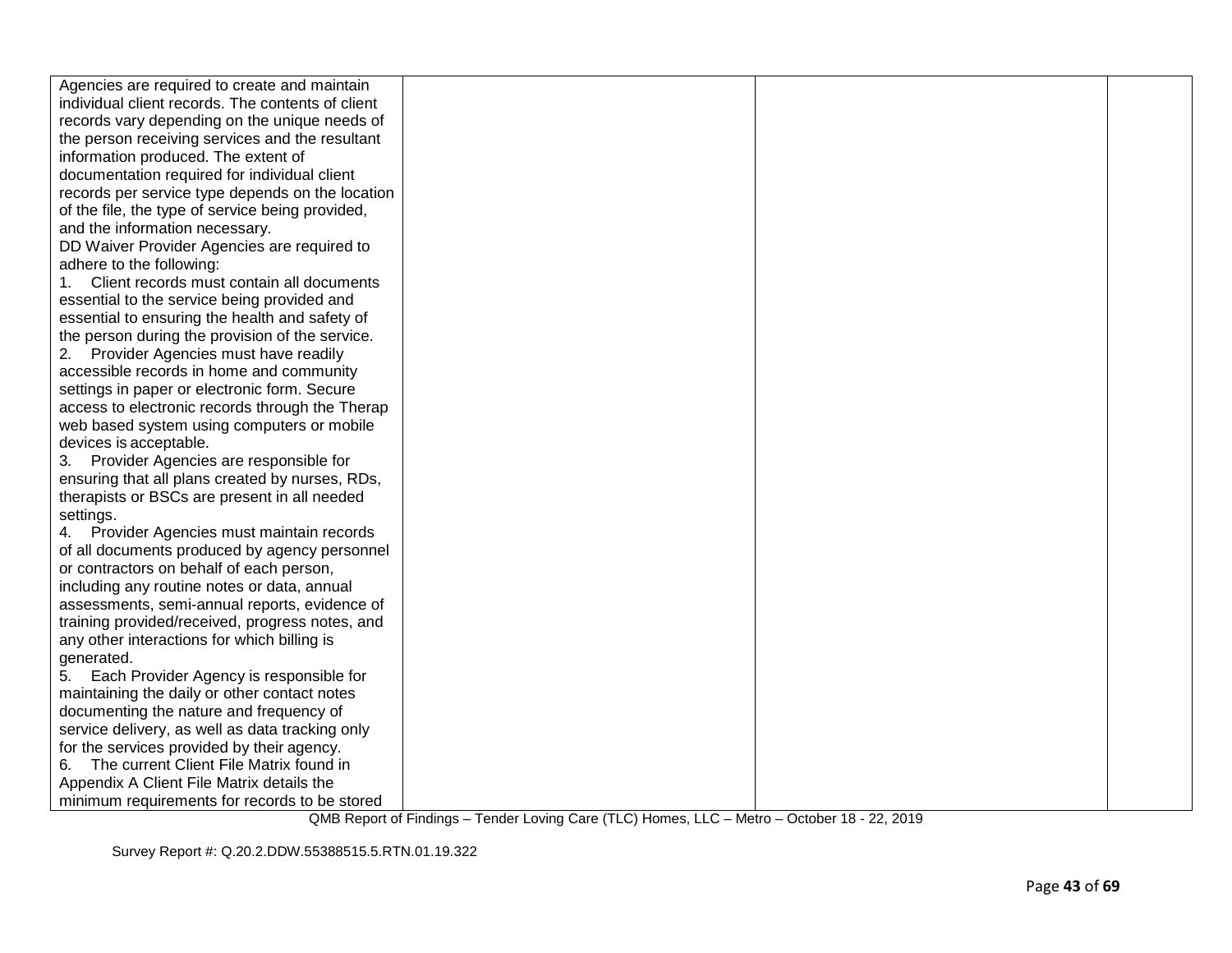| in agency office files, the delivery site, or with<br>DSP while providing services in the community.<br>All records pertaining to JCMs must be<br>7.<br>retained permanently and must be made<br>available to DDSD upon request, upon the<br>termination or expiration of a provider<br>agreement, or upon provider withdrawal from<br>services. |  |  |
|--------------------------------------------------------------------------------------------------------------------------------------------------------------------------------------------------------------------------------------------------------------------------------------------------------------------------------------------------|--|--|
| 20.5.3 Health Passport and Physician                                                                                                                                                                                                                                                                                                             |  |  |
| <b>Consultation Form:</b> All Primary and Secondary                                                                                                                                                                                                                                                                                              |  |  |
| Provider Agencies must use the Health Passport                                                                                                                                                                                                                                                                                                   |  |  |
| and Physician Consultation form from the                                                                                                                                                                                                                                                                                                         |  |  |
| Therap system. This standardized document                                                                                                                                                                                                                                                                                                        |  |  |
| contains individual, physician and emergency                                                                                                                                                                                                                                                                                                     |  |  |
| contact information, a complete list of current                                                                                                                                                                                                                                                                                                  |  |  |
| medical diagnoses, health and safety risk                                                                                                                                                                                                                                                                                                        |  |  |
| factors, allergies, and information regarding                                                                                                                                                                                                                                                                                                    |  |  |
| insurance, guardianship, and advance                                                                                                                                                                                                                                                                                                             |  |  |
| directives. The Health Passport also includes a                                                                                                                                                                                                                                                                                                  |  |  |
| standardized form to use at medical                                                                                                                                                                                                                                                                                                              |  |  |
| appointments called the Physician Consultation<br>form. The Physician Consultation form contains                                                                                                                                                                                                                                                 |  |  |
| a list of all current medications.                                                                                                                                                                                                                                                                                                               |  |  |
|                                                                                                                                                                                                                                                                                                                                                  |  |  |
| <b>Chapter 10: Living Care Arrangements (LCA)</b>                                                                                                                                                                                                                                                                                                |  |  |
| Living Supports-Supported Living: 10.3.9.6.1                                                                                                                                                                                                                                                                                                     |  |  |
| <b>Monitoring and Supervision</b>                                                                                                                                                                                                                                                                                                                |  |  |
| 4. Ensure and document the following:                                                                                                                                                                                                                                                                                                            |  |  |
| a. The person has a Primary Care                                                                                                                                                                                                                                                                                                                 |  |  |
| Practitioner.                                                                                                                                                                                                                                                                                                                                    |  |  |
| b. The person receives an annual                                                                                                                                                                                                                                                                                                                 |  |  |
| physical examination and other<br>examinations as recommended by a                                                                                                                                                                                                                                                                               |  |  |
| Primary Care Practitioner or specialist.                                                                                                                                                                                                                                                                                                         |  |  |
| c. The person receives                                                                                                                                                                                                                                                                                                                           |  |  |
| annual dental check-ups                                                                                                                                                                                                                                                                                                                          |  |  |
| and other check-ups as                                                                                                                                                                                                                                                                                                                           |  |  |
| recommended by a                                                                                                                                                                                                                                                                                                                                 |  |  |
| licensed dentist.                                                                                                                                                                                                                                                                                                                                |  |  |
| d. The person receives a hearing test as                                                                                                                                                                                                                                                                                                         |  |  |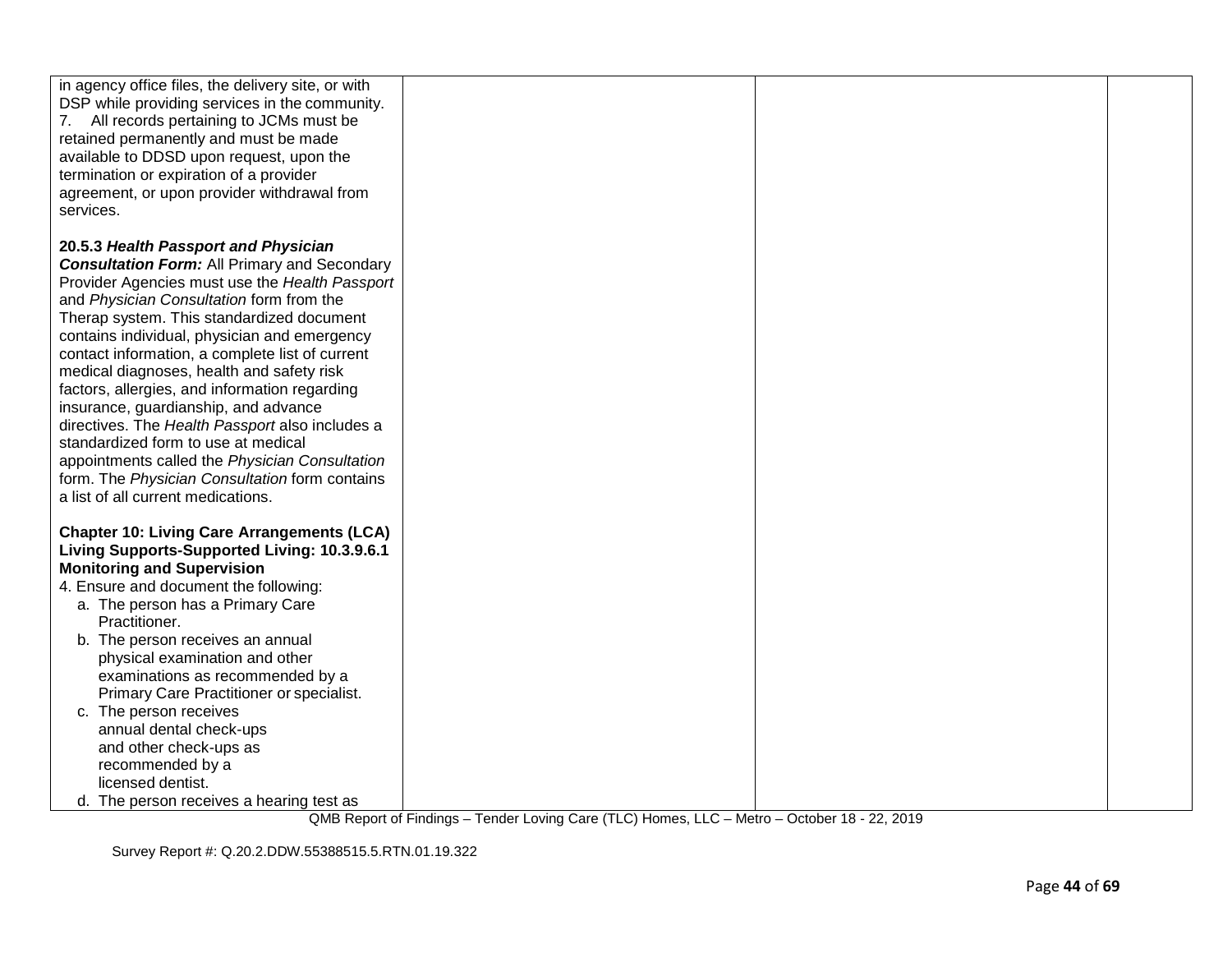| recommended by a licensed audiologist.<br>e. The person receives eye<br>examinations as                                                 |  |  |
|-----------------------------------------------------------------------------------------------------------------------------------------|--|--|
| recommended by a licensed<br>optometrist or                                                                                             |  |  |
| ophthalmologist.<br>5. Agency activities occur as required for                                                                          |  |  |
| follow-up activities to medical appointments<br>(e.g. treatment, visits to specialists, and<br>changes in medication or daily routine). |  |  |
| 10.3.10.1 Living Care Arrangements (LCA)<br>Living Supports-IMLS: 10.3.10.2 General                                                     |  |  |
| Requirements: 9 . Medical services must be<br>ensured (i.e., ensure each person has a<br>licensed Primary Care Practitioner and         |  |  |
| receives an annual physical examination,<br>specialty medical care as needed, and annual<br>dental checkup by a licensed dentist).      |  |  |
| <b>Chapter 13 Nursing Services: 13.2.3 General</b><br><b>Requirements:</b>                                                              |  |  |
| Each person has a licensed primary<br>care practitioner and receives an annual                                                          |  |  |
| physical examination and specialty<br>medical/dental care as needed. Nurses<br>communicate with these providers to share                |  |  |
| current health information.                                                                                                             |  |  |
|                                                                                                                                         |  |  |
|                                                                                                                                         |  |  |
|                                                                                                                                         |  |  |
|                                                                                                                                         |  |  |
|                                                                                                                                         |  |  |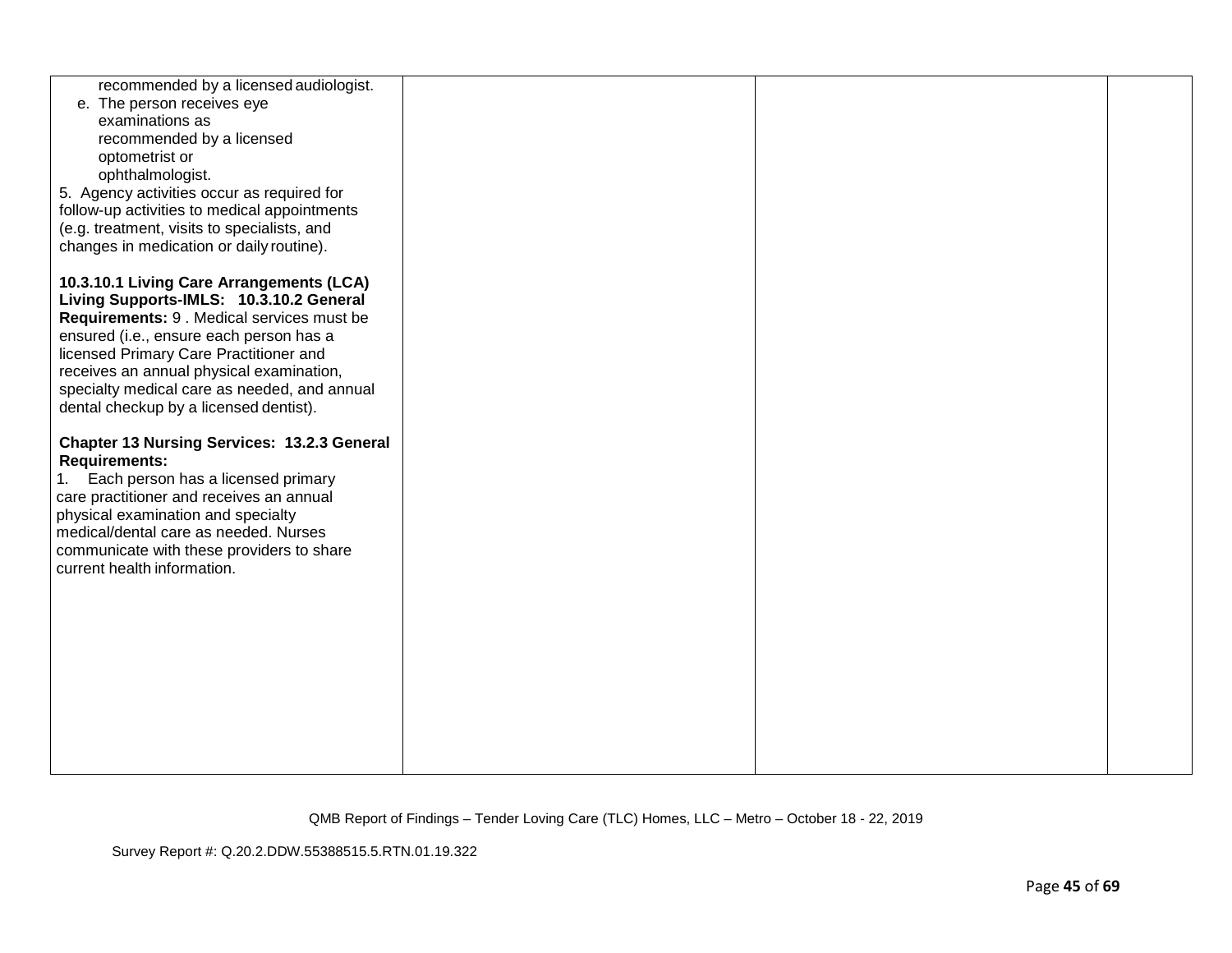| Tag #1A09 Medication Delivery Routine<br><b>Medication Administration</b>                                                                                                                                                                                                                              | <b>Condition of Participation Level Deficiency</b>                                                                                                                                                                                            |                                                                                                                                                                                                                                                             |  |
|--------------------------------------------------------------------------------------------------------------------------------------------------------------------------------------------------------------------------------------------------------------------------------------------------------|-----------------------------------------------------------------------------------------------------------------------------------------------------------------------------------------------------------------------------------------------|-------------------------------------------------------------------------------------------------------------------------------------------------------------------------------------------------------------------------------------------------------------|--|
| Developmental Disabilities (DD) Waiver Service<br>Standards 2/26/2018; Re-Issue: 12/28/2018; Eff<br>1/1/2019<br><b>Chapter 20: Provider Documentation and</b><br><b>Client Records 20.6 Medication</b><br><b>Administration Record (MAR):</b> A current<br>Medication Administration Record (MAR) must | After an analysis of the evidence it has been<br>determined there is a significant potential for a<br>negative outcome to occur.<br>Medication Administration Records (MAR) were<br>reviewed for the months of September and<br>October 2019. | Provider:<br><b>State your Plan of Correction for the</b><br>deficiencies cited in this tag here (How is the<br>deficiency going to be corrected? This can be<br>specific to each deficiency cited or if possible an<br>overall correction?): $\rightarrow$ |  |
| be maintained in all settings where medications<br>or treatments are delivered. Family Living<br>Providers may opt not to use MARs if they are<br>the sole provider who supports the person with<br>medications or treatments. However, if there are<br>services provided by unrelated DSP, ANS for    | Based on record review, 1 of 3 individuals had<br>Medication Administration Records (MAR),<br>which contained missing medications entries<br>and/or other errors:                                                                             |                                                                                                                                                                                                                                                             |  |
| Medication Oversight must be budgeted, and a                                                                                                                                                                                                                                                           | Individual #3                                                                                                                                                                                                                                 | <b>Provider:</b><br><b>Enter your ongoing Quality</b>                                                                                                                                                                                                       |  |
| MAR must be created and used by the DSP.                                                                                                                                                                                                                                                               | September 2019                                                                                                                                                                                                                                | <b>Assurance/Quality Improvement processes</b>                                                                                                                                                                                                              |  |
| Primary and Secondary Provider Agencies are<br>responsible for:                                                                                                                                                                                                                                        | Medication Administration Records contained<br>missing entries. No documentation found                                                                                                                                                        | as it related to this tag number here (What is                                                                                                                                                                                                              |  |
| 1. Creating and maintaining either an                                                                                                                                                                                                                                                                  | indicating reason for missing entries:                                                                                                                                                                                                        | going to be done? How many individuals is this                                                                                                                                                                                                              |  |
| electronic or paper MAR in their service                                                                                                                                                                                                                                                               | • Clonidine HCL 0.1 mg (2 times daily) - Blank                                                                                                                                                                                                | going to affect? How often will this be completed?                                                                                                                                                                                                          |  |
| setting. Provider Agencies may use the                                                                                                                                                                                                                                                                 | $9/1 - 3$ , 2019 (8 AM and 8 PM)                                                                                                                                                                                                              | Who is responsible? What steps will be taken if<br>issues are found?): $\rightarrow$                                                                                                                                                                        |  |
| MAR in Therap, but are not mandated to                                                                                                                                                                                                                                                                 |                                                                                                                                                                                                                                               |                                                                                                                                                                                                                                                             |  |
| do so.                                                                                                                                                                                                                                                                                                 | • Complete Men's Vitamin (1 time daily) -                                                                                                                                                                                                     |                                                                                                                                                                                                                                                             |  |
| 2. Continually communicating any                                                                                                                                                                                                                                                                       | Blank $9/1 - 3$ , 2019 (8 AM)                                                                                                                                                                                                                 |                                                                                                                                                                                                                                                             |  |
| changes about medications and treatments                                                                                                                                                                                                                                                               |                                                                                                                                                                                                                                               |                                                                                                                                                                                                                                                             |  |
| between Provider Agencies to assure                                                                                                                                                                                                                                                                    | • Divalproex Sod ER 500 mg (1 time daily) -                                                                                                                                                                                                   |                                                                                                                                                                                                                                                             |  |
| health and safety.                                                                                                                                                                                                                                                                                     | Blank 9/1 - 3, 2019 (8 PM)                                                                                                                                                                                                                    |                                                                                                                                                                                                                                                             |  |
| 7. Including the following on the MAR:                                                                                                                                                                                                                                                                 |                                                                                                                                                                                                                                               |                                                                                                                                                                                                                                                             |  |
| a. The name of the person, a transcription<br>of the physician's or licensed health                                                                                                                                                                                                                    | • Docusate Sodium 100 mg (1 time every                                                                                                                                                                                                        |                                                                                                                                                                                                                                                             |  |
| care provider's orders including the                                                                                                                                                                                                                                                                   | other day) - Blank 9/2/2019 (8 AM)                                                                                                                                                                                                            |                                                                                                                                                                                                                                                             |  |
| brand and generic names for all ordered                                                                                                                                                                                                                                                                |                                                                                                                                                                                                                                               |                                                                                                                                                                                                                                                             |  |
| routine and PRN medications or                                                                                                                                                                                                                                                                         | • Fluticasone Prop 50 mcg (2 times daily) -<br>Blank 9/1 - 6, 2019 (8AM) and 9/1 - 3 and                                                                                                                                                      |                                                                                                                                                                                                                                                             |  |
| treatments, and the diagnoses for which                                                                                                                                                                                                                                                                | 6, 2019 (8PM).                                                                                                                                                                                                                                |                                                                                                                                                                                                                                                             |  |
| the medications or treatments are                                                                                                                                                                                                                                                                      |                                                                                                                                                                                                                                               |                                                                                                                                                                                                                                                             |  |
| prescribed;                                                                                                                                                                                                                                                                                            | • Gemfibrozil 600 mg (2 times daily) - Blank                                                                                                                                                                                                  |                                                                                                                                                                                                                                                             |  |
| b. The prescribed dosage, frequency and                                                                                                                                                                                                                                                                | $9/1 - 3$ , 2019 (8 AM and 8 PM)                                                                                                                                                                                                              |                                                                                                                                                                                                                                                             |  |
| method or route of administration;                                                                                                                                                                                                                                                                     |                                                                                                                                                                                                                                               |                                                                                                                                                                                                                                                             |  |
| times and dates of administration for all                                                                                                                                                                                                                                                              |                                                                                                                                                                                                                                               |                                                                                                                                                                                                                                                             |  |

Survey Report #: Q.20.2.DDW.55388515.5.RTN.01.19.322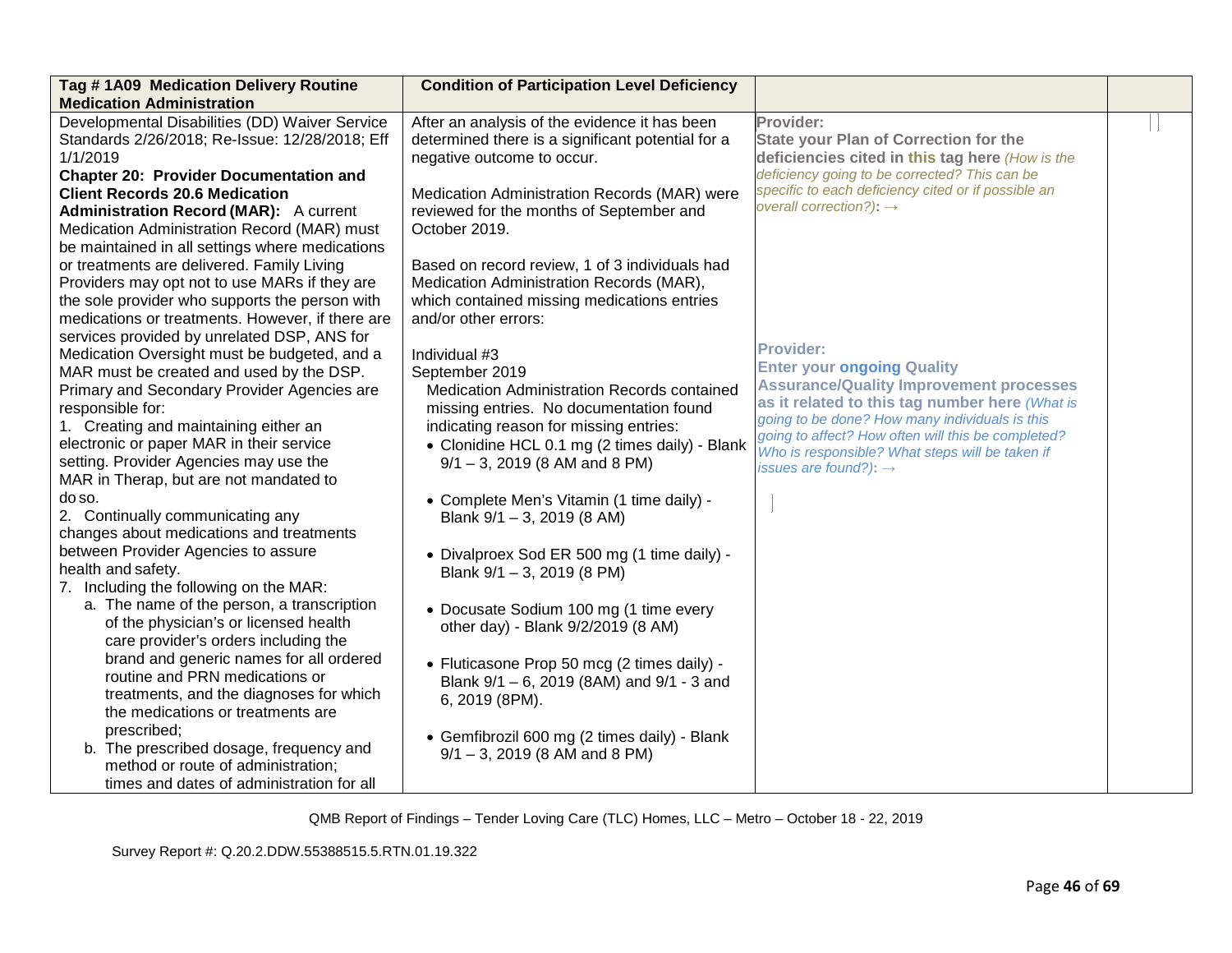|    | ordered routine or PRN prescriptions or        | • Levetiracetam 500 mg (2 times daily) -                                                    |  |
|----|------------------------------------------------|---------------------------------------------------------------------------------------------|--|
|    | treatments; over the counter (OTC) or          | Blank 9/1 - 3, 2019. (8 AM and 8 PM)                                                        |  |
|    | "comfort" medications or treatments            |                                                                                             |  |
|    | and all self-selected herbal or vitamin        | • Omega 3 Acid 1 gm (2 times daily) - Blank                                                 |  |
|    | therapy;                                       | $9/1 - 3$ , 2019. (8 AM and 8 PM)                                                           |  |
|    | c. Documentation of all time limited or        |                                                                                             |  |
|    | discontinued medications or treatments;        | • Paroxetine HCL 40 mg (1 time daily) - Blank                                               |  |
|    | d. The initials of the individual              | $9/1 - 3$ , 2019 (8 PM)                                                                     |  |
|    | administering or assisting with the            |                                                                                             |  |
|    | medication delivery and a signature            | • Phenytoin Sod EXT 100 mg (2 times daily) -                                                |  |
|    | page or electronic record that                 | Blank $9/1 - 3$ , 2019 (8 AM & 8 PM).                                                       |  |
|    | designates the full name                       |                                                                                             |  |
|    | corresponding to the initials;                 | • Polyethylene Glycol Powder 17gm (1 time                                                   |  |
|    | e. Documentation of refused, missed, or        | daily) - Blank 9/1 - 3, 2019 (8 AM                                                          |  |
|    | held medications or treatments;                |                                                                                             |  |
| f. | Documentation of any allergic                  | • Propranolol ER 120 mg (2 times daily) -                                                   |  |
|    | reaction that occurred due to                  | Blank $9/1 - 3$ , 2019 (8 AM and 8 PM)                                                      |  |
|    | medication or treatments; and                  |                                                                                             |  |
|    | g. For PRN medications or treatments:          | • Risperidone 2 mg (1 time daily) - Blank 9/1                                               |  |
|    | i. instructions for the use of the PRN         | $-3, 2019 (8 PM)$                                                                           |  |
|    | medication or treatment which must             |                                                                                             |  |
|    | include observable signs/symptoms or           | • Simvastatin 40 mg (1 time daily) - Blank 9/1                                              |  |
|    | circumstances in which the medication          | $-3, 2019 (8 PM)$                                                                           |  |
|    | or treatment is to be used and the             |                                                                                             |  |
|    | number of doses that may be used in a          |                                                                                             |  |
|    | 24-hour period;                                | • Sinus Saline Rinse (2 times daily) - Blank<br>$9/1 - 3$ , 2019 (8 AM and 8 PM)            |  |
|    | ii. clear documentation that the               |                                                                                             |  |
|    | DSP contacted the agency nurse                 |                                                                                             |  |
|    | prior to assisting with the medication         | • Tamsulosin 0.4 mg (1 time daily) - Blank 9/1                                              |  |
|    | or treatment, unless the DSP is a              | $-3$ , 2019 (8 AM); 9/1 $-4$ , 2019 (8 PM)                                                  |  |
|    | Family Living Provider related by              |                                                                                             |  |
|    | affinity of consanguinity; and                 | As indicated by the Medication Administration<br>Records the individual is to take Docusate |  |
|    | iii. documentation of the                      | Sodium 100 mg capsule (1 time every other                                                   |  |
|    | effectiveness of the PRN medication            | day). According to the Medication                                                           |  |
|    | or treatment.                                  | Administration Records, staff administered                                                  |  |
|    |                                                | medication daily on $9/4 - 7$ , 2019. Medication                                            |  |
|    | <b>Chapter 10 Living Care Arrangements</b>     | is not being assisted as directed.                                                          |  |
|    | 10.3.4 Medication Assessment and Delivery:     |                                                                                             |  |
|    | Living Supports Provider Agencies must support |                                                                                             |  |
|    | and comply with:                               |                                                                                             |  |
|    |                                                |                                                                                             |  |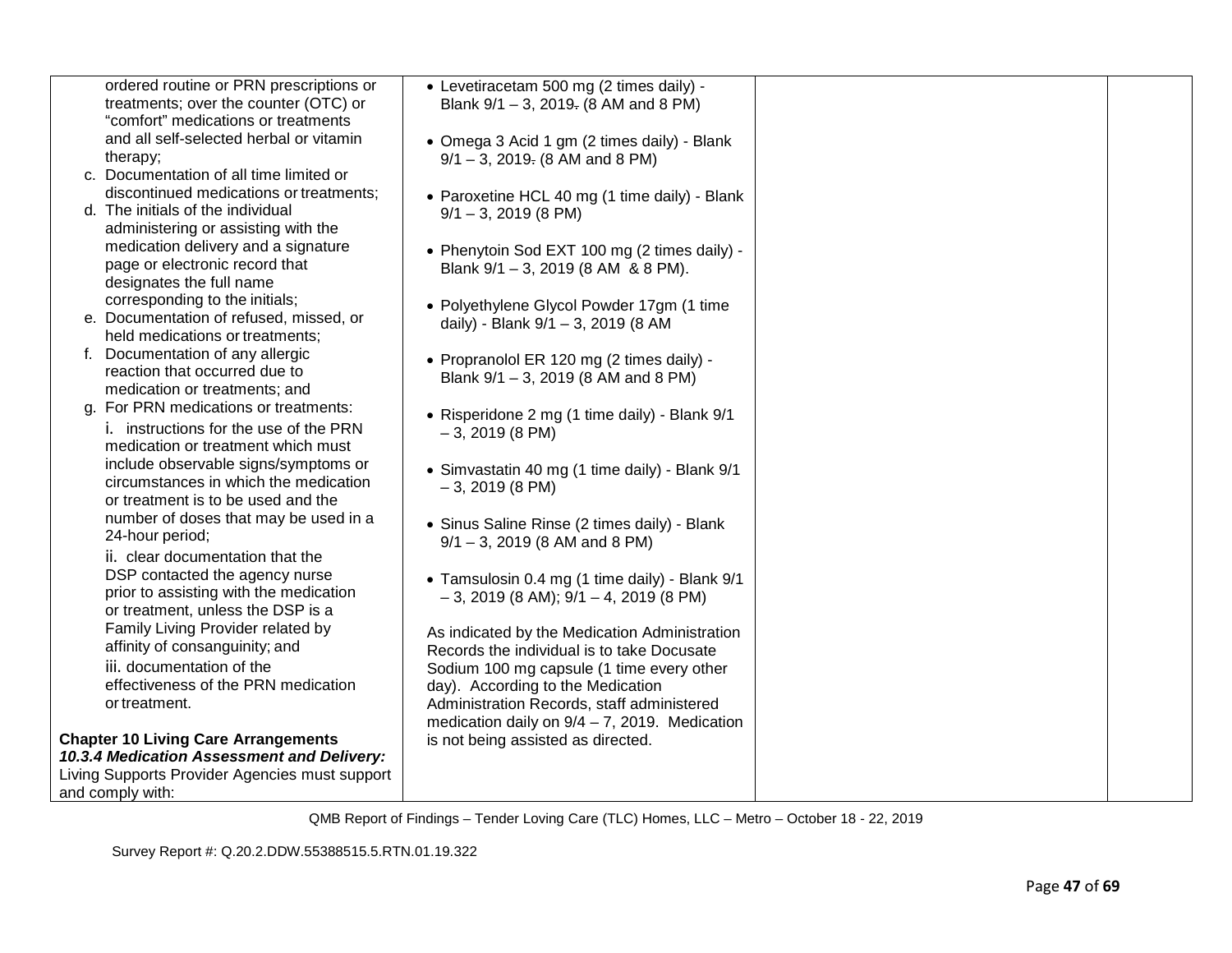| 1. the processes identified in the DDSD AWMD                                            |  |  |
|-----------------------------------------------------------------------------------------|--|--|
| training;                                                                               |  |  |
| 2. the nursing and DSP functions identified                                             |  |  |
| in the Chapter 13.3 Part 2- Adult Nursing                                               |  |  |
| Services;                                                                               |  |  |
| 3. all Board of Pharmacy regulations as noted in<br>Chapter 16.5 Board of Pharmacy; and |  |  |
| 4. documentation requirements in a                                                      |  |  |
| <b>Medication Administration Record</b>                                                 |  |  |
| (MAR) as described in Chapter 20.6                                                      |  |  |
| <b>Medication Administration Record</b>                                                 |  |  |
| $(MAR)$ .                                                                               |  |  |
|                                                                                         |  |  |
| NMAC 16.19.11.8 MINIMUM STANDARDS:                                                      |  |  |
| A. MINIMUM STANDARDS FOR THE                                                            |  |  |
| DISTRIBUTION, STORAGE, HANDLING AND                                                     |  |  |
| <b>RECORD KEEPING OF DRUGS:</b>                                                         |  |  |
| (d) The facility shall have a Medication                                                |  |  |
| Administration Record (MAR) documenting                                                 |  |  |
| medication administered to residents,<br>including over-the-counter medications.        |  |  |
| This documentation shall include:                                                       |  |  |
| Name of resident;<br>(i)                                                                |  |  |
| Date given;<br>(ii)                                                                     |  |  |
| Drug product name;<br>(iii)                                                             |  |  |
| (iv) Dosage and form;                                                                   |  |  |
| Strength of drug;<br>(v)                                                                |  |  |
| Route of administration;<br>(vi)                                                        |  |  |
| (vii) How often medication is to be taken;                                              |  |  |
| (viii) Time taken and staff initials;                                                   |  |  |
| Dates when the medication is<br>(ix)                                                    |  |  |
| discontinued or changed;                                                                |  |  |
| The name and initials of all staff<br>(x)                                               |  |  |
| administering medications.                                                              |  |  |
| <b>Model Custodial Procedure Manual</b>                                                 |  |  |
| <b>D. Administration of Drugs</b>                                                       |  |  |
| Unless otherwise stated by practitioner,                                                |  |  |
| patients will not be allowed to administer their                                        |  |  |
| own medications.                                                                        |  |  |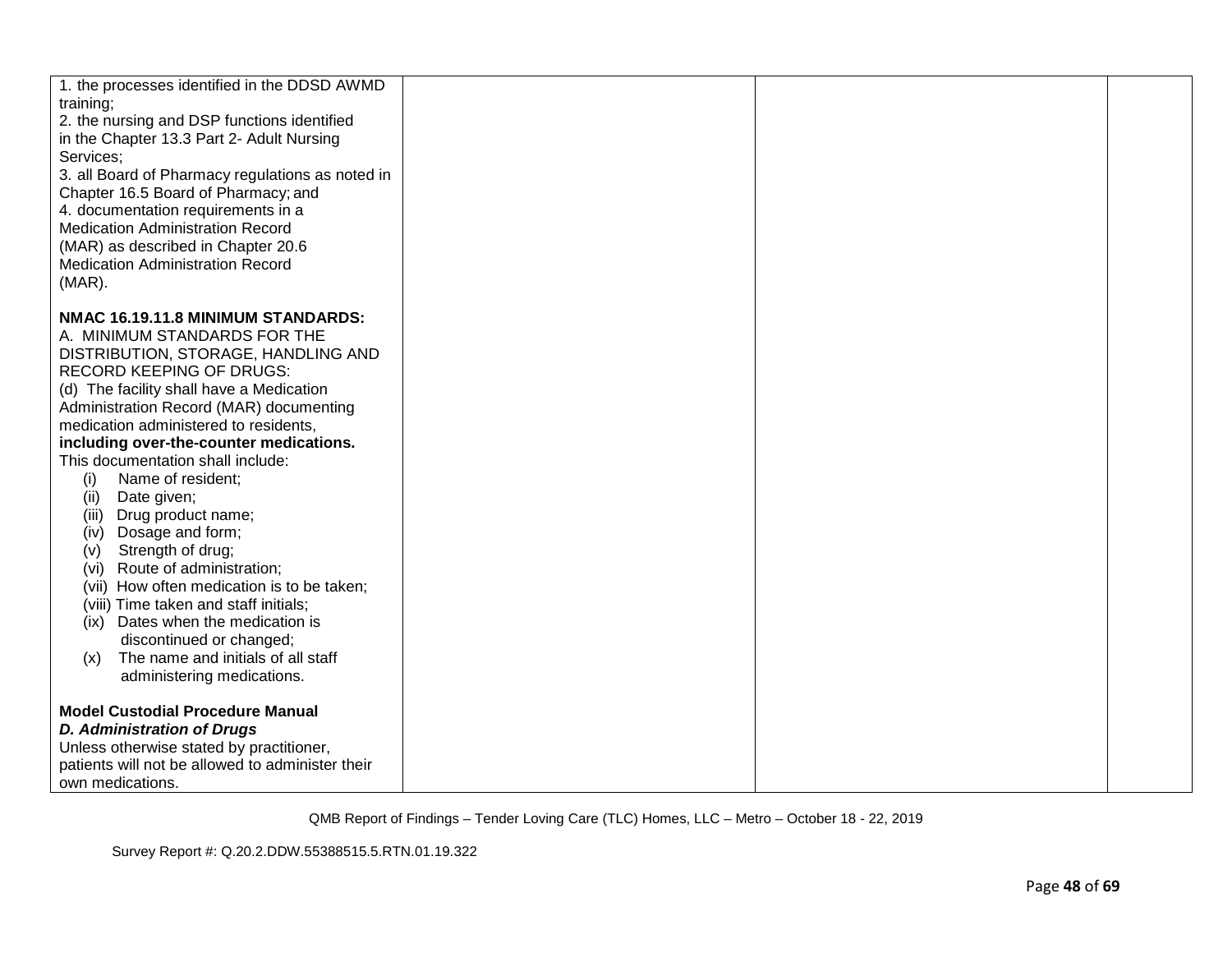| Document the practitioner's order authorizing<br>the self-administration of medications.                                                            |  |  |
|-----------------------------------------------------------------------------------------------------------------------------------------------------|--|--|
| All PRN (As needed) medications shall have<br>complete detail instructions regarding the<br>administering of the medication. This shall<br>include: |  |  |
| $\triangleright$ symptoms that indicate the use of the<br>medication,<br>$\triangleright$ exact dosage to be used, and                              |  |  |
| the exact amount to be used in a 24-<br>$\blacktriangleright$<br>hour period.                                                                       |  |  |
|                                                                                                                                                     |  |  |
|                                                                                                                                                     |  |  |
|                                                                                                                                                     |  |  |
|                                                                                                                                                     |  |  |
|                                                                                                                                                     |  |  |
|                                                                                                                                                     |  |  |
|                                                                                                                                                     |  |  |
|                                                                                                                                                     |  |  |

Survey Report #: Q.20.2.DDW.55388515.5.RTN.01.19.322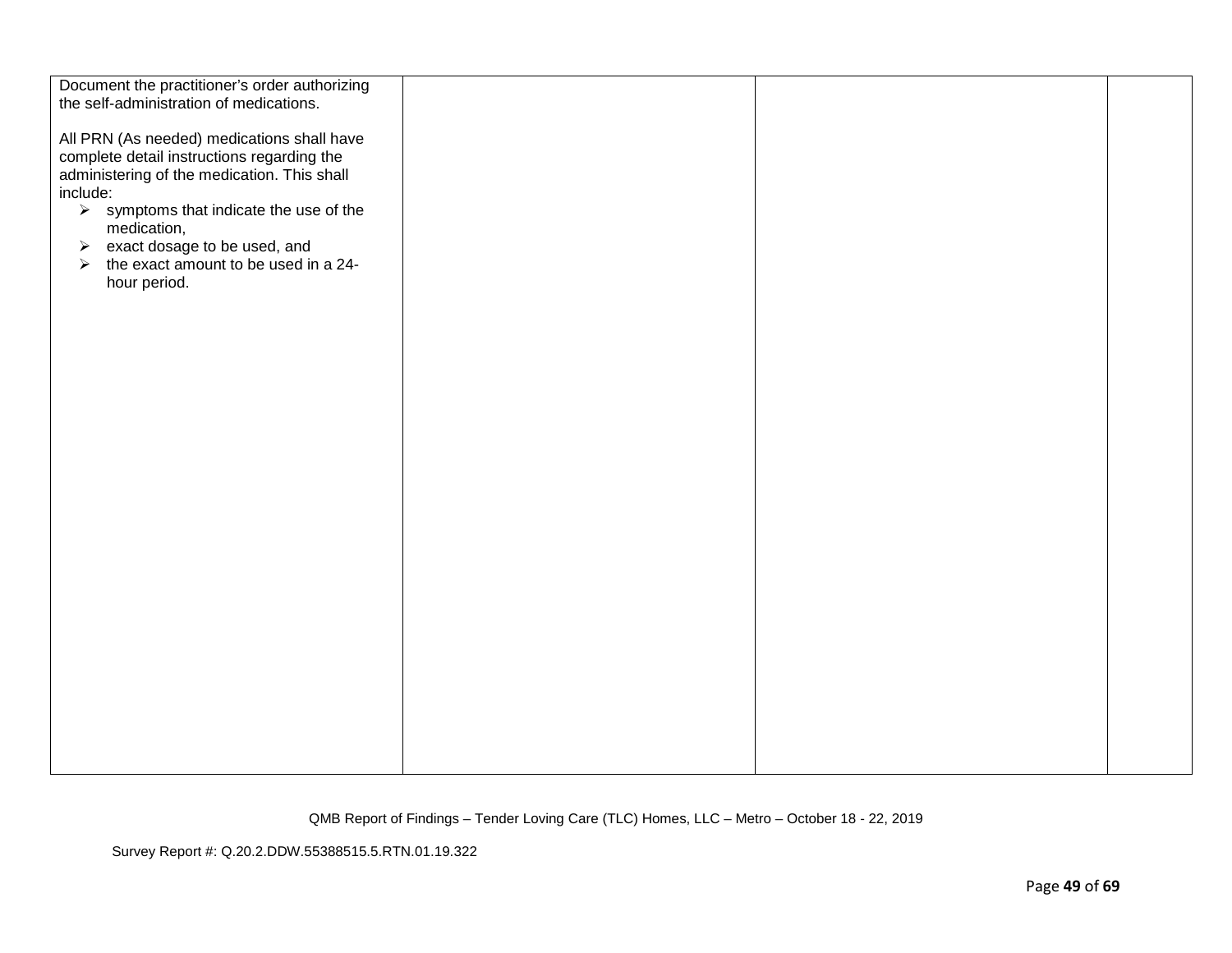| Tag # 1A15 Healthcare Coordination - Nurse                                                    | <b>Condition of Participation Level Deficiency</b>                            |                                                     |  |
|-----------------------------------------------------------------------------------------------|-------------------------------------------------------------------------------|-----------------------------------------------------|--|
| <b>Availability / Knowledge</b><br>Developmental Disabilities (DD) Waiver Service             | After an analysis of the evidence it has been                                 | Provider:                                           |  |
| Standards 2/26/2018; Re-Issue: 12/28/2018; Eff                                                | determined there is a significant potential for a                             | <b>State your Plan of Correction for the</b>        |  |
| 1/1/2019                                                                                      | negative outcome to occur.                                                    | deficiencies cited in this tag here (How is the     |  |
| <b>Chapter 10: Living Care Arrangements (LCA)</b>                                             |                                                                               | deficiency going to be corrected? This can be       |  |
| 10.3.2 Nursing Supports: Annual nursing                                                       | Based on interview, the Agency nurse was                                      | specific to each deficiency cited or if possible an |  |
| assessments are required for all people                                                       | unaware of the processes required by DDW                                      | overall correction?): $\rightarrow$                 |  |
| receiving any of the Livings Supports                                                         | Standards. The following was reported:                                        |                                                     |  |
| (Supported Living, Family Living, IMLS).                                                      |                                                                               |                                                     |  |
| Nursing assessments are required to determine                                                 | When Agency's RN was asked what is your                                       |                                                     |  |
| the appropriate level of nursing and other                                                    | agency's system to ensure nursing                                             |                                                     |  |
| supports needed within the Living Supports.                                                   | assessments (annual and change of                                             |                                                     |  |
| Funding for nursing services is already bundled                                               | condition) are completed within the required                                  |                                                     |  |
| into the Supported Living and IMLS                                                            | timeframes, the following was reported:                                       | <b>Provider:</b>                                    |  |
| reimbursement rates. In Family Living, nursing                                                | • RN #509 stated, "I know what my deadlines                                   | <b>Enter your ongoing Quality</b>                   |  |
| supports must be accessed separately by                                                       | are. A couple of times I messed up this year.                                 | <b>Assurance/Quality Improvement processes</b>      |  |
| requesting units for Adult Nursing Services                                                   | I tried to keep up. I'm feigning ignorance. I                                 | as it related to this tag number here (What is      |  |
| (ANS) on the budget.                                                                          | don't have to be told. Appointment tickler has                                | going to be done? How many individuals is this      |  |
|                                                                                               | worked before, we will get back to it."                                       | going to affect? How often will this be completed?  |  |
| 10.3.3 Nursing Staffing and On-call Nursing:<br>A Registered Nurse (RN) licensed by the State |                                                                               | Who is responsible? What steps will be taken if     |  |
| of New Mexico must be an employee or a sub-                                                   | When Agency's RN was asked what is the                                        | issues are found?): $\rightarrow$                   |  |
| contractor of Provider Agencies of Living                                                     | minimum, face-to-face home visits you are<br>required to conduct based on the |                                                     |  |
| Supports. An LPN may not provide service                                                      | individual's e-CHAT acuity level, specifically                                |                                                     |  |
| without an RN supervisor. The RN must provide                                                 | for Jackson Class Members, the following                                      |                                                     |  |
| face-to-face supervision of LPNs, CNAs and                                                    | was reported:                                                                 |                                                     |  |
| DSP who have been delegated nursing tasks as                                                  | • RN #509 stated, "Monthly I forget about                                     |                                                     |  |
| required by the New Mexico Nurse Practice Act                                                 | Jackson's, I don't have any."                                                 |                                                     |  |
| and these service standards. Living Supports                                                  |                                                                               |                                                     |  |
| Provider Agencies must assure on-call nursing                                                 | When Agency's RN was asked to describe                                        |                                                     |  |
| coverage according to requirements detailed in                                                | how their agency ensures face to face                                         |                                                     |  |
| Chapter 13.2.13 Monitoring, Oversight, and On-                                                | monitoring and oversight occurs at the                                        |                                                     |  |
| Call Nursing.                                                                                 | required frequency, the following was                                         |                                                     |  |
|                                                                                               | reported:                                                                     |                                                     |  |
| <b>Chapter 13: Nursing Services</b>                                                           | • RN #509 stated, "It is in the handbook. I get                               |                                                     |  |
| 13.2 Part 1 - General Nursing Services                                                        | my job done. I know the waiver. I know the                                    |                                                     |  |
| Requirements: The following general                                                           | deadlines. #506 and I are attuned to                                          |                                                     |  |
| requirements are applicable for all RNs and                                                   | deadlines. She may tickle me about                                            |                                                     |  |
| LPNs in in the DD Waiver System whether                                                       |                                                                               |                                                     |  |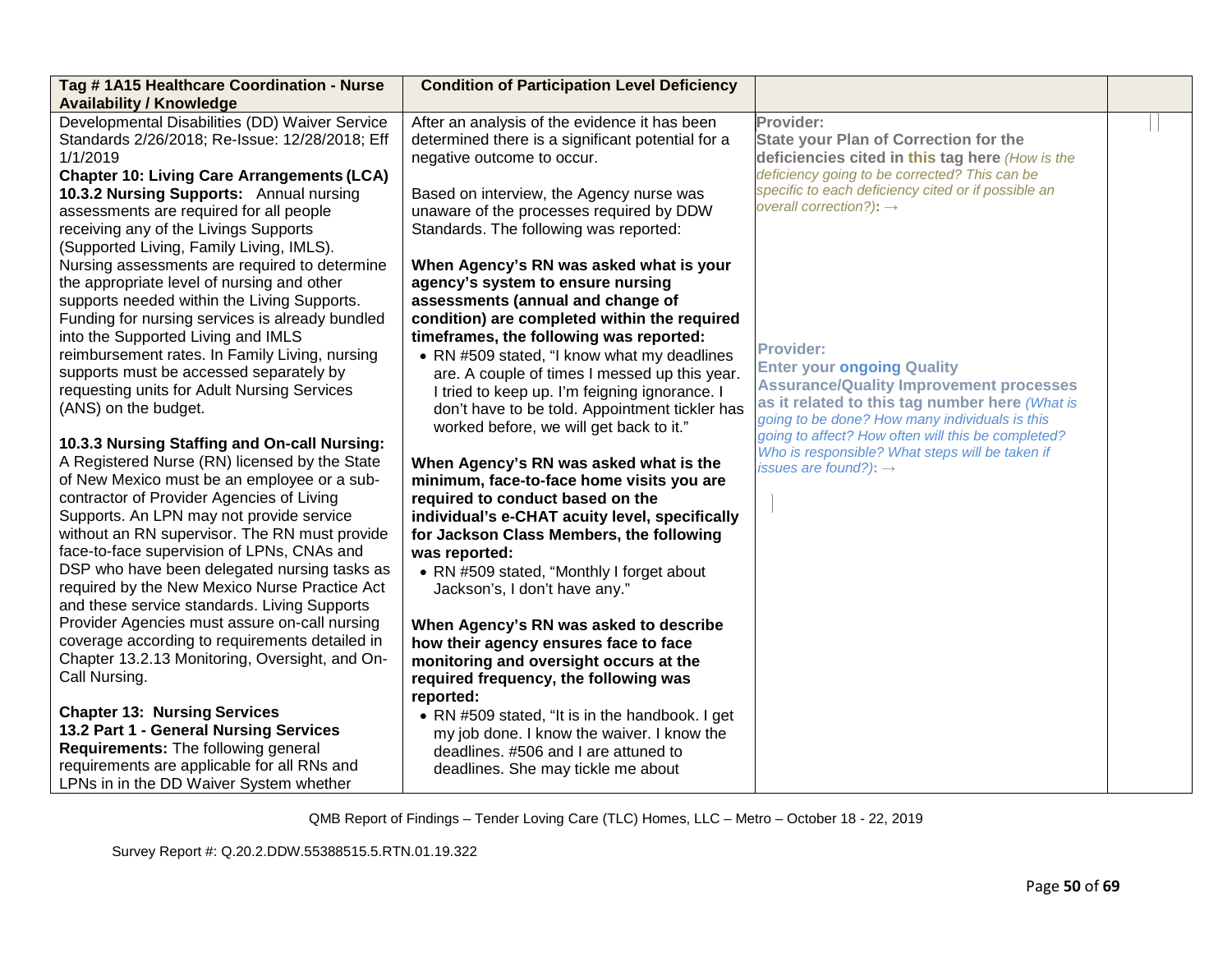| providing nursing through a bundled model in   | something, and I will tickle her about |  |
|------------------------------------------------|----------------------------------------|--|
| Supported Living, Intensive Medical Living     | something."                            |  |
| Services(IMLS), Customized Community           |                                        |  |
| Supports Group (CCS-G) or separately           |                                        |  |
|                                                |                                        |  |
| budgeted through Adult Nursing Services        |                                        |  |
| (ANS). Refer to the Chapter 10: Living Care    |                                        |  |
| Arrangements (LCA) for provider agency         |                                        |  |
| responsibilities related to nursing.           |                                        |  |
|                                                |                                        |  |
| 13.2.1 Licensing and Supervision:              |                                        |  |
| 1. All DD Waiver Nursing services must be      |                                        |  |
| provided by a Registered Nurse (RN) or         |                                        |  |
|                                                |                                        |  |
| licensed practical nurse (LPN) with a current  |                                        |  |
| New Mexico license in good standing.           |                                        |  |
| 2. Nurses must comply with all aspects of the  |                                        |  |
| New Mexico Nursing Practice Act including:     |                                        |  |
| a. An RN must provide face-to-face             |                                        |  |
| supervision and oversight for LPNs,            |                                        |  |
| Certified Medication Aides (CMAs) and          |                                        |  |
| DSP who have been delegated specific           |                                        |  |
| nursing tasks.                                 |                                        |  |
| b. An LPN or CMA may not work without the      |                                        |  |
|                                                |                                        |  |
| routine oversight of an RN.                    |                                        |  |
|                                                |                                        |  |
| 13.3.2 Scope of Ongoing Adult Nursing          |                                        |  |
| Services (OANS): Ongoing Adult Nursing         |                                        |  |
| Services (OANS) are an array of services that  |                                        |  |
| are available to young adult and adults who    |                                        |  |
| require supports for specific chronic or acute |                                        |  |
| health conditions. OANS may only begin after   |                                        |  |
| the Nursing Assessment and Consultation has    |                                        |  |
| been completed.                                |                                        |  |
|                                                |                                        |  |
|                                                |                                        |  |
|                                                |                                        |  |
|                                                |                                        |  |
|                                                |                                        |  |
|                                                |                                        |  |
|                                                |                                        |  |
|                                                |                                        |  |
|                                                |                                        |  |
|                                                |                                        |  |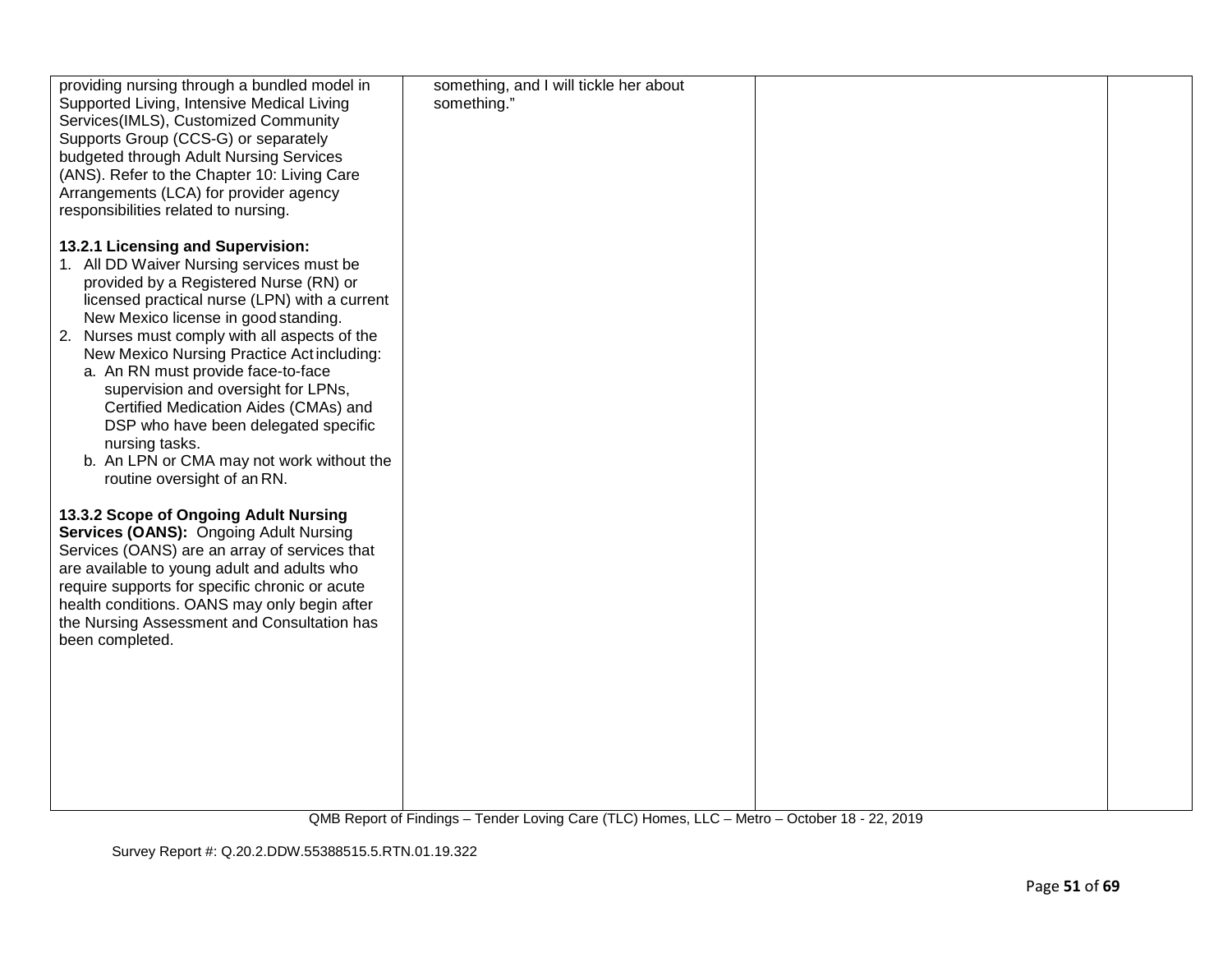| Tag #1A15.2 Administrative Case File:<br><b>Healthcare Documentation (Therap and</b><br><b>Required Plans)</b>                                                                                                                                                                                                                                                                                                                                                                                                                                                                                                                                                                                                                                                                                                                                                                                                                                                                                                                                                                                                                                                                                                                                                                                                                                                                                                                                                                                                                                                                                                                                                                                          | <b>Condition of Participation Level Deficiency</b>                                                                                                                                                                                                                                                                                                                                                                                                                                                                                                                                                                                                                              |                                                                                                                                                                                                                                                                                                                                                    |  |
|---------------------------------------------------------------------------------------------------------------------------------------------------------------------------------------------------------------------------------------------------------------------------------------------------------------------------------------------------------------------------------------------------------------------------------------------------------------------------------------------------------------------------------------------------------------------------------------------------------------------------------------------------------------------------------------------------------------------------------------------------------------------------------------------------------------------------------------------------------------------------------------------------------------------------------------------------------------------------------------------------------------------------------------------------------------------------------------------------------------------------------------------------------------------------------------------------------------------------------------------------------------------------------------------------------------------------------------------------------------------------------------------------------------------------------------------------------------------------------------------------------------------------------------------------------------------------------------------------------------------------------------------------------------------------------------------------------|---------------------------------------------------------------------------------------------------------------------------------------------------------------------------------------------------------------------------------------------------------------------------------------------------------------------------------------------------------------------------------------------------------------------------------------------------------------------------------------------------------------------------------------------------------------------------------------------------------------------------------------------------------------------------------|----------------------------------------------------------------------------------------------------------------------------------------------------------------------------------------------------------------------------------------------------------------------------------------------------------------------------------------------------|--|
| Developmental Disabilities (DD) Waiver Service<br>Standards 2/26/2018; Re-Issue: 12/28/2018; Eff<br>1/1/2019<br><b>Chapter 20: Provider Documentation and</b><br><b>Client Records: 20.2 Client Records</b><br>Requirements: All DD Waiver Provider<br>Agencies are required to create and maintain<br>individual client records. The contents of client<br>records vary depending on the unique needs of<br>the person receiving services and the resultant<br>information produced. The extent of<br>documentation required for individual client<br>records per service type depends on the<br>location of the file, the type of service being<br>provided, and the information necessary.<br>DD Waiver Provider Agencies are required to<br>adhere to the following:<br>Client records must contain all documents<br>essential to the service being provided and<br>essential to ensuring the health and safety of<br>the person during the provision of the service.<br>2. Provider Agencies must have readily<br>accessible records in home and community<br>settings in paper or electronic form. Secure<br>access to electronic records through the Therap<br>web based system using computers or mobile<br>devices is acceptable.<br>Provider Agencies are responsible for<br>3.<br>ensuring that all plans created by nurses, RDs,<br>therapists or BSCs are present in all needed<br>settings.<br>4. Provider Agencies must maintain records<br>of all documents produced by agency personnel<br>or contractors on behalf of each person,<br>including any routine notes or data, annual<br>assessments, semi-annual reports, evidence of<br>training provided/received, progress notes, and | After an analysis of the evidence it has been<br>determined there is a significant potential for a<br>negative outcome to occur.<br>Based on record review, the Agency did not<br>maintain the required documentation in the<br>Individuals Agency Record as required by<br>standard for 1 of 3 individual<br>Review of the administrative individual case files<br>revealed the following items were not found,<br>incomplete, and/or not current:<br><b>Comprehensive Aspiration Risk Management</b><br>Plan:<br>• Not linked/attached in Therap (#1)<br>(Note: Linked / attached in Therap during the<br>on-site survey. Provider please complete<br>POC for ongoing QA/QI.) | Provider:<br><b>Enter your ongoing Quality</b><br><b>Assurance/Quality Improvement processes</b><br>as it related to this tag number here (What is<br>going to be done? How many individuals is this<br>going to affect? How often will this be completed?<br>Who is responsible? What steps will be taken if<br>issues are found?): $\rightarrow$ |  |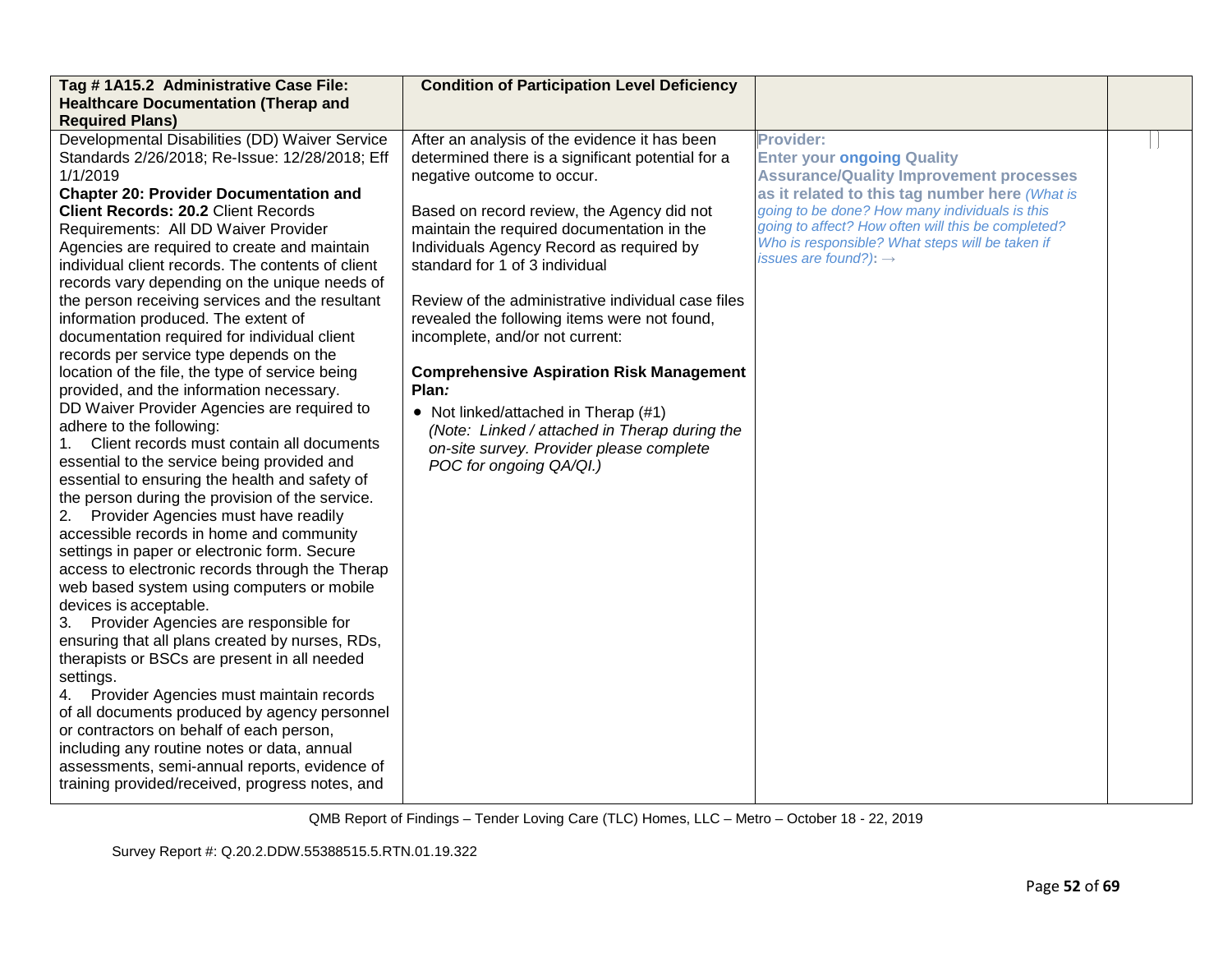| any other interactions for which billing is<br>generated.<br>5. Each Provider Agency is responsible for<br>maintaining the daily or other contact notes<br>documenting the nature and frequency of<br>service delivery, as well as data tracking only<br>for the services provided by their agency.<br>The current Client File Matrix found in<br>6.<br>Appendix A Client File Matrix details the<br>minimum requirements for records to be stored<br>in agency office files, the delivery site, or with<br>DSP while providing services in the community.<br>7. All records pertaining to JCMs must be<br>retained permanently and must be made<br>available to DDSD upon request, upon the<br>termination or expiration of a provider<br>agreement, or upon provider withdrawal from<br>services. |  |  |
|-----------------------------------------------------------------------------------------------------------------------------------------------------------------------------------------------------------------------------------------------------------------------------------------------------------------------------------------------------------------------------------------------------------------------------------------------------------------------------------------------------------------------------------------------------------------------------------------------------------------------------------------------------------------------------------------------------------------------------------------------------------------------------------------------------|--|--|
| <b>Chapter 3 Safeguards: 3.1.1 Decision</b><br><b>Consultation Process (DCP): Health decisions</b><br>are the sole domain of waiver participants, their<br>guardians or healthcare decision makers.<br>Participants and their healthcare decision<br>makers can confidently make decisions that are<br>compatible with their personal and cultural<br>values. Provider Agencies are required to<br>support the informed decision making of waiver<br>participants by supporting access to medical<br>consultation, information, and other available                                                                                                                                                                                                                                                 |  |  |
| resources according to the following:<br>2.<br>The DCP is used when a person or his/her<br>guardian/healthcare decision maker has<br>concerns, needs more information about health-<br>related issues, or has decided not to follow all or<br>part of an order, recommendation, or<br>suggestion. This includes, but is not limited to:<br>a. medical orders or recommendations from<br>the Primary Care Practitioner, Specialists<br>or other licensed medical or healthcare<br>practitioners such as a Nurse Practitioner                                                                                                                                                                                                                                                                         |  |  |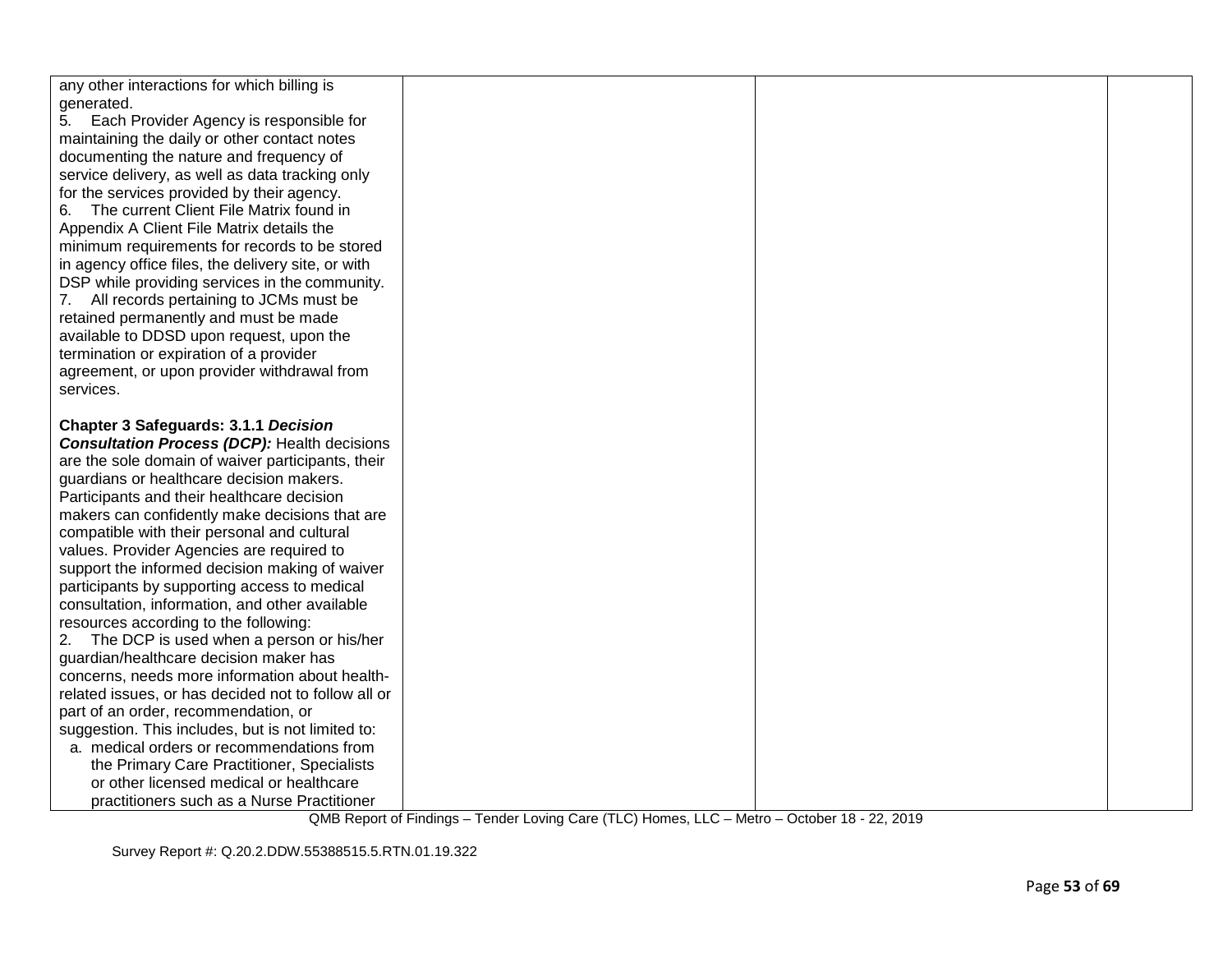| (NP or CNP), Physician Assistant (PA) or<br>Dentist;<br>b. clinical recommendations made by<br>registered/licensed clinicians who are<br>either members of the IDT or clinicians who<br>have performed an evaluation such as a<br>video-fluoroscopy;<br>c. health related recommendations or<br>suggestions from oversight activities such<br>as the Individual Quality Review (IQR) or<br>other DOH review or oversight activities;<br>and<br>d. recommendations made through a<br>Healthcare Plan (HCP), including a<br><b>Comprehensive Aspiration Risk</b><br>Management Plan (CARMP), or another<br>plan.<br>2. When the person/guardian disagrees with a<br>recommendation or does not agree with the<br>implementation of that recommendation,<br>Provider Agencies follow the DCP and attend<br>the meeting coordinated by the CM. During this<br>meeting:<br>a. Providers inform the person/guardian of<br>the rationale for that recommendation, so<br>that the benefit is made clear. This will be<br>done in layman's terms and will include<br>basic sharing of information designed to<br>assist the person/guardian with<br>understanding the risks and benefits of the<br>recommendation.<br>b. The information will be focused on the<br>specific area of concern by the<br>person/guardian. Alternatives should be<br>presented, when available, if the guardian<br>is interested in considering other options<br>for implementation.<br>c. Providers support the person/guardian to<br>make an informed decision.<br>d. The decision made by the person/guardian |  |  |
|-------------------------------------------------------------------------------------------------------------------------------------------------------------------------------------------------------------------------------------------------------------------------------------------------------------------------------------------------------------------------------------------------------------------------------------------------------------------------------------------------------------------------------------------------------------------------------------------------------------------------------------------------------------------------------------------------------------------------------------------------------------------------------------------------------------------------------------------------------------------------------------------------------------------------------------------------------------------------------------------------------------------------------------------------------------------------------------------------------------------------------------------------------------------------------------------------------------------------------------------------------------------------------------------------------------------------------------------------------------------------------------------------------------------------------------------------------------------------------------------------------------------------------------------------------------------------------------|--|--|
|                                                                                                                                                                                                                                                                                                                                                                                                                                                                                                                                                                                                                                                                                                                                                                                                                                                                                                                                                                                                                                                                                                                                                                                                                                                                                                                                                                                                                                                                                                                                                                                     |  |  |
|                                                                                                                                                                                                                                                                                                                                                                                                                                                                                                                                                                                                                                                                                                                                                                                                                                                                                                                                                                                                                                                                                                                                                                                                                                                                                                                                                                                                                                                                                                                                                                                     |  |  |
|                                                                                                                                                                                                                                                                                                                                                                                                                                                                                                                                                                                                                                                                                                                                                                                                                                                                                                                                                                                                                                                                                                                                                                                                                                                                                                                                                                                                                                                                                                                                                                                     |  |  |
|                                                                                                                                                                                                                                                                                                                                                                                                                                                                                                                                                                                                                                                                                                                                                                                                                                                                                                                                                                                                                                                                                                                                                                                                                                                                                                                                                                                                                                                                                                                                                                                     |  |  |
|                                                                                                                                                                                                                                                                                                                                                                                                                                                                                                                                                                                                                                                                                                                                                                                                                                                                                                                                                                                                                                                                                                                                                                                                                                                                                                                                                                                                                                                                                                                                                                                     |  |  |
|                                                                                                                                                                                                                                                                                                                                                                                                                                                                                                                                                                                                                                                                                                                                                                                                                                                                                                                                                                                                                                                                                                                                                                                                                                                                                                                                                                                                                                                                                                                                                                                     |  |  |
|                                                                                                                                                                                                                                                                                                                                                                                                                                                                                                                                                                                                                                                                                                                                                                                                                                                                                                                                                                                                                                                                                                                                                                                                                                                                                                                                                                                                                                                                                                                                                                                     |  |  |
|                                                                                                                                                                                                                                                                                                                                                                                                                                                                                                                                                                                                                                                                                                                                                                                                                                                                                                                                                                                                                                                                                                                                                                                                                                                                                                                                                                                                                                                                                                                                                                                     |  |  |
|                                                                                                                                                                                                                                                                                                                                                                                                                                                                                                                                                                                                                                                                                                                                                                                                                                                                                                                                                                                                                                                                                                                                                                                                                                                                                                                                                                                                                                                                                                                                                                                     |  |  |
|                                                                                                                                                                                                                                                                                                                                                                                                                                                                                                                                                                                                                                                                                                                                                                                                                                                                                                                                                                                                                                                                                                                                                                                                                                                                                                                                                                                                                                                                                                                                                                                     |  |  |
|                                                                                                                                                                                                                                                                                                                                                                                                                                                                                                                                                                                                                                                                                                                                                                                                                                                                                                                                                                                                                                                                                                                                                                                                                                                                                                                                                                                                                                                                                                                                                                                     |  |  |
|                                                                                                                                                                                                                                                                                                                                                                                                                                                                                                                                                                                                                                                                                                                                                                                                                                                                                                                                                                                                                                                                                                                                                                                                                                                                                                                                                                                                                                                                                                                                                                                     |  |  |
|                                                                                                                                                                                                                                                                                                                                                                                                                                                                                                                                                                                                                                                                                                                                                                                                                                                                                                                                                                                                                                                                                                                                                                                                                                                                                                                                                                                                                                                                                                                                                                                     |  |  |
|                                                                                                                                                                                                                                                                                                                                                                                                                                                                                                                                                                                                                                                                                                                                                                                                                                                                                                                                                                                                                                                                                                                                                                                                                                                                                                                                                                                                                                                                                                                                                                                     |  |  |
|                                                                                                                                                                                                                                                                                                                                                                                                                                                                                                                                                                                                                                                                                                                                                                                                                                                                                                                                                                                                                                                                                                                                                                                                                                                                                                                                                                                                                                                                                                                                                                                     |  |  |
|                                                                                                                                                                                                                                                                                                                                                                                                                                                                                                                                                                                                                                                                                                                                                                                                                                                                                                                                                                                                                                                                                                                                                                                                                                                                                                                                                                                                                                                                                                                                                                                     |  |  |
|                                                                                                                                                                                                                                                                                                                                                                                                                                                                                                                                                                                                                                                                                                                                                                                                                                                                                                                                                                                                                                                                                                                                                                                                                                                                                                                                                                                                                                                                                                                                                                                     |  |  |
|                                                                                                                                                                                                                                                                                                                                                                                                                                                                                                                                                                                                                                                                                                                                                                                                                                                                                                                                                                                                                                                                                                                                                                                                                                                                                                                                                                                                                                                                                                                                                                                     |  |  |
|                                                                                                                                                                                                                                                                                                                                                                                                                                                                                                                                                                                                                                                                                                                                                                                                                                                                                                                                                                                                                                                                                                                                                                                                                                                                                                                                                                                                                                                                                                                                                                                     |  |  |
|                                                                                                                                                                                                                                                                                                                                                                                                                                                                                                                                                                                                                                                                                                                                                                                                                                                                                                                                                                                                                                                                                                                                                                                                                                                                                                                                                                                                                                                                                                                                                                                     |  |  |
|                                                                                                                                                                                                                                                                                                                                                                                                                                                                                                                                                                                                                                                                                                                                                                                                                                                                                                                                                                                                                                                                                                                                                                                                                                                                                                                                                                                                                                                                                                                                                                                     |  |  |
|                                                                                                                                                                                                                                                                                                                                                                                                                                                                                                                                                                                                                                                                                                                                                                                                                                                                                                                                                                                                                                                                                                                                                                                                                                                                                                                                                                                                                                                                                                                                                                                     |  |  |
|                                                                                                                                                                                                                                                                                                                                                                                                                                                                                                                                                                                                                                                                                                                                                                                                                                                                                                                                                                                                                                                                                                                                                                                                                                                                                                                                                                                                                                                                                                                                                                                     |  |  |
|                                                                                                                                                                                                                                                                                                                                                                                                                                                                                                                                                                                                                                                                                                                                                                                                                                                                                                                                                                                                                                                                                                                                                                                                                                                                                                                                                                                                                                                                                                                                                                                     |  |  |
|                                                                                                                                                                                                                                                                                                                                                                                                                                                                                                                                                                                                                                                                                                                                                                                                                                                                                                                                                                                                                                                                                                                                                                                                                                                                                                                                                                                                                                                                                                                                                                                     |  |  |
|                                                                                                                                                                                                                                                                                                                                                                                                                                                                                                                                                                                                                                                                                                                                                                                                                                                                                                                                                                                                                                                                                                                                                                                                                                                                                                                                                                                                                                                                                                                                                                                     |  |  |
|                                                                                                                                                                                                                                                                                                                                                                                                                                                                                                                                                                                                                                                                                                                                                                                                                                                                                                                                                                                                                                                                                                                                                                                                                                                                                                                                                                                                                                                                                                                                                                                     |  |  |
|                                                                                                                                                                                                                                                                                                                                                                                                                                                                                                                                                                                                                                                                                                                                                                                                                                                                                                                                                                                                                                                                                                                                                                                                                                                                                                                                                                                                                                                                                                                                                                                     |  |  |
|                                                                                                                                                                                                                                                                                                                                                                                                                                                                                                                                                                                                                                                                                                                                                                                                                                                                                                                                                                                                                                                                                                                                                                                                                                                                                                                                                                                                                                                                                                                                                                                     |  |  |
|                                                                                                                                                                                                                                                                                                                                                                                                                                                                                                                                                                                                                                                                                                                                                                                                                                                                                                                                                                                                                                                                                                                                                                                                                                                                                                                                                                                                                                                                                                                                                                                     |  |  |
|                                                                                                                                                                                                                                                                                                                                                                                                                                                                                                                                                                                                                                                                                                                                                                                                                                                                                                                                                                                                                                                                                                                                                                                                                                                                                                                                                                                                                                                                                                                                                                                     |  |  |
|                                                                                                                                                                                                                                                                                                                                                                                                                                                                                                                                                                                                                                                                                                                                                                                                                                                                                                                                                                                                                                                                                                                                                                                                                                                                                                                                                                                                                                                                                                                                                                                     |  |  |
|                                                                                                                                                                                                                                                                                                                                                                                                                                                                                                                                                                                                                                                                                                                                                                                                                                                                                                                                                                                                                                                                                                                                                                                                                                                                                                                                                                                                                                                                                                                                                                                     |  |  |
|                                                                                                                                                                                                                                                                                                                                                                                                                                                                                                                                                                                                                                                                                                                                                                                                                                                                                                                                                                                                                                                                                                                                                                                                                                                                                                                                                                                                                                                                                                                                                                                     |  |  |
|                                                                                                                                                                                                                                                                                                                                                                                                                                                                                                                                                                                                                                                                                                                                                                                                                                                                                                                                                                                                                                                                                                                                                                                                                                                                                                                                                                                                                                                                                                                                                                                     |  |  |
|                                                                                                                                                                                                                                                                                                                                                                                                                                                                                                                                                                                                                                                                                                                                                                                                                                                                                                                                                                                                                                                                                                                                                                                                                                                                                                                                                                                                                                                                                                                                                                                     |  |  |
|                                                                                                                                                                                                                                                                                                                                                                                                                                                                                                                                                                                                                                                                                                                                                                                                                                                                                                                                                                                                                                                                                                                                                                                                                                                                                                                                                                                                                                                                                                                                                                                     |  |  |
|                                                                                                                                                                                                                                                                                                                                                                                                                                                                                                                                                                                                                                                                                                                                                                                                                                                                                                                                                                                                                                                                                                                                                                                                                                                                                                                                                                                                                                                                                                                                                                                     |  |  |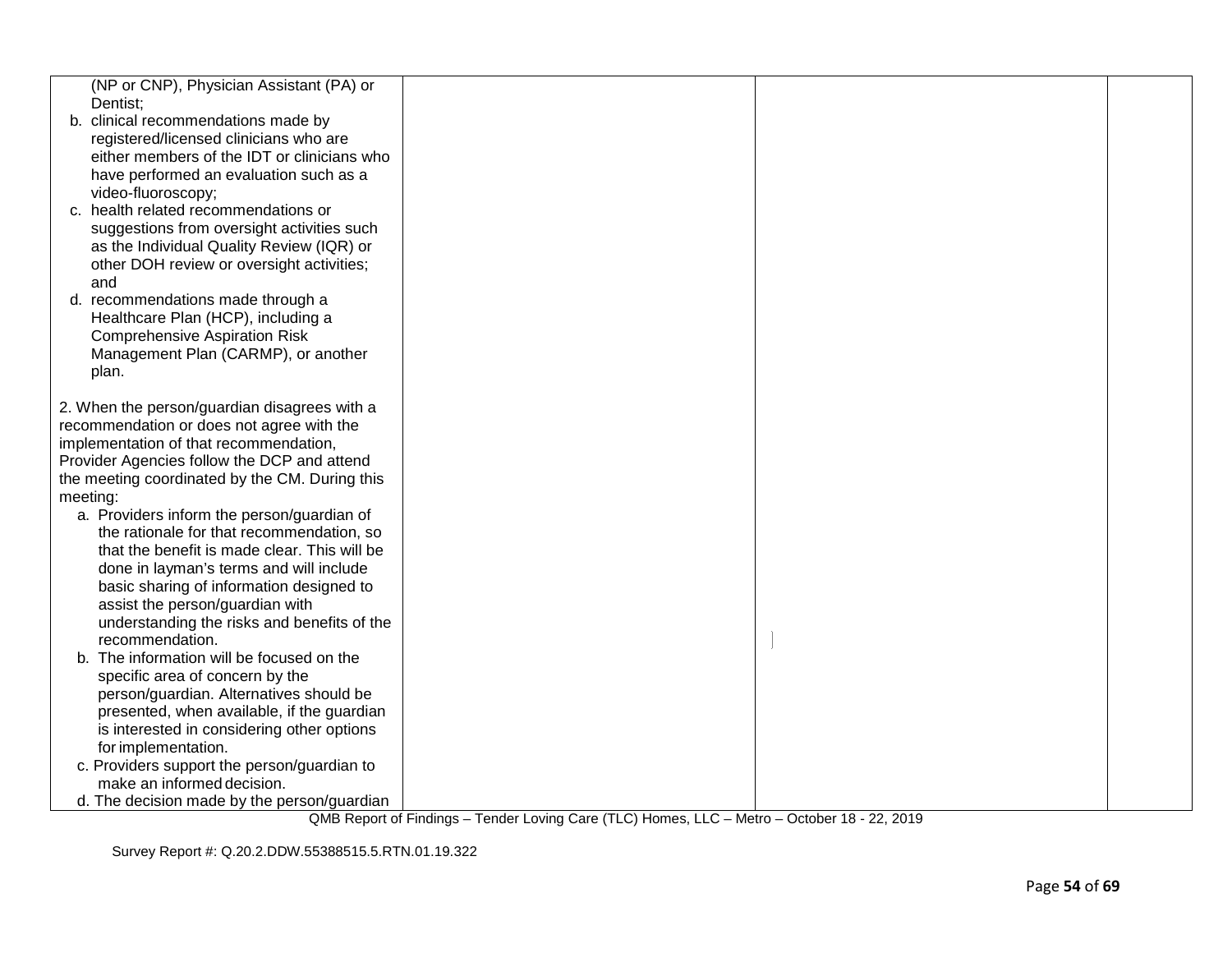| during the meeting is accepted; plans are<br>modified; and the IDT honors this health<br>decision in every setting.                                                                                                                                                                                                                                                                                                                                                                                                                                                                                                                                                                                                                                                                                                                                                                                                                                                                                                                                                                                                                                                                                                                                                                     |  |  |
|-----------------------------------------------------------------------------------------------------------------------------------------------------------------------------------------------------------------------------------------------------------------------------------------------------------------------------------------------------------------------------------------------------------------------------------------------------------------------------------------------------------------------------------------------------------------------------------------------------------------------------------------------------------------------------------------------------------------------------------------------------------------------------------------------------------------------------------------------------------------------------------------------------------------------------------------------------------------------------------------------------------------------------------------------------------------------------------------------------------------------------------------------------------------------------------------------------------------------------------------------------------------------------------------|--|--|
| Chapter 13 Nursing Services: 13.2.5<br><b>Electronic Nursing Assessment and</b><br><b>Planning Process:</b> The nursing assessment<br>process includes several DDSD mandated<br>tools: the electronic Comprehensive Nursing<br>Assessment Tool (e-CHAT), the Aspiration Risk<br>Screening Tool (ARST) and the Medication<br>Administration Assessment Tool (MAAT). This<br>process includes developing and training Health<br>Care Plans and Medical Emergency Response<br>Plans.<br>The following hierarchy is based on budgeted<br>services and is used to identify which Provider<br>Agency nurse has primary responsibility for<br>completion of the nursing assessment process<br>and related subsequent planning and training.<br>Additional communication and collaboration for<br>planning specific to CCS or CIE services may<br>be needed.<br>The hierarchy for Nursing Assessment and<br>Planning responsibilities is:<br>1. Living Supports: Supported Living, IMLS or<br>Family Living via ANS;<br>2. Customized Community Supports- Group;<br>and<br>3. Adult Nursing Services (ANS):<br>a. for persons in Community Inclusion with<br>health-related needs; or<br>b. if no residential services are budgeted<br>but assessment is desired and health<br>needs may exist. |  |  |
| 13.2.6 The Electronic Comprehensive Health<br><b>Assessment Tool (e-CHAT)</b><br>1. The e-CHAT is a nursing assessment. It may<br>not be delegated by a licensed nurse to a non-<br>licensed person.                                                                                                                                                                                                                                                                                                                                                                                                                                                                                                                                                                                                                                                                                                                                                                                                                                                                                                                                                                                                                                                                                    |  |  |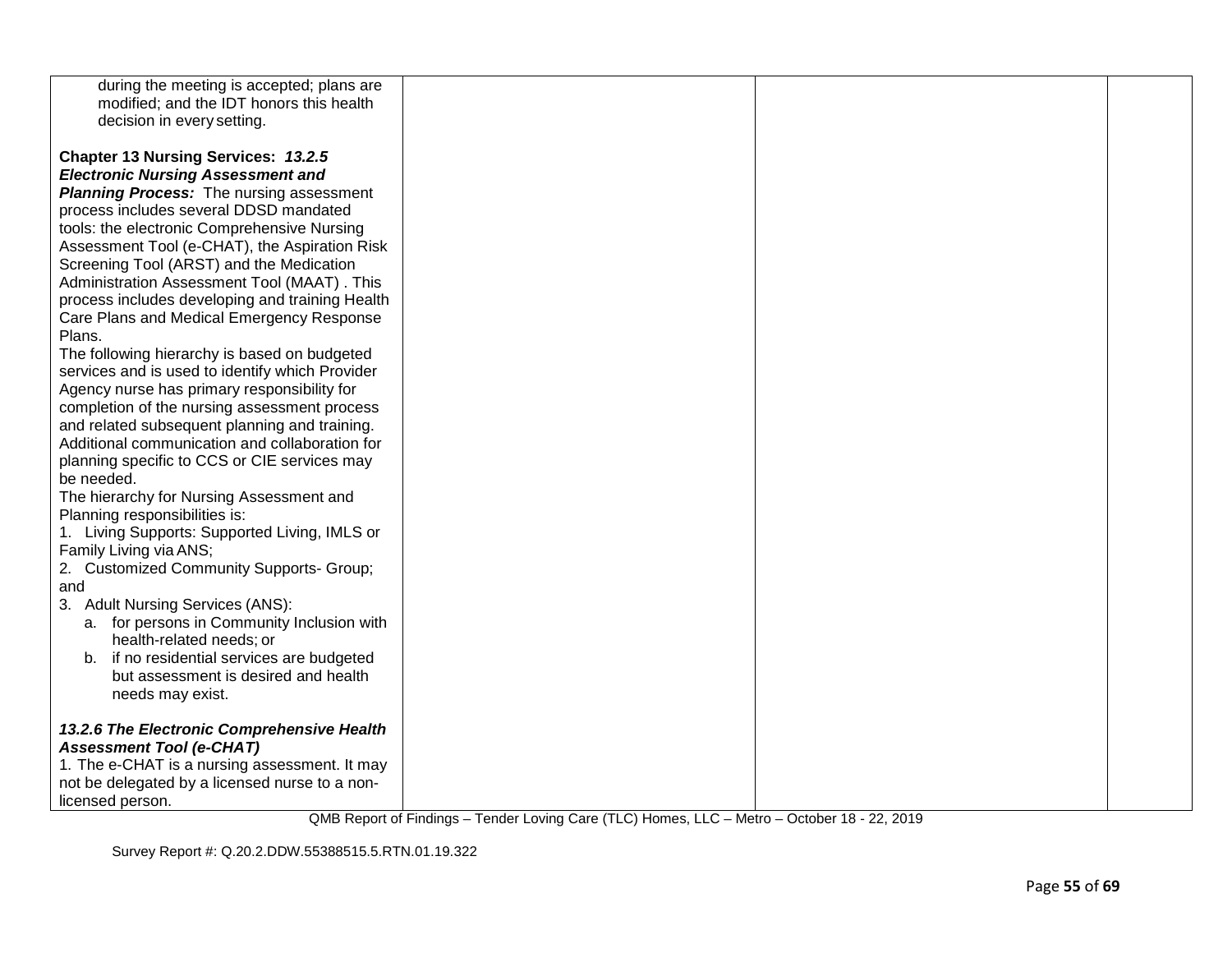| 2. The nurse must see the person face-to-face   |  |  |
|-------------------------------------------------|--|--|
| to complete the nursing assessment. Additional  |  |  |
| information may be gathered from members of     |  |  |
| the IDT and other sources.                      |  |  |
| 3. An e-CHAT is required for persons in FL, SL, |  |  |
| IMLS, or CCS-Group. All other DD Waiver         |  |  |
| recipients may obtain an e-CHAT if needed or    |  |  |
| desired by adding ANS hours for assessment      |  |  |
| and consultation to their budget.               |  |  |
| 4. When completing the e-CHAT, the nurse is     |  |  |
| required to review and update the electronic    |  |  |
| record and consider the diagnoses,              |  |  |
| medications, treatments, and overall status of  |  |  |
| the person. Discussion with others may be       |  |  |
| needed to obtain critical information.          |  |  |
| 5. The nurse is required to complete all the e- |  |  |
| CHAT assessment questions and add additional    |  |  |
| pertinent information in all comment sections.  |  |  |
|                                                 |  |  |
| <b>13.2.7 Aspiration Risk Management</b>        |  |  |
| <b>Screening Tool (ARST)</b>                    |  |  |
|                                                 |  |  |
| 13.2.8 Medication Administration                |  |  |
| <b>Assessment Tool (MAAT):</b>                  |  |  |
| 1. A licensed nurse completes the               |  |  |
| <b>DDSD Medication Administration</b>           |  |  |
| Assessment Tool (MAAT) at least two             |  |  |
| weeks before the annual ISP meeting.            |  |  |
| 2. After completion of the MAAT, the nurse will |  |  |
| present recommendations regarding the level     |  |  |
| of assistance with medication delivery          |  |  |
| (AWMD) to the IDT. A copy of the MAAT will      |  |  |
| be sent to all the team members two weeks       |  |  |
| before the annual ISP meeting and the original  |  |  |
| MAAT will be retained in the Provider Agency    |  |  |
| records.                                        |  |  |
| 3. Decisions about medication delivery          |  |  |
| are made by the IDT to promote a                |  |  |
| person's maximum independence and               |  |  |
| community integration. The IDT will             |  |  |
| reach consensus regarding which                 |  |  |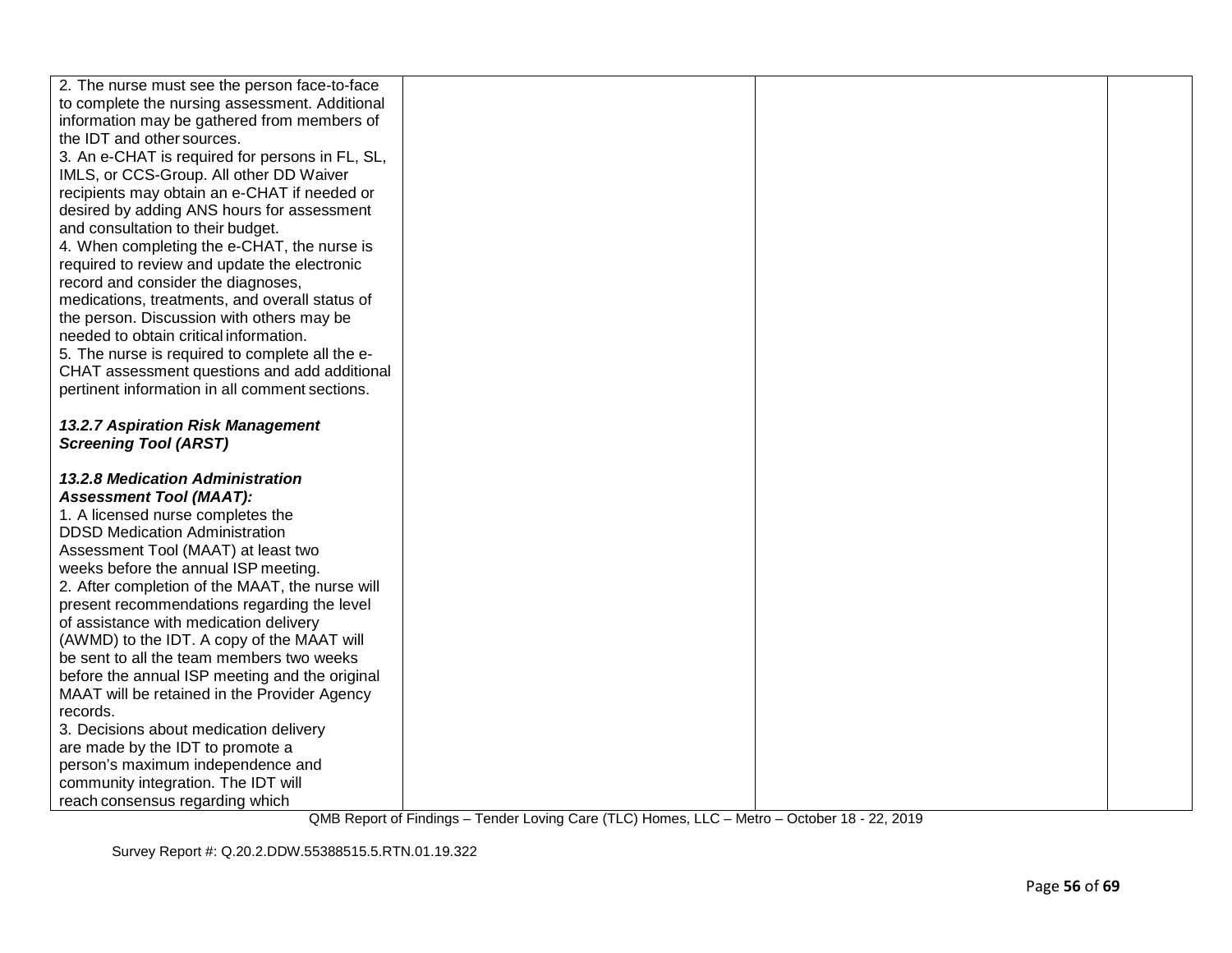| criteria the person meets, as indicated           |  |  |
|---------------------------------------------------|--|--|
| by the results of the MAAT and the                |  |  |
| nursing recommendations, and the                  |  |  |
| decision is documented this in the ISP.           |  |  |
|                                                   |  |  |
| 13.2.9 Healthcare Plans (HCP):                    |  |  |
| 1. At the nurse's discretion, based on prudent    |  |  |
| nursing practice, interim HCPs may be             |  |  |
| developed to address issues that must be          |  |  |
| implemented immediately after admission,          |  |  |
| readmission or change of medical condition to     |  |  |
| provide safe services prior to completion of the  |  |  |
| e-CHAT and formal care planning process. This     |  |  |
| includes interim ARM plans for those persons      |  |  |
| newly identified at moderate or high risk for     |  |  |
| aspiration. All interim plans must be removed if  |  |  |
| the plan is no longer needed or when final HCP    |  |  |
| including CARMPs are in place to avoid            |  |  |
| duplication of plans.                             |  |  |
| 2. In collaboration with the IDT, the agency      |  |  |
| nurse is required to create HCPs that address all |  |  |
| the areas identified as required in the most      |  |  |
| current e-CHAT summary report which is            |  |  |
| indicated by "R" in the HCP column. At the        |  |  |
| nurse's sole discretion, based on prudent         |  |  |
| nursing practice, HCPs may be combined where      |  |  |
| clinically appropriate. The nurse should use      |  |  |
| nursing judgment to determine whether to also     |  |  |
| include HCPs for any of the areas indicated by    |  |  |
| "C" on the e-CHAT summary report. The nurse       |  |  |
| may also create other HCPs plans that the nurse   |  |  |
| determines are warranted.                         |  |  |
|                                                   |  |  |
| 13.2.10 Medical Emergency Response Plan           |  |  |
| (MERP):                                           |  |  |
| 1. The agency nurse is required to develop a      |  |  |
| Medical Emergency Response Plan (MERP) for        |  |  |
| all conditions marked with an "R" in the e-CHAT   |  |  |
| summary report. The agency nurse should use       |  |  |
| her/his clinical judgment and input from the      |  |  |
| Interdisciplinary Team (IDT) to determine         |  |  |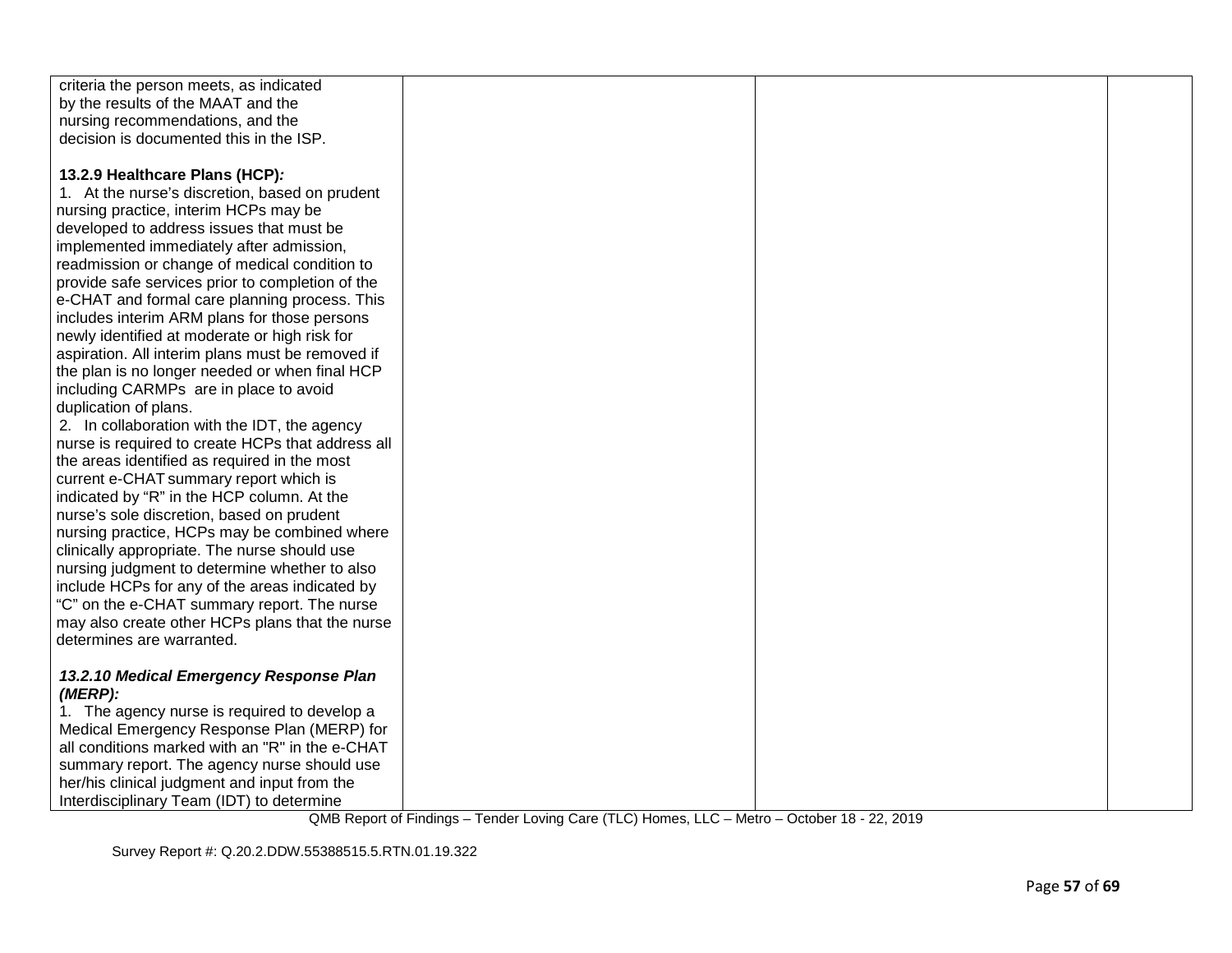| whether shown as "C" in the e-CHAT summary<br>report or other conditions also warrant a MERP.<br>2. MERPs are required for persons who have<br>one or more conditions or illnesses that present<br>a likely potential to become a life-threatening<br>situation.                                                                                                                                                                                                                                                                                                                                                                                                                               |  |  |
|------------------------------------------------------------------------------------------------------------------------------------------------------------------------------------------------------------------------------------------------------------------------------------------------------------------------------------------------------------------------------------------------------------------------------------------------------------------------------------------------------------------------------------------------------------------------------------------------------------------------------------------------------------------------------------------------|--|--|
| <b>Chapter 20: Provider Documentation and</b><br>Client Records: 20.5.3 Health Passport and<br>Physician Consultation Form: All Primary and<br>Secondary Provider Agencies must use the<br>Health Passport and Physician Consultation<br>form from the Therap system. This standardized<br>document contains individual, physician and<br>emergency contact information, a complete list<br>of current medical diagnoses, health and safety<br>risk factors, allergies, and information regarding<br>insurance, guardianship, and advance<br>directives. The Health Passport also includes a<br>standardized form to use at medical<br>appointments called the Physician Consultation<br>form. |  |  |
|                                                                                                                                                                                                                                                                                                                                                                                                                                                                                                                                                                                                                                                                                                |  |  |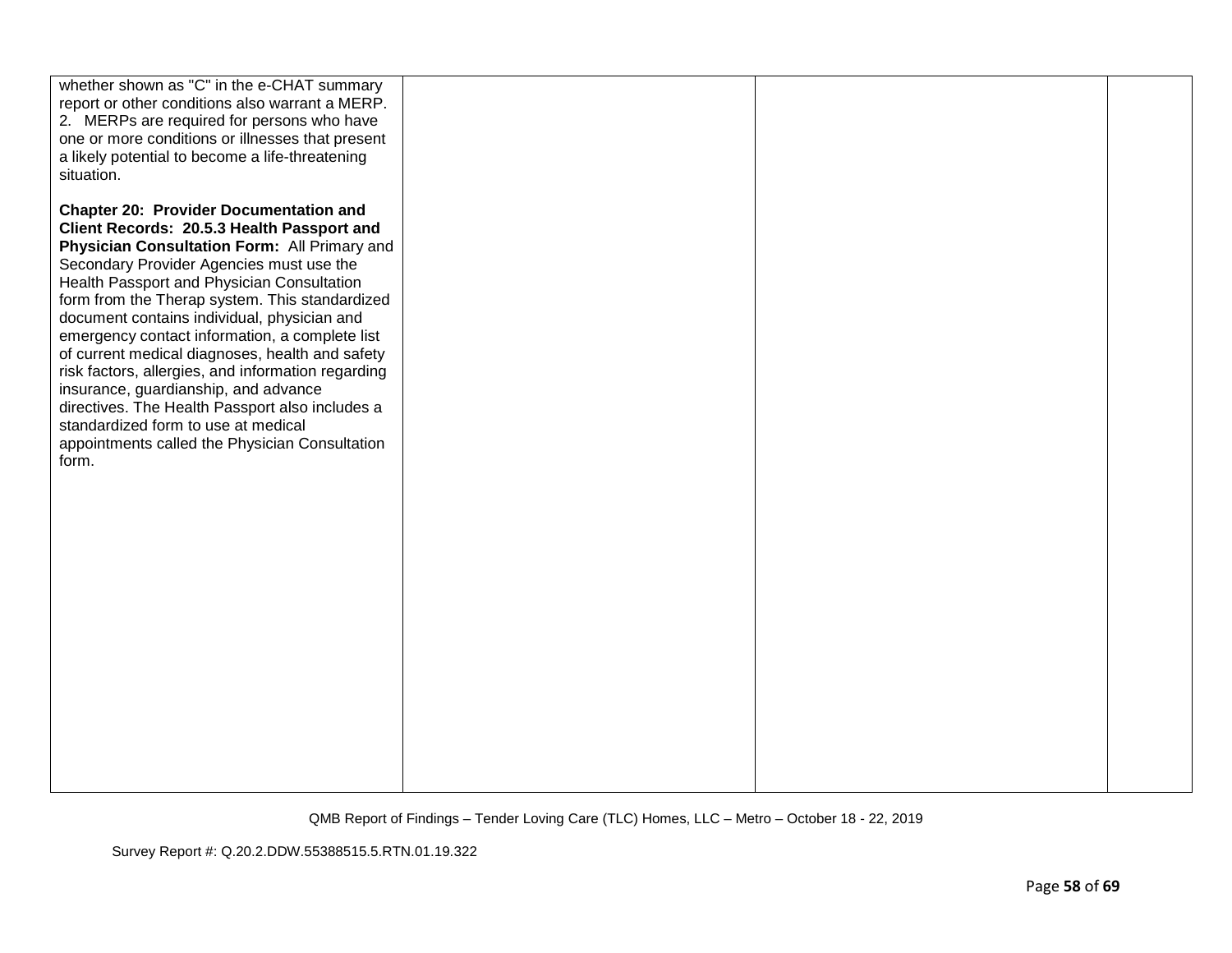| Tag #1A31 Client Rights / Human Rights              | <b>Condition of Participation Level Deficiency</b> |                                                                                      |  |
|-----------------------------------------------------|----------------------------------------------------|--------------------------------------------------------------------------------------|--|
| NMAC 7.26.3.11 RESTRICTIONS OR                      | After an analysis of the evidence it has been      | Provider:                                                                            |  |
| <b>LIMITATION OF CLIENT'S RIGHTS:</b>               | determined there is a significant potential for a  | <b>State your Plan of Correction for the</b>                                         |  |
| A. A service provider shall not restrict or limit a | negative outcome to occur.                         | deficiencies cited in this tag here (How is the                                      |  |
| client's rights except:                             |                                                    | deficiency going to be corrected? This can be                                        |  |
| (1) where the restriction or limitation is allowed  | Based on record review, the Agency did not         | specific to each deficiency cited or if possible an                                  |  |
| in an emergency and is necessary to prevent         | ensure the rights of Individuals was not           | overall correction?): $\rightarrow$                                                  |  |
| imminent risk of physical harm to the client or     | restricted or limited for 1 of 3 Individuals.      |                                                                                      |  |
| another person; or                                  |                                                    |                                                                                      |  |
| (2) where the interdisciplinary team has            | A review of Agency Individual files indicated      |                                                                                      |  |
| determined that the client's limited capacity to    | Human Rights Committee Approval was                |                                                                                      |  |
| exercise the right threatens his or her physical    | required for restrictions.                         |                                                                                      |  |
| safety; or                                          |                                                    |                                                                                      |  |
| (3) as provided for in Section 10.1.14 [now         | No documentation was found regarding Human         |                                                                                      |  |
| Subsection N of 7.26.3.10 NMAC].                    | Rights Approval for the following:                 | <b>Provider:</b>                                                                     |  |
|                                                     |                                                    | <b>Enter your ongoing Quality</b>                                                    |  |
| B. Any emergency intervention to prevent            | • Access to stamps and envelopes at the same       | <b>Assurance/Quality Improvement processes</b>                                       |  |
| physical harm shall be reasonable to prevent        | time. No evidence found of Human Rights            | as it related to this tag number here (What is                                       |  |
| harm, shall be the least restrictive intervention   | Committee approval. (Individual #1).               | going to be done? How many individuals is this                                       |  |
| necessary to meet the emergency, shall be           |                                                    | going to affect? How often will this be completed?                                   |  |
| allowed no longer than necessary and shall be       |                                                    | Who is responsible? What steps will be taken if<br>issues are found?): $\rightarrow$ |  |
| subject to interdisciplinary team (IDT) review.     |                                                    |                                                                                      |  |
| The IDT upon completion of its review may           |                                                    |                                                                                      |  |
| refer its findings to the office of quality         |                                                    |                                                                                      |  |
| assurance. The emergency intervention may           |                                                    |                                                                                      |  |
| be subject to review by the service provider's      |                                                    |                                                                                      |  |
| behavioral support committee or human rights        |                                                    |                                                                                      |  |
| committee in accordance with the behavioral         |                                                    |                                                                                      |  |
| support policies or other department regulation     |                                                    |                                                                                      |  |
| or policy.                                          |                                                    |                                                                                      |  |
| C. The service provider may adopt reasonable        |                                                    |                                                                                      |  |
| program policies of general applicability to        |                                                    |                                                                                      |  |
| clients served by that service provider that do     |                                                    |                                                                                      |  |
| not violate client rights. [09/12/94; 01/15/97;     |                                                    |                                                                                      |  |
| Recompiled 10/31/01]                                |                                                    |                                                                                      |  |
|                                                     |                                                    |                                                                                      |  |
| Developmental Disabilities (DD) Waiver Service      |                                                    |                                                                                      |  |
| Standards 2/26/2018; Re-Issue: 12/28/2018; Eff      |                                                    |                                                                                      |  |
| 1/1/2019                                            |                                                    |                                                                                      |  |
|                                                     |                                                    |                                                                                      |  |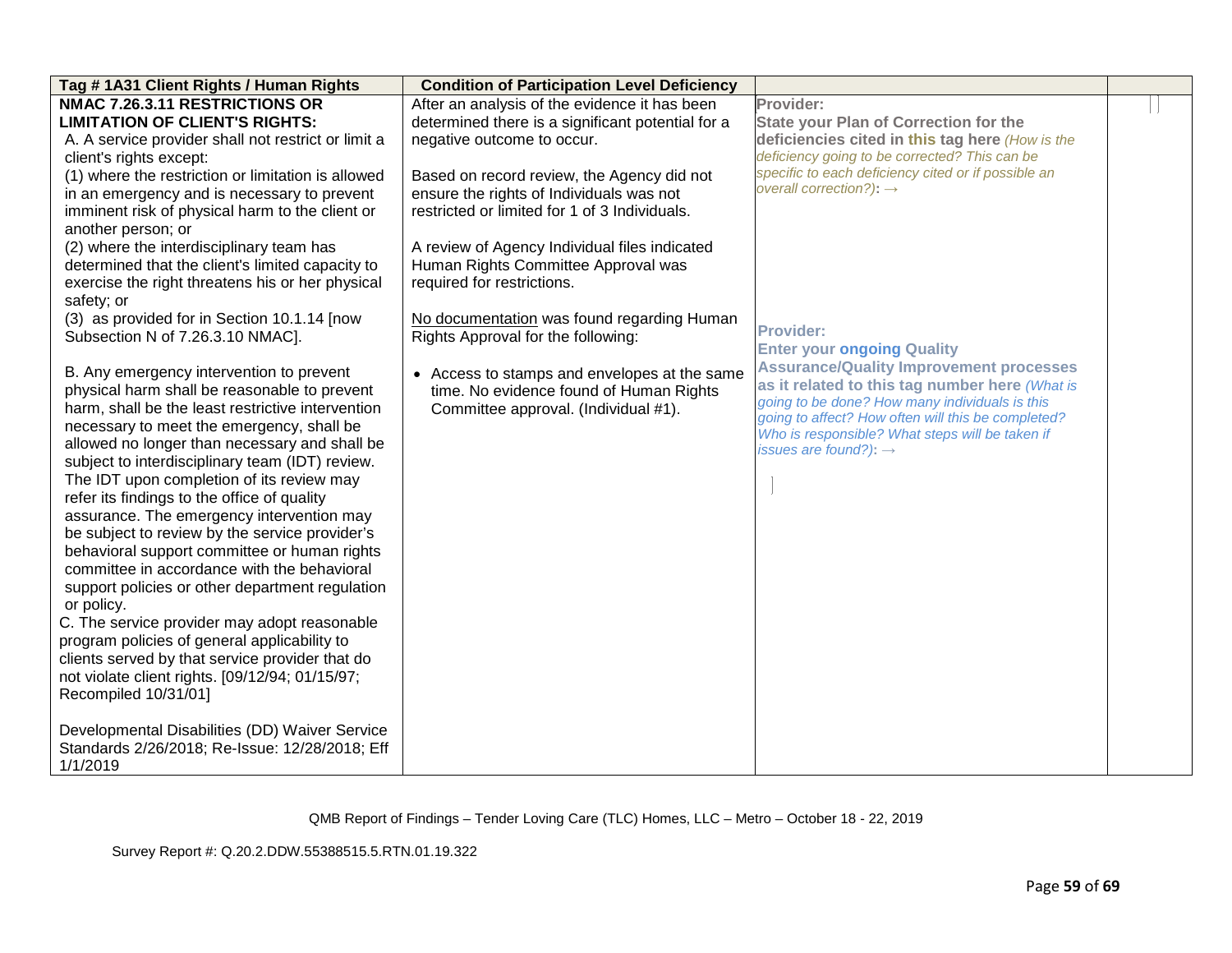| Chapter 2: Human Rights: Civil rights apply to        |  |  |
|-------------------------------------------------------|--|--|
| everyone, including all waiver participants,          |  |  |
| family members, guardians, natural supports,          |  |  |
| and Provider Agencies. Everyone has a                 |  |  |
| responsibility to make sure those rights are not      |  |  |
| violated. All Provider Agencies play a role in        |  |  |
| person-centered planning (PCP) and have an            |  |  |
| obligation to contribute to the planning process,     |  |  |
| always focusing on how to best support the            |  |  |
| person.                                               |  |  |
|                                                       |  |  |
| Chapter 3 Safeguards: 3.3.1 HRC Procedural            |  |  |
| <b>Requirements:</b>                                  |  |  |
| 1. An invitation to participate in the HRC            |  |  |
| meeting of a rights restriction review will be        |  |  |
| given to the person (regardless of verbal or          |  |  |
| cognitive ability), his/her guardian, and/or a        |  |  |
| family member (if desired by the person), and         |  |  |
| the Behavior Support Consultant (BSC) at least        |  |  |
| 10 working days prior to the meeting (except for      |  |  |
| in emergency situations). If the person (and/or       |  |  |
| the guardian) does not wish to attend, his/her        |  |  |
|                                                       |  |  |
| stated preferences may be brought to the              |  |  |
| meeting by someone whom the person chooses            |  |  |
| as his/her representative.                            |  |  |
| 2. The Provider Agencies that are seeking to          |  |  |
| temporarily limit the person's right(s) (e.g., Living |  |  |
| Supports, Community Inclusion, or BSC) are            |  |  |
| required to support the person's informed             |  |  |
| consent regarding the rights restriction, as well     |  |  |
| as their timely participation in the review.          |  |  |
| 3. The plan's author, designated staff (e.g.,         |  |  |
| agency service coordinator) and/or the CM             |  |  |
| makes a written or oral presentation to the HRC.      |  |  |
| 4. The results of the HRC review are reported         |  |  |
| in writing to the person supported, the guardian,     |  |  |
| the BSC, the mental health or other specialized       |  |  |
| therapy provider, and the CM within three             |  |  |
| working days of the meeting.                          |  |  |
| 5. HRC committees are required to meet at             |  |  |
| least on a quarterly basis.                           |  |  |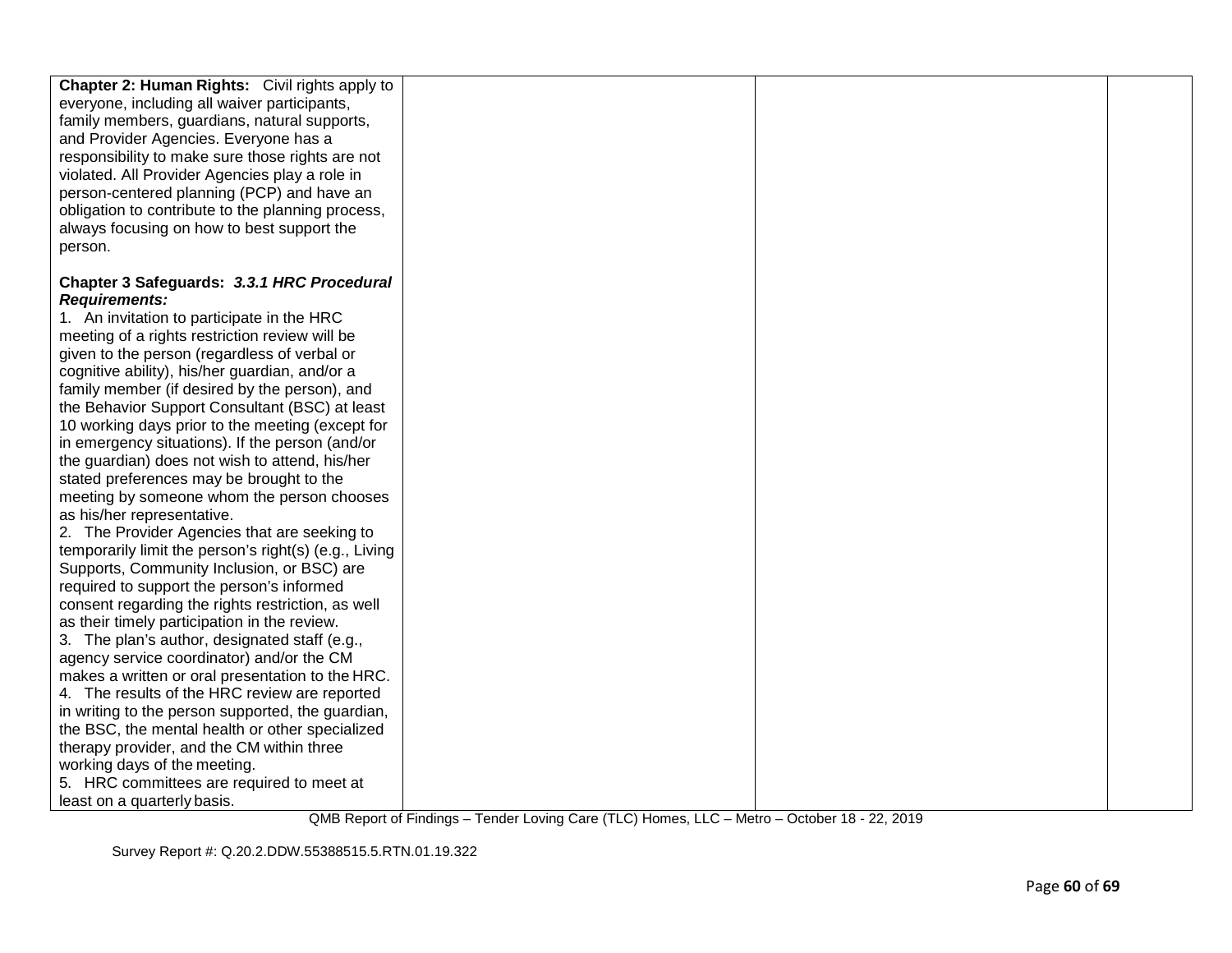| 6. A quorum to conduct an HRC meeting is at        |  |  |
|----------------------------------------------------|--|--|
| least three voting members eligible to vote in     |  |  |
| each situation and at least one must be a          |  |  |
| community member at large.                         |  |  |
| 7. HRC members who are directly involved in        |  |  |
| the services provided to the person must excuse    |  |  |
| themselves from voting in that situation.          |  |  |
| Each HRC is required to have a provision for       |  |  |
| emergency approval of rights restrictions based    |  |  |
| upon credible threats of harm against self or      |  |  |
| others that may arise between scheduled HRC        |  |  |
| meetings (e.g., locking up sharp knives after a    |  |  |
| serious attempt to injure self or others or a      |  |  |
| disclosure, with a credible plan, to seriously     |  |  |
| injure or kill someone). The confidential and      |  |  |
| HIPAA compliant emergency meeting may be           |  |  |
| via telephone, video or conference call, or        |  |  |
| secure email. Procedures may include an initial    |  |  |
| emergency phone meeting, and a subsequent          |  |  |
| follow-up emergency meeting in complex and/or      |  |  |
| ongoing situations.                                |  |  |
| 8. The HRC with primary responsibility for         |  |  |
| implementation of the rights restriction will      |  |  |
| record all meeting minutes on an individual        |  |  |
| basis, i.e., each meeting discussion for an        |  |  |
| individual will be recorded separately, and        |  |  |
| minutes of all meetings will be retained at the    |  |  |
| agency for at least six years from the final date  |  |  |
| of continuance of the restriction.                 |  |  |
|                                                    |  |  |
| 3.3.3 HRC and Behavioral Support: The HRC          |  |  |
| reviews temporary restrictions of rights that are  |  |  |
| related to medical issues or health and safety     |  |  |
| considerations such as decreased mobility (e.g.,   |  |  |
| the use of bed rails due to risk of falling during |  |  |
| the night while getting out of bed). However,      |  |  |
| other temporary restrictions may be                |  |  |
| implemented because of health and safety           |  |  |
| considerations arising from behavioral issues.     |  |  |
| Positive Behavioral Supports (PBS) are             |  |  |
| mandated and used when behavioral support is       |  |  |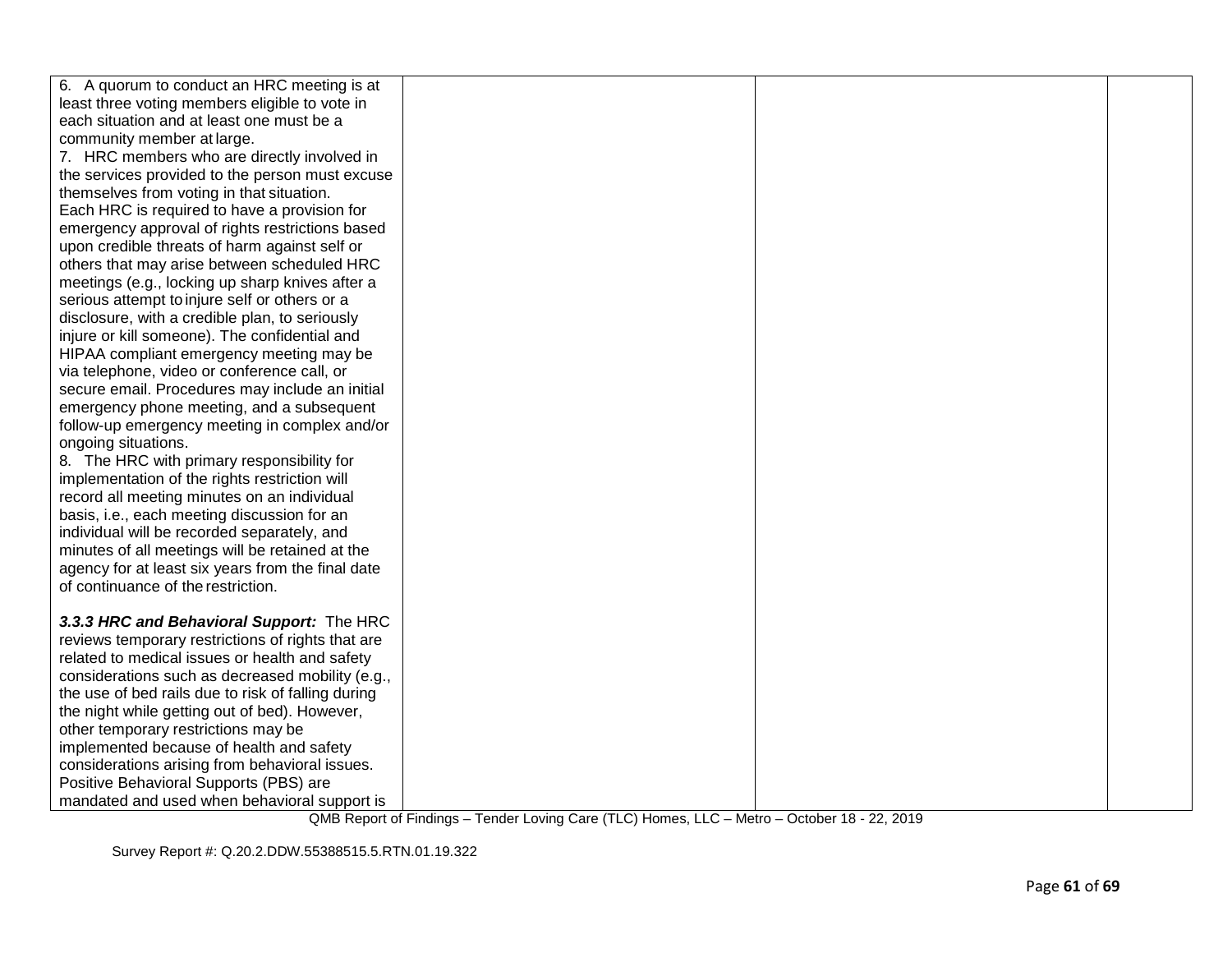|    | needed and desired by the person and/or the<br>IDT. PBS emphasizes the acquisition and<br>maintenance of positive skills (e.g. building<br>healthy relationships) to increase the person's<br>quality of life understanding that a natural<br>reduction in other challenging behaviors will<br>follow. At times, aversive interventions may be<br>temporarily included as a part of a person's<br>behavioral support (usually in the BCIP), and<br>therefore, need to be reviewed prior to<br>implementation as well as periodically while the<br>restrictive intervention is in place. PBSPs not<br>containing aversive interventions do not require<br>HRC review or approval.<br>Plans (e.g., ISPs, PBSPs, BCIPs PPMPs, and/or<br>RMPs) that contain any aversive interventions<br>are submitted to the HRC in advance of a<br>meeting, except in emergency situations. |  |  |
|----|----------------------------------------------------------------------------------------------------------------------------------------------------------------------------------------------------------------------------------------------------------------------------------------------------------------------------------------------------------------------------------------------------------------------------------------------------------------------------------------------------------------------------------------------------------------------------------------------------------------------------------------------------------------------------------------------------------------------------------------------------------------------------------------------------------------------------------------------------------------------------|--|--|
|    |                                                                                                                                                                                                                                                                                                                                                                                                                                                                                                                                                                                                                                                                                                                                                                                                                                                                            |  |  |
|    | 3.3.4 Interventions Requiring HRC Review                                                                                                                                                                                                                                                                                                                                                                                                                                                                                                                                                                                                                                                                                                                                                                                                                                   |  |  |
|    | and Approval: HRCs must review prior to                                                                                                                                                                                                                                                                                                                                                                                                                                                                                                                                                                                                                                                                                                                                                                                                                                    |  |  |
|    | implementation, any plans (e.g. ISPs, PBSPs,                                                                                                                                                                                                                                                                                                                                                                                                                                                                                                                                                                                                                                                                                                                                                                                                                               |  |  |
|    | BCIPs and/or PPMPs, RMPs), with strategies,                                                                                                                                                                                                                                                                                                                                                                                                                                                                                                                                                                                                                                                                                                                                                                                                                                |  |  |
|    | including but not limited to:                                                                                                                                                                                                                                                                                                                                                                                                                                                                                                                                                                                                                                                                                                                                                                                                                                              |  |  |
| 1. | response cost;                                                                                                                                                                                                                                                                                                                                                                                                                                                                                                                                                                                                                                                                                                                                                                                                                                                             |  |  |
| 2. | restitution;                                                                                                                                                                                                                                                                                                                                                                                                                                                                                                                                                                                                                                                                                                                                                                                                                                                               |  |  |
| 3. | emergency physical restraint (EPR);                                                                                                                                                                                                                                                                                                                                                                                                                                                                                                                                                                                                                                                                                                                                                                                                                                        |  |  |
| 4. | routine use of law enforcement as part of a                                                                                                                                                                                                                                                                                                                                                                                                                                                                                                                                                                                                                                                                                                                                                                                                                                |  |  |
|    | BCIP;                                                                                                                                                                                                                                                                                                                                                                                                                                                                                                                                                                                                                                                                                                                                                                                                                                                                      |  |  |
| 5. | routine use of emergency hospitalization                                                                                                                                                                                                                                                                                                                                                                                                                                                                                                                                                                                                                                                                                                                                                                                                                                   |  |  |
|    | procedures as part of a BCIP;                                                                                                                                                                                                                                                                                                                                                                                                                                                                                                                                                                                                                                                                                                                                                                                                                                              |  |  |
| 6. | use of point systems;                                                                                                                                                                                                                                                                                                                                                                                                                                                                                                                                                                                                                                                                                                                                                                                                                                                      |  |  |
| 7. | use of intense, highly structured, and                                                                                                                                                                                                                                                                                                                                                                                                                                                                                                                                                                                                                                                                                                                                                                                                                                     |  |  |
|    | specialized treatment strategies, including                                                                                                                                                                                                                                                                                                                                                                                                                                                                                                                                                                                                                                                                                                                                                                                                                                |  |  |
|    | level systems with response cost or failure                                                                                                                                                                                                                                                                                                                                                                                                                                                                                                                                                                                                                                                                                                                                                                                                                                |  |  |
|    | to earn components;                                                                                                                                                                                                                                                                                                                                                                                                                                                                                                                                                                                                                                                                                                                                                                                                                                                        |  |  |
| 8. | a 1:1 staff to person ratio for behavioral                                                                                                                                                                                                                                                                                                                                                                                                                                                                                                                                                                                                                                                                                                                                                                                                                                 |  |  |
|    | reasons, or, very rarely, a 2:1 staff to                                                                                                                                                                                                                                                                                                                                                                                                                                                                                                                                                                                                                                                                                                                                                                                                                                   |  |  |
|    | person ratio for behavioral or medical                                                                                                                                                                                                                                                                                                                                                                                                                                                                                                                                                                                                                                                                                                                                                                                                                                     |  |  |
|    | reasons;                                                                                                                                                                                                                                                                                                                                                                                                                                                                                                                                                                                                                                                                                                                                                                                                                                                                   |  |  |
| 9. | use of PRN psychotropic medications;                                                                                                                                                                                                                                                                                                                                                                                                                                                                                                                                                                                                                                                                                                                                                                                                                                       |  |  |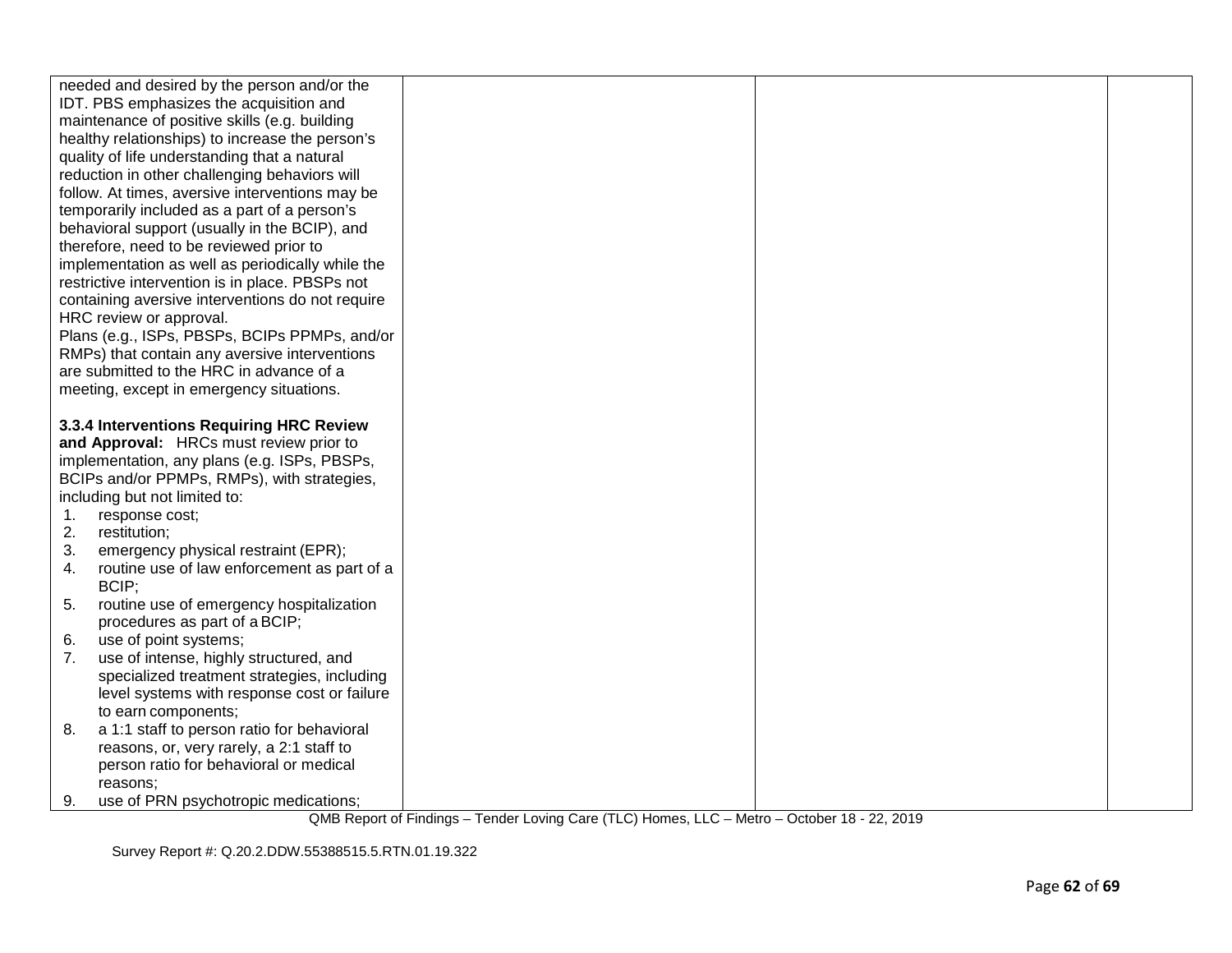|    | 10. use of protective devices for behavioral      |  |  |
|----|---------------------------------------------------|--|--|
|    | purposes (e.g., helmets for head banging,         |  |  |
|    | Posey gloves for biting hand);                    |  |  |
|    |                                                   |  |  |
|    | 11. use of bed rails;                             |  |  |
|    | 12. use of a device and/or monitoring system      |  |  |
|    | through PST may impact the person's               |  |  |
|    | privacy or other rights; or                       |  |  |
|    | 13. use of any alarms to alert staff to a         |  |  |
|    |                                                   |  |  |
|    | person's whereabouts.                             |  |  |
|    |                                                   |  |  |
|    | 3.4 Emergency Physical Restraint (EPR):           |  |  |
|    | Every person shall be free from the use of        |  |  |
|    | restrictive physical crisis intervention measures |  |  |
|    |                                                   |  |  |
|    | that are unnecessary. Provider Agencies who       |  |  |
|    | support people who may occasionally need          |  |  |
|    | intervention such as Emergency Physical           |  |  |
|    | Restraint (EPR) are required to institute         |  |  |
|    | procedures to maximize safety.                    |  |  |
|    |                                                   |  |  |
|    | 3.4.5 Human Rights Committee: The HRC             |  |  |
|    |                                                   |  |  |
|    | reviews use of EPR. The BCIP may not be           |  |  |
|    | implemented without HRC review and approval       |  |  |
|    | whenever EPR or other restrictive measure(s)      |  |  |
|    | are included. Provider Agencies with an HRC       |  |  |
|    | are required to ensure that the HRCs:             |  |  |
| 1. | participate in training regarding required        |  |  |
|    |                                                   |  |  |
|    | constitution and oversight activities for         |  |  |
|    | HRCs;                                             |  |  |
| 2. | review any BCIP, that include the use of          |  |  |
|    | EPR;                                              |  |  |
| 3. | occur at least annually, occur in any quarter     |  |  |
|    | where EPR is used, and occur whenever             |  |  |
|    | any change to the BCIP is considered;             |  |  |
|    |                                                   |  |  |
| 4. | maintain HRC minutes approving or                 |  |  |
|    | disallowing the use of EPR as written in a        |  |  |
|    | BCIP; and                                         |  |  |
| 5. | maintain HRC minutes of meetings                  |  |  |
|    | reviewing the implementation of the BCIP          |  |  |
|    | when EPR is used.                                 |  |  |
|    |                                                   |  |  |
|    |                                                   |  |  |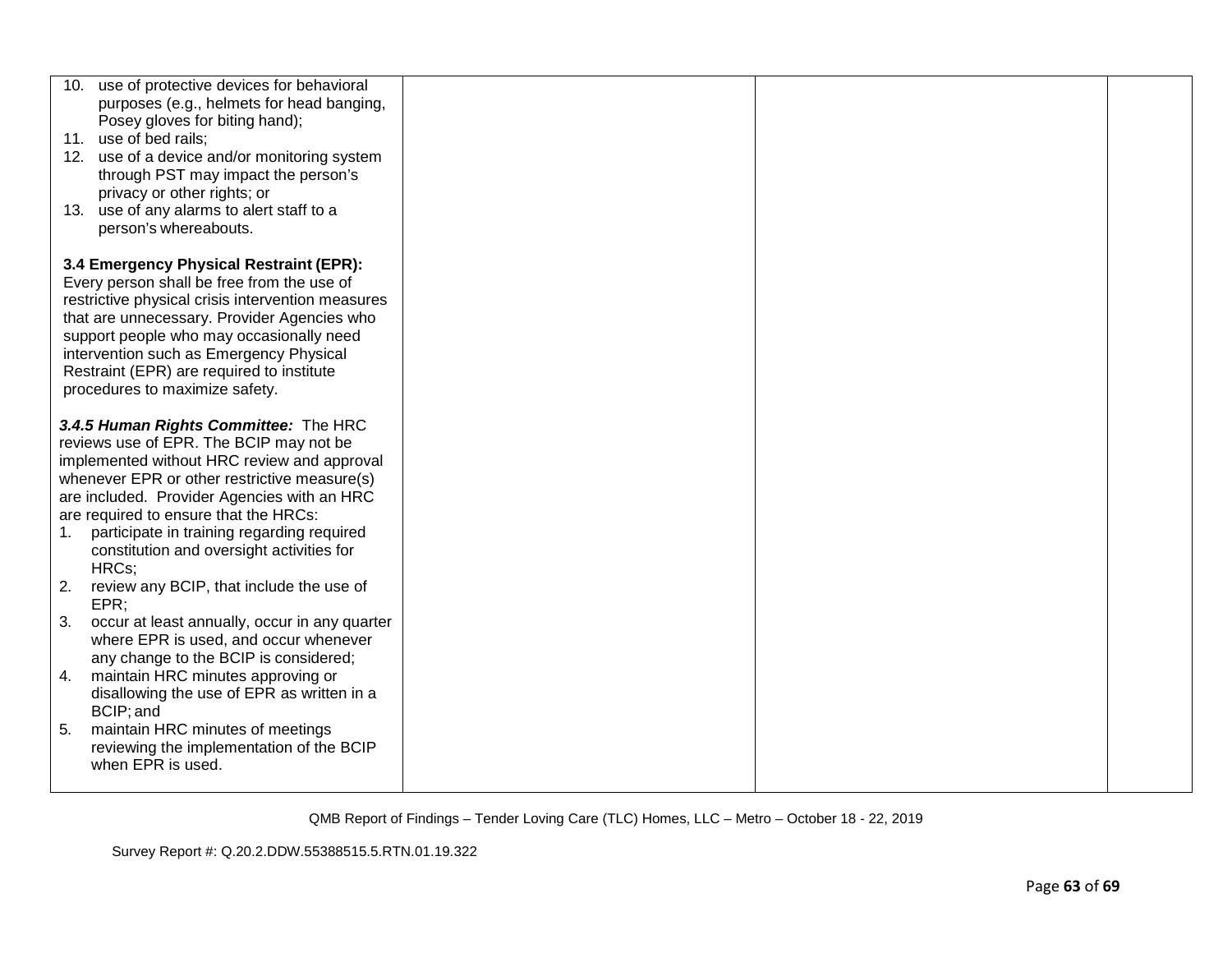| <b>Standard of Care</b>                                                                                  | <b>Deficiencies</b>                                                                                                                                   | Agency Plan of Correction, On-going QA/QI<br>and Responsible Party | <b>Date</b><br><b>Due</b> |
|----------------------------------------------------------------------------------------------------------|-------------------------------------------------------------------------------------------------------------------------------------------------------|--------------------------------------------------------------------|---------------------------|
|                                                                                                          | Service Domain: Medicaid Billing/Reimbursement - State financial oversight exists to assure that claims are coded and paid for in accordance with the |                                                                    |                           |
| reimbursement methodology specified in the approved waiver.                                              |                                                                                                                                                       |                                                                    |                           |
| Tag #1A12 All Services Reimbursement                                                                     | <b>No Deficient Practices Found</b>                                                                                                                   |                                                                    |                           |
| Developmental Disabilities (DD) Waiver Service                                                           | Based on record review, the Agency maintained                                                                                                         |                                                                    |                           |
| Standards 2/26/2018; Re-Issue: 12/28/2018; Eff                                                           | all the records necessary to fully disclose the                                                                                                       |                                                                    |                           |
| 1/1/2019                                                                                                 | nature, quality, amount and medical necessity of                                                                                                      |                                                                    |                           |
| <b>Chapter 21: Billing Requirements: 21.4</b>                                                            | services furnished to an eligible recipient who is                                                                                                    |                                                                    |                           |
| <b>Recording Keeping and Documentation</b>                                                               | currently receiving for 3 of 3 individuals.                                                                                                           |                                                                    |                           |
| <b>Requirements: DD Waiver Provider Agencies</b>                                                         |                                                                                                                                                       |                                                                    |                           |
| must maintain all records necessary to                                                                   | Progress notes and billing records supported                                                                                                          |                                                                    |                           |
| demonstrate proper provision of services for                                                             | billing activities for the months of July, August                                                                                                     |                                                                    |                           |
| Medicaid billing. At a minimum, Provider                                                                 | and September 2019 for the following services:                                                                                                        |                                                                    |                           |
| Agencies must adhere to the following:                                                                   |                                                                                                                                                       |                                                                    |                           |
| The level and type of service provided must                                                              | • Supported Living                                                                                                                                    |                                                                    |                           |
| be supported in the ISP and have an approved                                                             |                                                                                                                                                       |                                                                    |                           |
| budget prior to service delivery and billing.                                                            |                                                                                                                                                       |                                                                    |                           |
| Comprehensive documentation of direct<br>2.                                                              |                                                                                                                                                       |                                                                    |                           |
| service delivery must include, at a minimum:                                                             |                                                                                                                                                       |                                                                    |                           |
| a. the agency name;                                                                                      |                                                                                                                                                       |                                                                    |                           |
| the name of the recipient of the service;<br>b.                                                          |                                                                                                                                                       |                                                                    |                           |
| the location of theservice;<br>c.                                                                        |                                                                                                                                                       |                                                                    |                           |
| the date of the service;<br>d.                                                                           |                                                                                                                                                       |                                                                    |                           |
| the type of service;<br>е.                                                                               |                                                                                                                                                       |                                                                    |                           |
| the start and end times of theservice;                                                                   |                                                                                                                                                       |                                                                    |                           |
| the signature and title of each staff<br>a.                                                              |                                                                                                                                                       |                                                                    |                           |
| member who documents their time; and                                                                     |                                                                                                                                                       |                                                                    |                           |
| h. the nature of services.                                                                               |                                                                                                                                                       |                                                                    |                           |
| 3. A Provider Agency that receives payment for                                                           |                                                                                                                                                       |                                                                    |                           |
| treatment, services, or goods must retain all                                                            |                                                                                                                                                       |                                                                    |                           |
| medical and business records for a period of at                                                          |                                                                                                                                                       |                                                                    |                           |
| least six years from the last payment date, until<br>ongoing audits are settled, or until involvement of |                                                                                                                                                       |                                                                    |                           |
| the state Attorney General is completed                                                                  |                                                                                                                                                       |                                                                    |                           |
| regarding settlement of any claim, whichever is                                                          |                                                                                                                                                       |                                                                    |                           |
| longer.                                                                                                  |                                                                                                                                                       |                                                                    |                           |
| 4. A Provider Agency that receives payment for                                                           |                                                                                                                                                       |                                                                    |                           |
| treatment, services or goods must retain all                                                             |                                                                                                                                                       |                                                                    |                           |
| medical and business records relating to any of                                                          |                                                                                                                                                       |                                                                    |                           |
|                                                                                                          |                                                                                                                                                       |                                                                    |                           |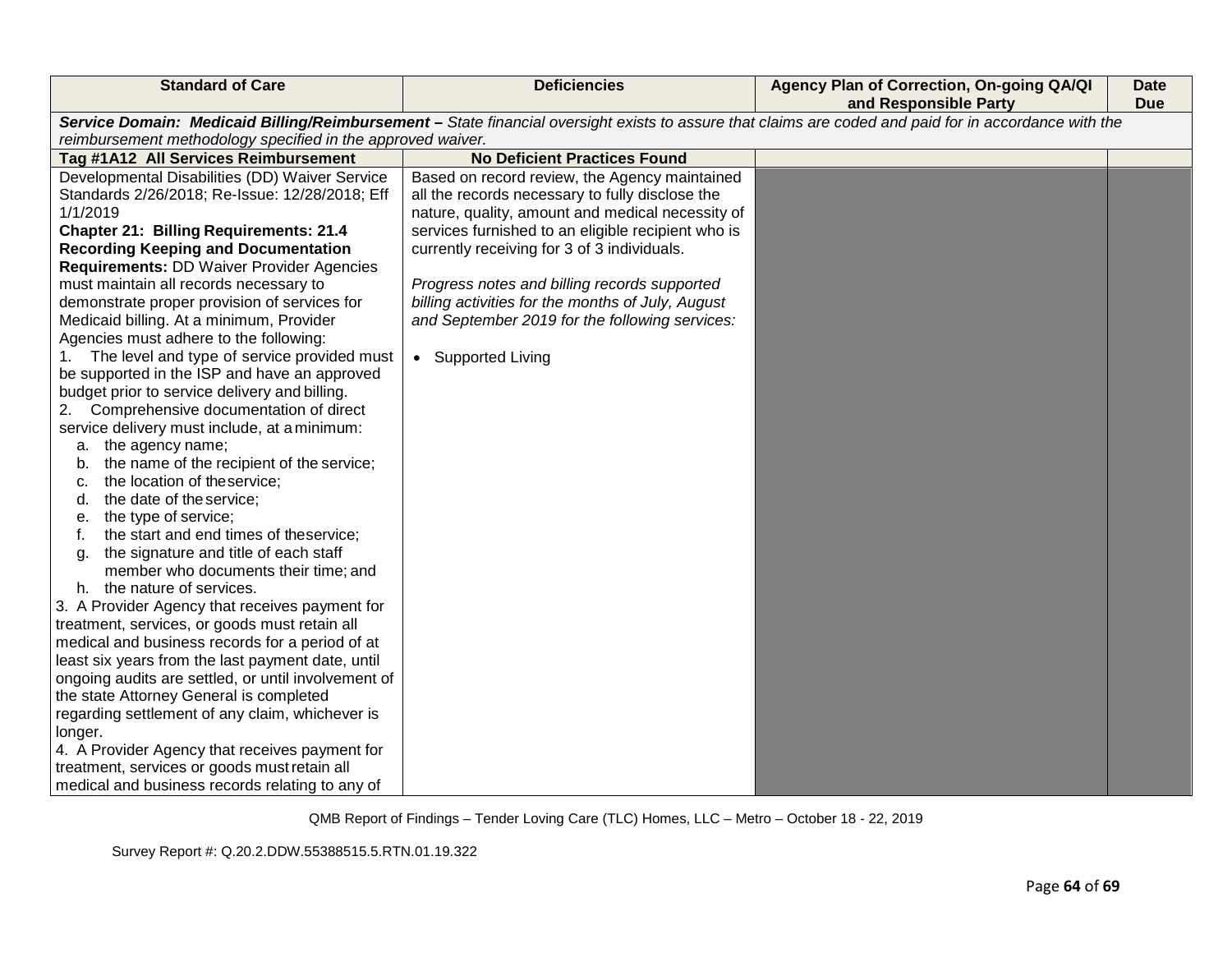| the following for a period of at least six years from<br>the payment date:<br>a. treatment or care of any eligible recipient;<br>b. services or goods provided to any eligible<br>recipient;<br>c. amounts paid by MAD on behalf of any<br>eligible recipient; and<br>d. any records required by MAD for the<br>administration of Medicaid.<br>21.9 Billable Units: The unit of billing depends<br>on the service type. The unit may be a 15-minute<br>interval, a daily unit, a monthly unit or a dollar<br>amount. The unit of billing is identified in the<br>current DD Waiver Rate Table. Provider<br>Agencies must correctly report service units.                                                                                                                                                                                                                                                                                                                      |  |  |
|-------------------------------------------------------------------------------------------------------------------------------------------------------------------------------------------------------------------------------------------------------------------------------------------------------------------------------------------------------------------------------------------------------------------------------------------------------------------------------------------------------------------------------------------------------------------------------------------------------------------------------------------------------------------------------------------------------------------------------------------------------------------------------------------------------------------------------------------------------------------------------------------------------------------------------------------------------------------------------|--|--|
| 21.9.1 Requirements for Daily Units: For<br>services billed in daily units, Provider Agencies<br>must adhere to the following:<br>1. A day is considered 24 hours from midnight<br>to midnight.<br>2. If 12 or fewer hours of service are provided,<br>then one-half unit shall be billed. A whole unit can<br>be billed if more than 12 hours of service is<br>provided during a 24-hour period.<br>3. The maximum allowable billable units cannot<br>exceed 340 calendar days per ISP year or 170<br>calendar days per six months.<br>4. When a person transitions from one Provider<br>Agency to another during the ISP year, a standard<br>formula to calculate the units billed by each<br>Provider Agency must be applied as follows:<br>a. The discharging Provider Agency bills the<br>number of calendar days that services<br>were provided multiplied by .93 (93%).<br>b. The receiving Provider Agency bills the<br>remaining days up to 340 for the ISP<br>year. |  |  |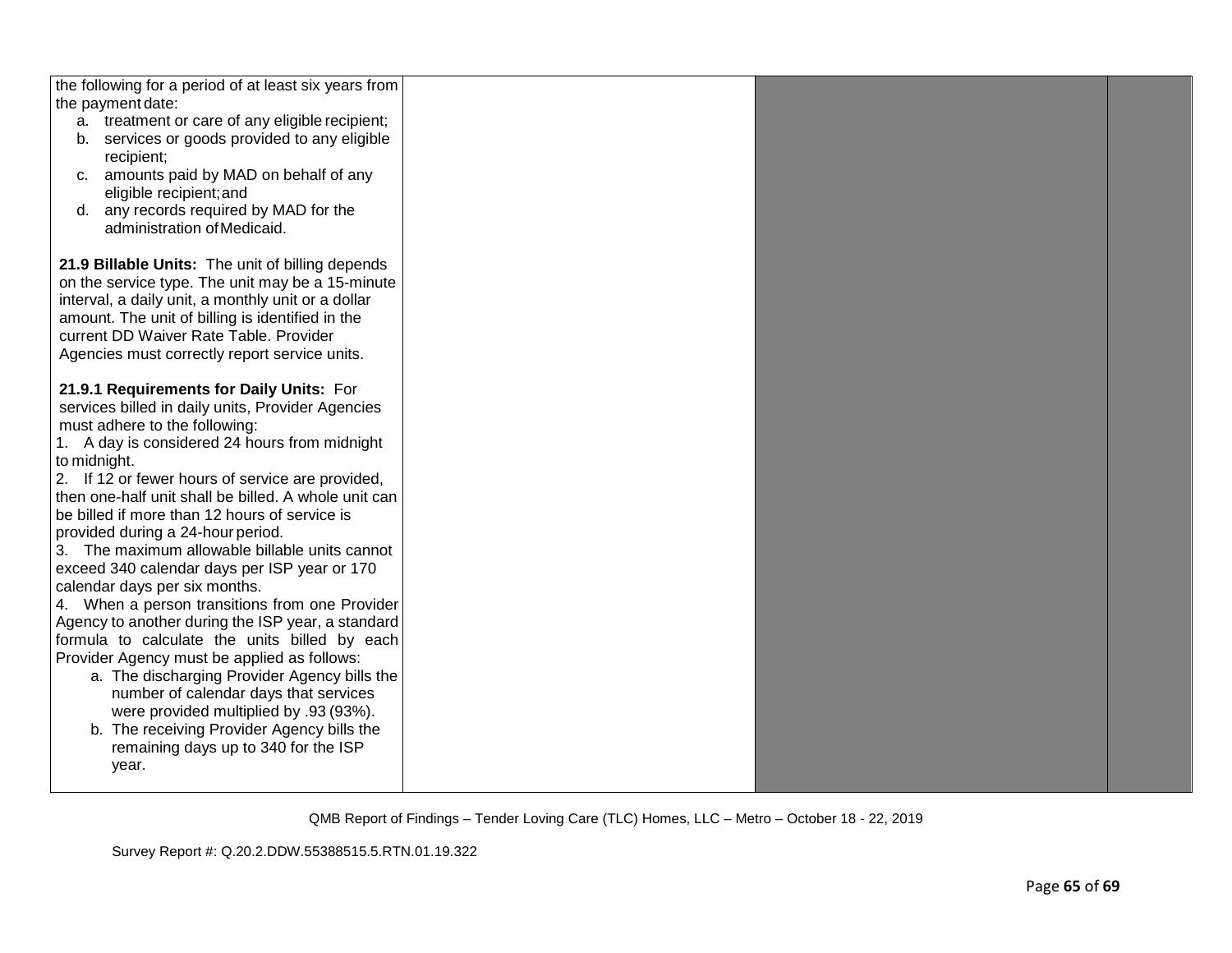| 21.9.2 Requirements for Monthly Units: For         |  |  |
|----------------------------------------------------|--|--|
| services billed in monthly units, a Provider       |  |  |
| Agency must adhere to the following:               |  |  |
| 1. A month is considered a period of 30            |  |  |
| calendar days.                                     |  |  |
| 2. At least one hour of face-to-face billable      |  |  |
| services shall be provided during a calendar       |  |  |
| month where any portion of a monthly unit is       |  |  |
| billed.                                            |  |  |
| 3. Monthly units can be prorated by a half unit.   |  |  |
| 4. Agency transfers not occurring at the           |  |  |
| beginning of the 30-day interval are required to   |  |  |
| be coordinated in the middle of the 30-day         |  |  |
| interval so that the discharging and receiving     |  |  |
| agency receive a half unit.                        |  |  |
| 21.9.3 Requirements for 15-minute and hourly       |  |  |
| units: For services billed in 15-minute or hourly  |  |  |
| intervals, Provider Agencies must adhere to the    |  |  |
| following:                                         |  |  |
| 1. When time spent providing the service is not    |  |  |
| exactly 15 minutes or one hour, Provider           |  |  |
| Agencies are responsible for reporting time        |  |  |
| correctly following NMAC 8.302.2.                  |  |  |
| 2. Services that last in their entirety less than  |  |  |
| eight minutes cannot be billed.                    |  |  |
|                                                    |  |  |
| NMAC 8.302.1.17 Effective Date 9-15-08             |  |  |
| <b>Record Keeping and Documentation</b>            |  |  |
| Requirements - A provider must maintain all the    |  |  |
| records necessary to fully disclose the nature,    |  |  |
| quality, amount and medical necessity of           |  |  |
| services furnished to an eligible recipient who is |  |  |
| currently receiving or who has received services   |  |  |
| in the past.                                       |  |  |
| Detail Required in Records - Provider Records      |  |  |
| must be sufficiently detailed to substantiate the  |  |  |
| date, time, eligible recipient name, rendering,    |  |  |
| attending, ordering or prescribing provider; level |  |  |
| and quantity of services, length of a session of   |  |  |
| service billed, diagnosis and medical necessity of |  |  |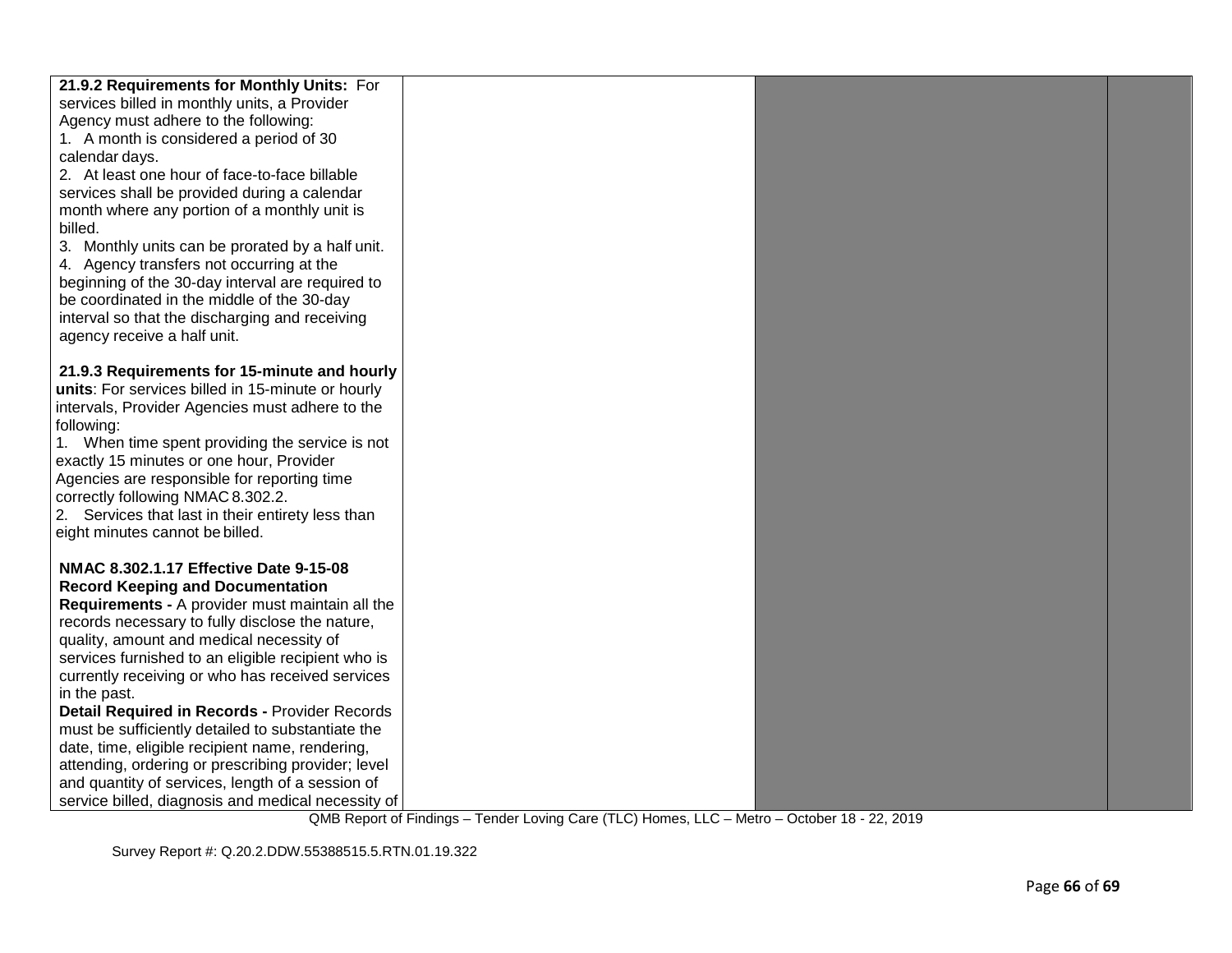| any service Treatment plans or other plans of<br>care must be sufficiently detailed to substantiate<br>the level of need, supervision, and direction and<br>service(s) needed by the eligible recipient.<br><b>Services Billed by Units of Time -</b><br>Services billed on the basis of time units spent<br>with an eligible recipient must be sufficiently<br>detailed to document the actual time spent with<br>the eligible recipient and the services provided<br>during that time unit.<br>Records Retention - A provider who receives<br>payment for treatment, services or goods must<br>retain all medical and business records relating<br>to any of the following for a period of at least six<br>years from the payment date:<br>(1) treatment or care of any eligible recipient<br>(2) services or goods provided to any eligible<br>recipient<br>(3) amounts paid by MAD on behalf of any<br>eligible recipient; and<br>(4) any records required by MAD for the<br>administration of Medicaid. |  |  |  |
|--------------------------------------------------------------------------------------------------------------------------------------------------------------------------------------------------------------------------------------------------------------------------------------------------------------------------------------------------------------------------------------------------------------------------------------------------------------------------------------------------------------------------------------------------------------------------------------------------------------------------------------------------------------------------------------------------------------------------------------------------------------------------------------------------------------------------------------------------------------------------------------------------------------------------------------------------------------------------------------------------------------|--|--|--|
|--------------------------------------------------------------------------------------------------------------------------------------------------------------------------------------------------------------------------------------------------------------------------------------------------------------------------------------------------------------------------------------------------------------------------------------------------------------------------------------------------------------------------------------------------------------------------------------------------------------------------------------------------------------------------------------------------------------------------------------------------------------------------------------------------------------------------------------------------------------------------------------------------------------------------------------------------------------------------------------------------------------|--|--|--|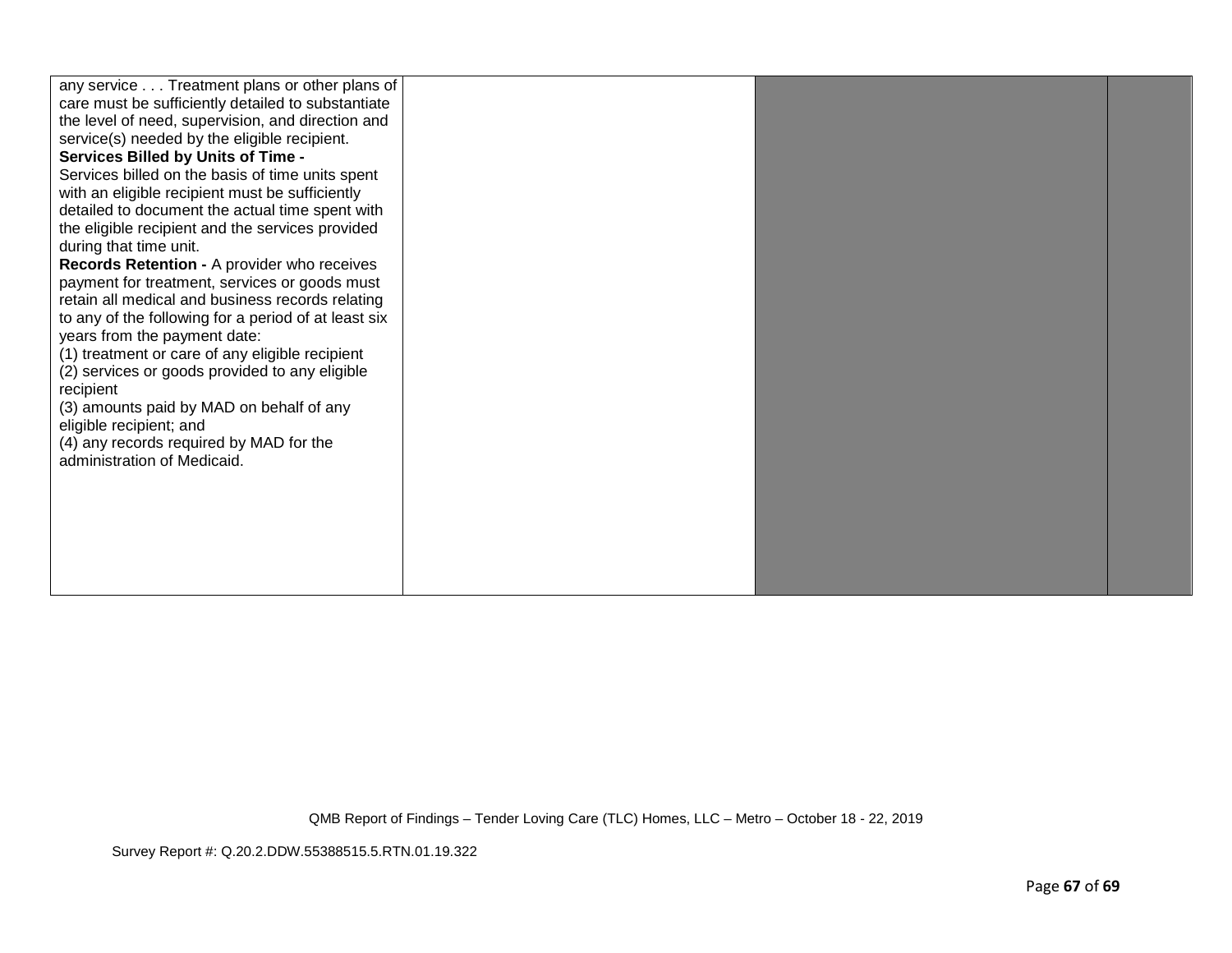MICHELLE LUJAN GRISHAM GOVERNOR



KATHYLEEN M. KUNKEL **CABINET SECRETARY** 

| Date:           | December 11, 2019                                          |
|-----------------|------------------------------------------------------------|
| To:             | C. Janyce Wallace, Owner/Director/Direct Support Personnel |
| Provider:       | Tender Loving Care (TLC) Homes, LLC                        |
| Address:        | 6300 Montano Avenue                                        |
| State/Zip:      | Albuquerque, New Mexico 87120                              |
| E-mail Address: | ttchomesllc@yahoo.com                                      |
| Region:         | Metro                                                      |
| Survey Date:    | October 18 - 22, 2019                                      |
|                 | Program Surveyed: Developmental Disabilities Waiver        |
|                 | Service Surveyed: 2018: Supported Living                   |
| Survey Type:    | Routine                                                    |

Dear Ms. Wallace:

The Division of Health Improvement Quality Management Bureau received and approved the Plan of Correction you submitted. Your Plan of Correction is not closed.

# **Your Plan of Correction will be considered for closure when a Verification survey confirms that you have corrected all survey deficiencies and sustained all corrections.**

The Quality Management Bureau will need to conduct a verification survey to ensure previously cited deficiencies have been corrected and that systemic Quality Improvement and Quality Assurance processes have been effective at sustaining corrections.

If the Verification survey determines survey deficiencies have been corrected and corrective measures have effectively maintained compliance with DDW Standards, your Plan of Correction will be considered for closure.